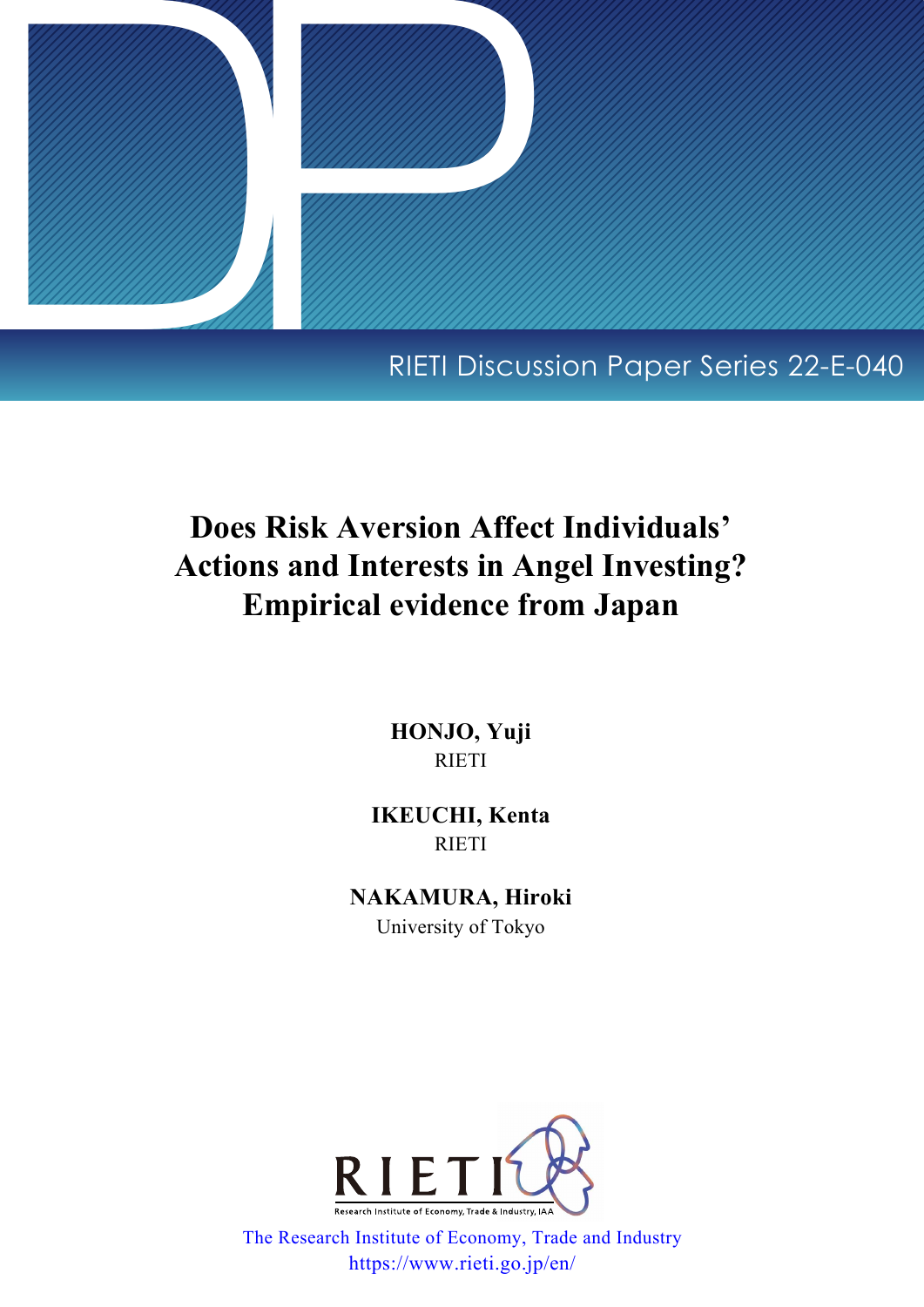# Does risk aversion affect individuals' actions and interests in angel investing? Empirical evidence from Japan[\\*](#page-1-0)

#### Yuji HONJO

Research Institute of Economy, Trade and Industry, Chuo University Kenta IKEUCHI Research Institute of Economy, Trade and Industry Hiroki NAKAMURA University of Tokyo

#### Abstract

This study explores individuals' actions and interests in angel investing, using a sample of more than 7,000 Japanese individuals obtained from original survey data. We examine whether risk aversion and discount rate are associated with angel investing. To provide a clear picture of potential and actual angel investors, we classify individuals' attitudes toward angel investing into "no interest," "interest only," and "action." The results reveal that individuals' risk aversion is negatively associated with their actions and interests in angel investing. We also find that wealthy individuals are more likely to engage in and have an interest in angel investing. Moreover, we find that among individuals with entrepreneurial experience, the discount rate is positively associated with angel investing, suggesting that entrepreneurs with a higher expected rate of return are more likely to engage in and have an interest in angel investing.

Keywords: Action; Angel investing; Discount rate; Entrepreneurial experience; Generalized ordered probit model; Interest; Risk aversion JEL classification: G11; L26; M13

The RIETI Discussion Paper Series aims at widely disseminating research results in the form of professional papers, with the goal of stimulating lively discussion. The views expressed in the papers are solely those of the author(s), and neither represent those of the organization(s) to which the author(s) belong(s) nor the Research Institute of Economy, Trade and Industry.

<span id="page-1-0"></span><sup>\*</sup> This study is conducted as a part of the Project "Developing an Entrepreneurial Ecosystem" undertaken at the Research Institute of Economy, Trade and Industry (RIETI). This study utilizes the micro data of the questionnaire information based on "Internet survey on the Characteristics and Decision-Making of Potential Entrepreneurs and Angel Investors," conducted by the RIETI. The authors are grateful to Discussion Paper Seminar participants and project members for their helpful comments and suggestions.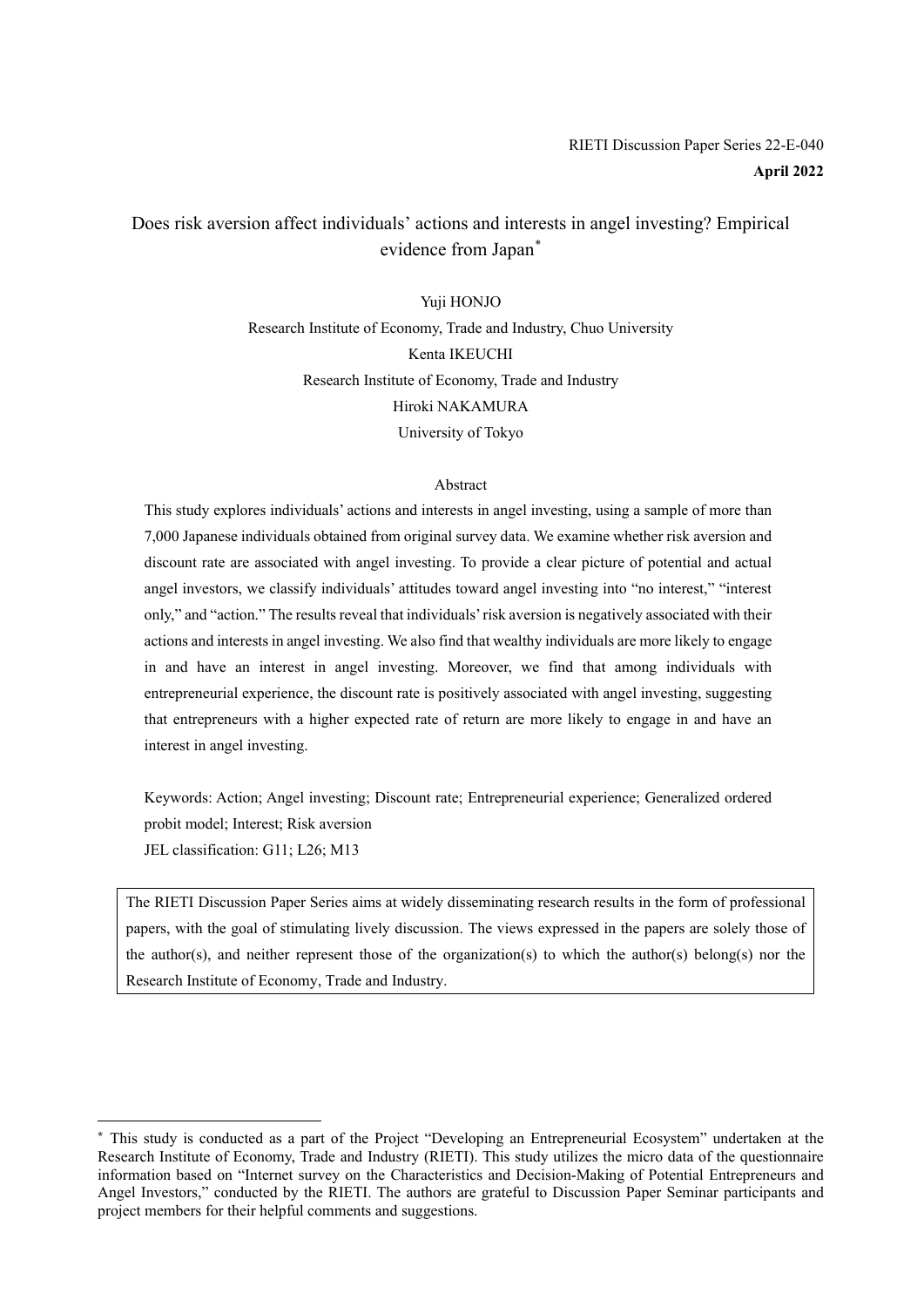## **1. Introduction**

Early-stage investors provide financial capital to start-up firms, enabling their birth and development and thus contributing to innovation and growth in societies and economies (Bernstein et al., 2017; Solow, 1957). Conversely, a lack of early-stage investors willing to invest in start-up firms may cause inactive entrepreneurship because entrepreneurs often face difficulties in start-up financing. With respect to early-stage investors, numerous scholars have emphasized the role of private equity capital in the development of start-up firms (Berger and Udell, 1998; Bernstein et al., 2019). Among them, individual investors—especially those who invest in new businesses, often called "angel investors"—play a pivotal role in providing the initial capital (Cumming and Zhang, 20[1](#page-2-0)9; Harrison et al., 2016; Mason et al., 2021).<sup>1</sup> In this respect, the literature highlights the importance of interactions between entrepreneurs and angel investors (Mason and Botelho, 2016; Maxwell et al., 2011). It is possible that the entrepreneur-angel investor relationship influences new firm performance (Bammens and Collewaert, 2014; Fairchild, 2011; Honjo and Nakamura, 2020). Consequently, a growing number of national and local initiatives at the industry, government, and academia levels have been undertaken to promote new firm creation through angel investment (Harrison, Block et al., 2020; OECD, 2011).

Existing literature has argued that individuals' attitudes toward risks are associated with entrepreneurship and that risk-averse individuals are less likely to become entrepreneurs (Caliendo et al., 2009; Cramer et al., 2002; Van Praag and Cramer, 2001). Individuals' degree of risk aversion not only hinders entrepreneurial action, but also depresses entrepreneurial interest. [2](#page-2-1) While, as mentioned above, the impact of risk aversion on the likelihood of becoming an entrepreneur has been examined in the literature, surprisingly, there is scant research on whether risk aversion is associated with angel investing. Moreover, it is unclear whether individuals' risk aversion affects either their actions or interests in angel investing. A better understanding of the impact of risk aversion on actions and interests related to angel investment is useful for strengthening policies toward risk reduction, including tax incentives, which could encourage angel investing. Further investigation of individuals' actions and interests in angel investing would help promote entrepreneurship in societies and economies.

<span id="page-2-0"></span><sup>&</sup>lt;sup>1</sup> Angel investors indicate a wide range of individual investors who invest their money and usually do not really know the founder (Wasserman, 2012). In our survey, however, we did not identify whether individual investors know the founder; thus, angel investors in our analysis virtually indicate individuals who invest their money in new businesses, regardless of relationships with the founder. In our survey, therefore, we can refer to angel investors as informal investors following Honjo and Nakamura (2020).

<span id="page-2-1"></span><sup>&</sup>lt;sup>2</sup> However, Elston and Audretsch (2011) argued that risk attitudes do not play a significant role in entry decisions.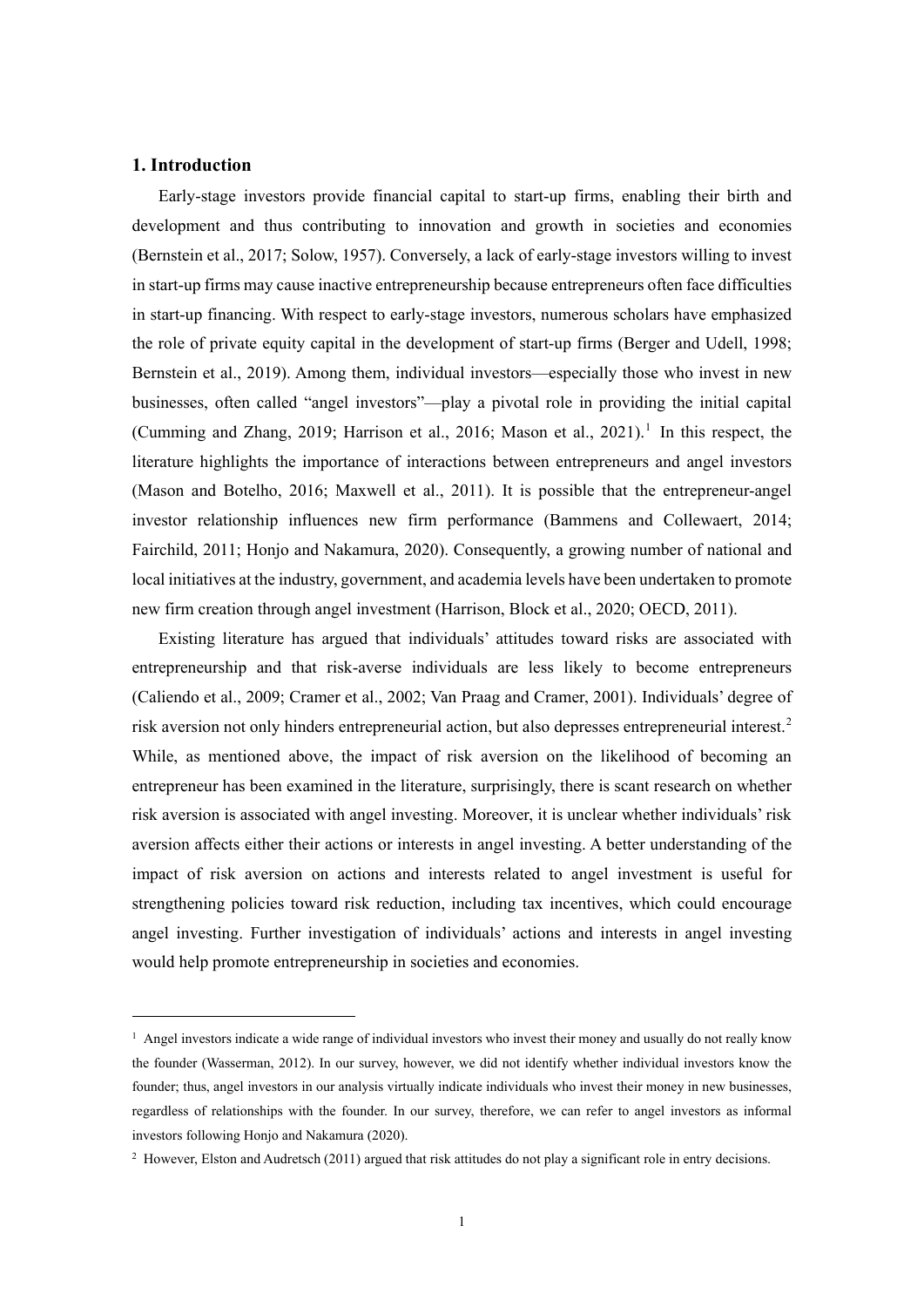This study aims to provide a clear picture of potential and actual angel investors. Using a sample of more than 7,000 individuals obtained from original survey data of 10,001 Japanese individuals, we find out the types of individuals that engage in and have an interest in angel investing. In particular, we focus on the impact of risk aversion and discount rates on angel investment. We capture individuals' risk aversion following the measurement of absolute and relative risk aversion proposed by Cramer et al. (2002), and examine whether risk aversion is associated with angel investing. We also capture individuals' discount rates following the measurement of the subjective discount rate proposed by Harrison et al. (2002) and Ikeda et al. (2010). Moreover, we estimate the determinants of angel investing by classifying individuals' attitudes toward angel investing into "no interest," "interest only," and "action."

Using several types of empirical models, such as ordered and generalized ordered probit models, we identify the factors that affect individuals' actions and interests in angel investing. The results reveal that individuals' risk aversion is negatively associated with their actions and interests in angel investing, indicating that individuals with a lower degree of risk aversion are more likely to engage in and have an interest in angel investing. We also find that wealthy individuals are more likely to engage in and have an interest in angel investing. Moreover, we find that among individuals with entrepreneurial experience, the discount rate is positively associated with angel investing, suggesting that entrepreneurs with a higher expected rate of return are more likely to engage in and have an interest in angel investing.

The contributions of this study are threefold. First, we provide new evidence on the impact of risk aversion on angel investment. While the literature has examined its impact on entrepreneurship (Caliendo et al., 2009; Cramer et al., 2002; Van Praag and Cramer, 2001), there is a paucity of research on the relationship between risk aversion and angel investing.<sup>[3](#page-3-0)</sup> Our findings suggest that risk aversion is negatively associated with an investment in new businesses. Second, we elucidate how risk aversion is associated with angel investing by identifying individuals' actions and interests in angel investing. We provide evidence of the differences in angel investing between individuals' actions and interests, considering the different effects between them. Third, we clarify the impact of entrepreneurial experience on angel investment. To date, numerous scholars have found a positive effect of entrepreneurial experience on start-up financing (Zaleski, 2011). While the entrepreneur-angel investment relationship has been highlighted in the literature (Honjo and Nakamura, 2020; Mason and Botelho, 2016; Maxwell et al., 2011; OECD, 2011), we clarify the relationship between entrepreneurial experience and angel

<span id="page-3-0"></span><sup>3</sup> Using the fear of failure obtained from Global Entrepreneurship Monitor (GEM) data, Maula et al. (2005) examined the impact of the fear of failure on informal investment, but they did not find a significant impact on it.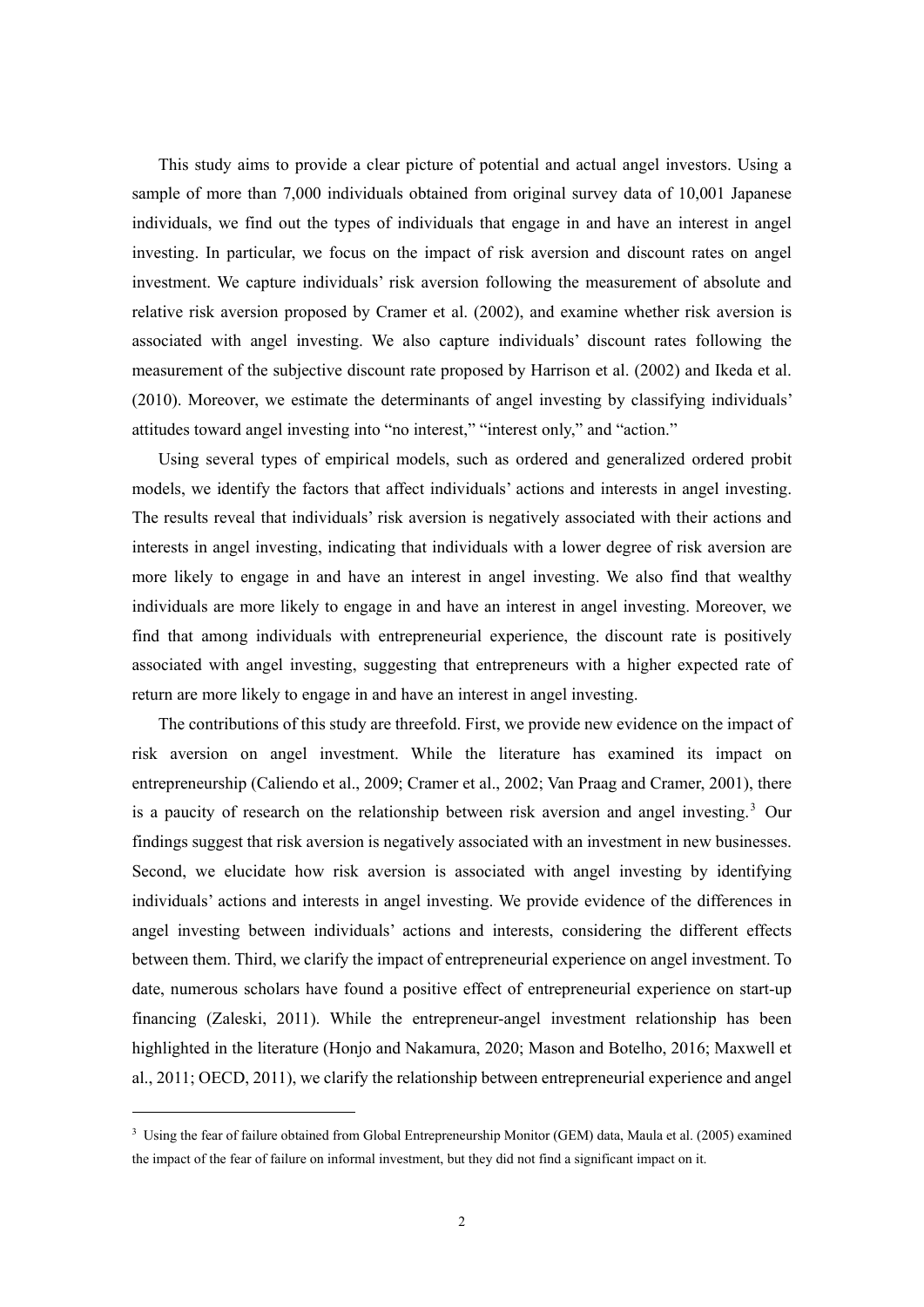investing. Indeed, the results reveal that entrepreneurial experience affects the impact of the discount rate on angel investment. Further, while the effects of both relative risk aversion and subjective discount rate on consumption have been examined in the literature (Booij and Van Praag, 2009), we provide new insights into those on angel investment action and interest.

The remainder of this paper is organized as follows. The subsequent section provides a review of the literature. Section 3 describes the data used in this study. Section 4 presents the models used in this study. Section 5 presents our estimation results. Finally, the concluding remarks are presented.

#### **2. Research background**

#### 2.1. Angel investing for entrepreneurship

The development of active entrepreneurship is essential for sustainable growth in societies and economies because entrepreneurship is a driver of economic growth and industrial revitalization (Audretsch, 2007). However, entrepreneurs often face difficulties in start-up financing because their prospects are highly uncertain, lack tangible assets that can be used as collateral, and face severe information problems (Hall and Lerner, 2010). While many start-up firms depend on bank borrowing, some firms, especially high-tech start-ups, often require the risk capital provided by private equity investors (Colombo and Grilli, 2007; Honjo, 2021). It is plausible that private equity investors play a critical role in the initial funding of start-up firms with high growth potential and risk, such as high-tech start-ups, mainly because traditional financing sources, including banks, have limited willingness to provide funds to uncertain businesses. Financing from external suppliers of capital is heterogeneous among start-up firms, according to their risk levels.

Several studies have examined the relationship between entrepreneurs and venture capitalists (VCs) (Elitzur and Gavious, 2003a; Jain, 2001; Kaplan and Strömberg, 2003).<sup>[4](#page-4-0)</sup> Angel investors are more likely to provide seed financing to entrepreneurs and their firms, unlike VCs, who tend to invest in them at later stages (Chemmanur and Chen, 2014; Cumming and Zhang, 2019). Both types of investors are essentially regarded as value-adding investors (Dutta and Folta, 2016; Vanacker et al., 2013). While VCs are employed in an organization, angel investors, who are often wealthy, make investment decisions themselves. Usually, angel and venture capital (VC) funding are viewed as complementary and synergistic investment processes (Harrison and Mason, 2000). Angel investors may also play a role in bridging financing between start-up firms and VC

<span id="page-4-0"></span><sup>4</sup> Elitzur and Gavious (2003b) argued that entrepreneurs and angel investors interact with VCs when start-up firms need further investment, using a game theoretic model of entrepreneurs and VCs.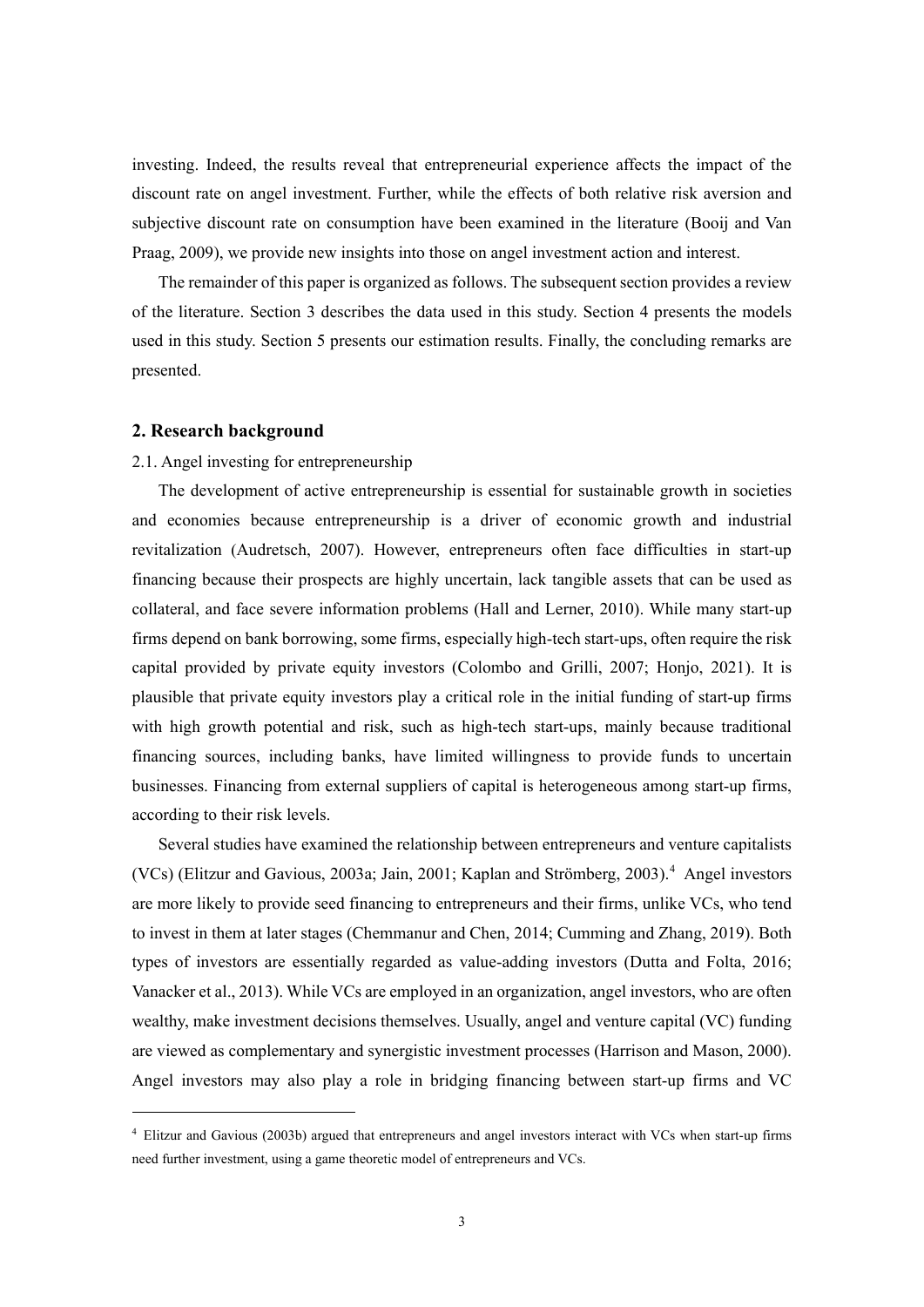investments; therefore, the importance of angel investors increases in the early stages of a business. Angel investment is often a prerequisite for obtaining investments from VCs (Madill et al.,  $2005$  $2005$ ).<sup>5</sup>

The entrepreneur-angel investor relationship is inevitable for seed financing. It is necessary to vitalize the entrepreneur-angel investor relationship (Mason and Botelho, 2016). Indeed, angel investors are more likely to have entrepreneurial experience (Ho and Wong, 2007). The number of start-up firms that receive funding increases when entrepreneurs and investors engage in investment interactions (Maxwell et al., 2011). Moreover, angel investors play a critical role in entrepreneurial ecosystems, in which actors and factors, including entrepreneurs and angel investors, are linked each other in a region or country, by funding the start of the entrepreneurial pipeline (Mason et al., 2021). A better understanding of the factors used to trim the set of business opportunities seeking investment can increase an entrepreneur's likelihood of achieving funding (Maxwell et al.,  $2011$ ).<sup>[6](#page-5-1)</sup>

#### 2.2. Individuals' action and interest in angel investing

Entrepreneurial intention is the most important and central determinant of entrepreneurial behavior (Abraham et al., 1998; Bygrave, 1989; Krueger, 1993). Existing literature has addressed the concept of entrepreneurial intention, based on the view that forming the intention to start a business is an important step in the process of entrepreneurial activity (Liñán et al., 2011; Schlaegel and Koenig, 2014; Van Gelderen et al., 2015; Zapkau et al., 2015). The differences in entrepreneurial intention and action are supported by theoretical arguments, specifically, the theory of planned behavior (Ajzen, 1991), the entrepreneurial event model (Shapero and Sokol, 1982), and/or the Rubicon model of action phases (Gollwitzer, 1999; Heckhausen and Gollwitzer, 1987).

However, while entrepreneurial actions and intentions have been investigated, individuals' actions and interests (or intentions) in angel investing have been ignored in the literature. Undoubtedly, angel investing comes with a higher risk than general investing. Because of the risk level, individuals' decisions on angel investing differ from their decisions on general investing, especially in large established firms. In general, investors require more information about their

<span id="page-5-0"></span> $<sup>5</sup>$  However, Hellmann and Thiele (2015) provided "friends or foes" theory that explicitly models the interdependences</sup> between angel investors and VCs.

<span id="page-5-1"></span><sup>6</sup> Maxwell et al. (2011) investigated the decision-making process of potential angel investors using interactions between entrepreneurs and potential angel investors in a reality TV show. They observed the decision process, identified specific factors, and broke down a complex process into stages.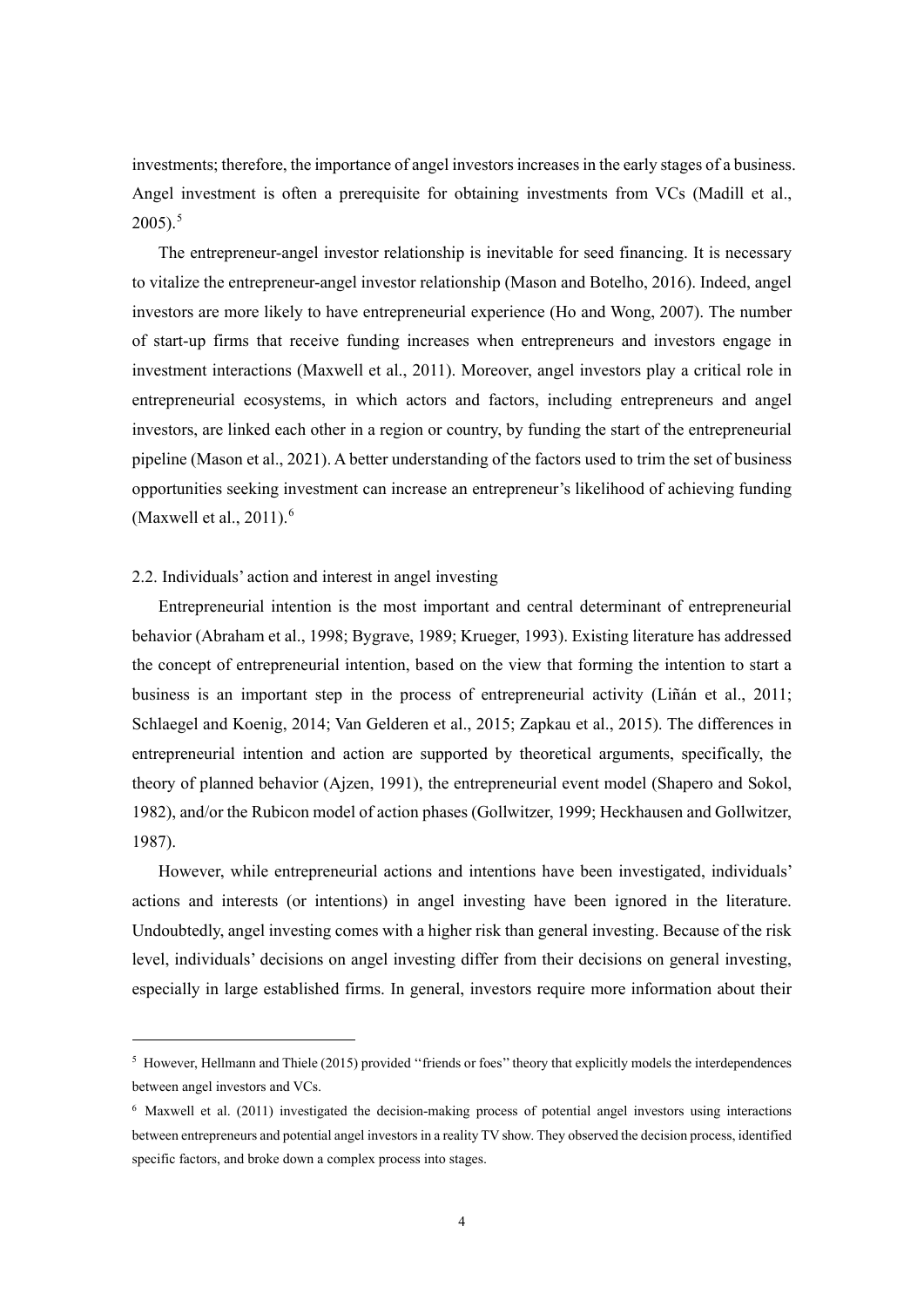investment decisions. However, start-up firms' characteristics, such as young age, small capital, and simplified accountant requirements, make it difficult for outside investors to verify their net worth (Tirelli, 2021). In other words, information asymmetries tend to arise between entrepreneurs and investors. In this respect, angel investors are required to take a high risk; that is, they must be prepared to tolerate high risk. Moreover, individuals' psychological traits may be related to angel investment. Such psychological traits enable individuals to have a greater interest in angel investing. In addition, the presence of entrepreneurs and angel investors serving as role models in the immediate community may encourage individuals' actions and interests in angel investing.

It is often argued that the level of risk aversion matters for angel investing (Maula et al., 2005). On the one hand, individuals with a lower degree of risk aversion are more likely to invest in new businesses in the early stages. On the other hand, such individuals may have more interest in angel investing. In other words, the risk-aversion level has a significant effect on both individuals' actions and interests in angel investing. Moreover, an increase in the level of experience reduces risk aversion to angel investment (Capizzi, 2015). It is also plausible that individuals' actions and interests in angel investing vary according to their experience in entrepreneurial activity.

Many countries, including local governments, are willing to promote angel investment in entrepreneurship (OECD, 2011). Indeed, angel tax credits to subsidize early-stage investors by providing personal income tax credits equal to a certain percentage of their investment, irrespective of investment outcomes, have been widely adopted in some economies (Harrison, Block et al., 2020). Such tax incentives are expected to promote angel investment by reducing payments. However, unless individuals are interested in angel investing, such tax incentives do not exert individual action toward angel investing. To promote angel investment more effectively, we should better understand whether individuals not only invest in new businesses but also have an interest in angel investing.

# 2.3. Risk aversion and discount rate

A substantial number of studies have argued that risk aversion discourages individuals from entrepreneurship (Blanchflower and Oswald, 1998; Kihlstrom and Laffont, 1979). Indeed, several studies have examined entrepreneurial decisions using a measure of risk aversion (Caliendo et al., 2009; Cramer et al., 2002; Elston and Audretsch, 2010, 2011). These studies have established the stylized fact that individuals with a lower degree of risk aversion tend to opt for entrepreneurship.

Similarly, risk aversion may discourage individuals from angel investing. Conversely, a low degree of risk aversion encourages individuals' actions and interests in angel investing. Thus, we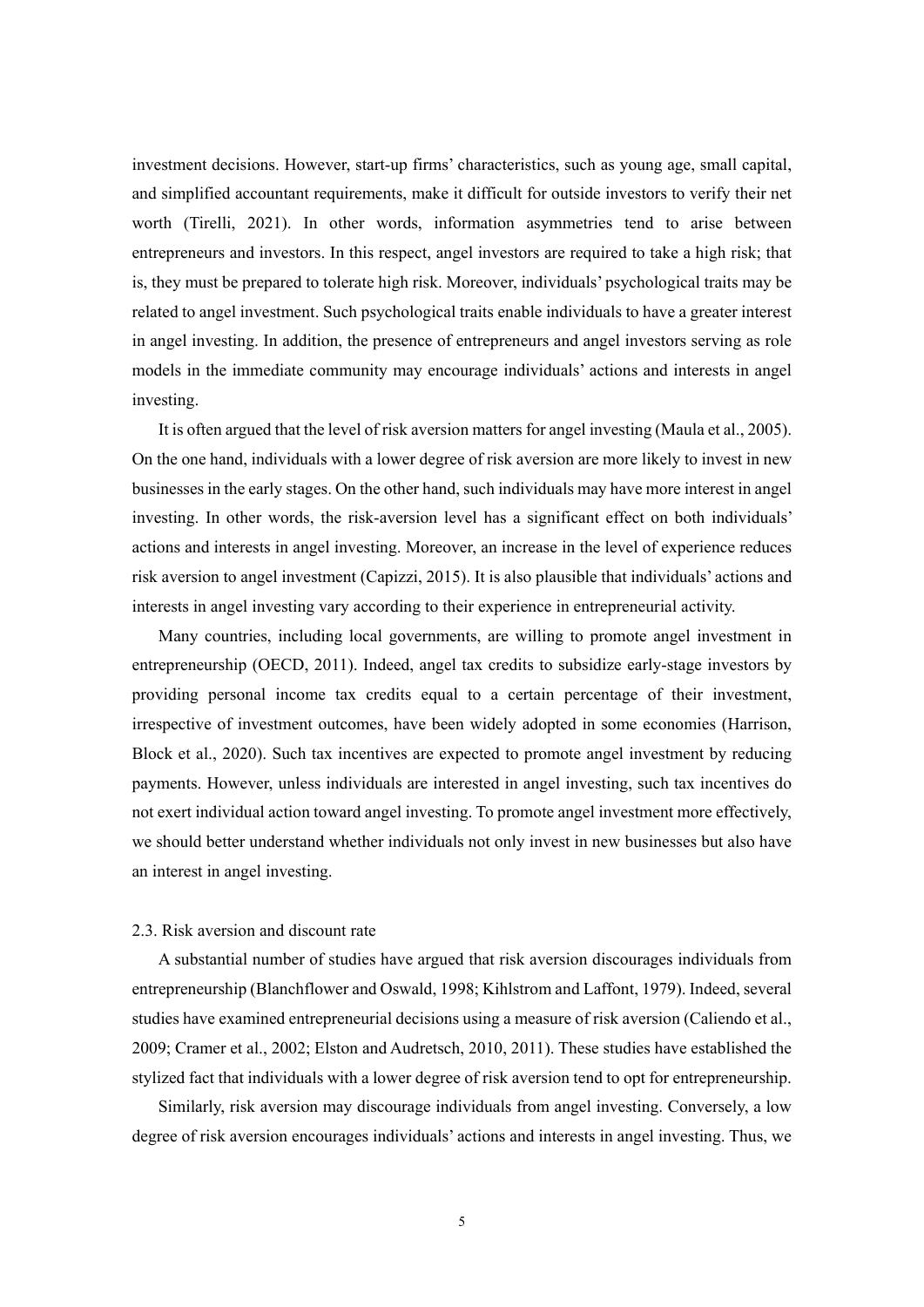hypothesize that individuals with a low degree of risk aversion are more likely to become angel investors and have an interest in angel investing. However, while individuals generally have difficulties in controlling the risk of income arising from the choice of becoming entrepreneurs, they can control the risk of investment through a diversified investment portfolio. Even if an investor has a propensity to avoid high risk, the investor may possibly control the risk of angel investment using portfolio investment. Therefore, it is plausible that the impact of risk aversion on the likelihood of becoming an angel investor differs from that on the likelihood of becoming an entrepreneur. Nevertheless, there is scant research on whether risk aversion affects angel investment. Because of the importance of the entrepreneur-angel investor relationship, research on the impact of risk aversion on angel investment is needed in the literature.

Moreover, other traits may affect individuals' decisions regarding angel investing. In the literature, the subjective discount rate, in addition to the relative risk-aversion level, plays a role in the estimation of the Euler equation of aggregate consumption (Booij and Van Praag, 2009). Essentially, individuals pay attention to the net present value of an investment, which is calculated, based on the expected return and discount rate. Given that the expected return is fixed, the discount rate may represent an individual's expected rate of return on the investment. Indeed, some scholars have emphasized the expected rate of return as VCs' preference (Appelhoff et al., 2016; Petty and Gruber, 2011). Accordingly, individuals' investment actions and interests may depend on their expected rates of return. Thus, we examine whether individuals' subjective discount rates influence their actions and interests in angel investing. If a higher subjective discount rate indicates a higher expected rate of return, we hypothesize that the subjective discount rate is associated with an individual's action and interest in angel investing.

Furthermore, it is conceivable that the impact of risk aversion on angel investment depends on individuals' wealth. While individuals with a low degree of risk aversion are interested in angel investing, they may face difficulties in angel investment action without sufficient wealth. Such individuals require more free cash to engage in angel investment. Additionally, individuals' personal attributes have an impact on their actions and interests in angel investing. Incentives for angel investing, such as tax incentives, may also be effective in promoting actions and interests in angel investing. We identify the factors that affect individuals' actions and interests in angel investing, while considering the differences in wealth and personal attributes between individuals.

#### 2.4. The Japanese context

Entrepreneurial activity and individual entrepreneurship are stagnant in some developed economies, including Japan. According to the Global Entrepreneurship Monitor (GEM) Report,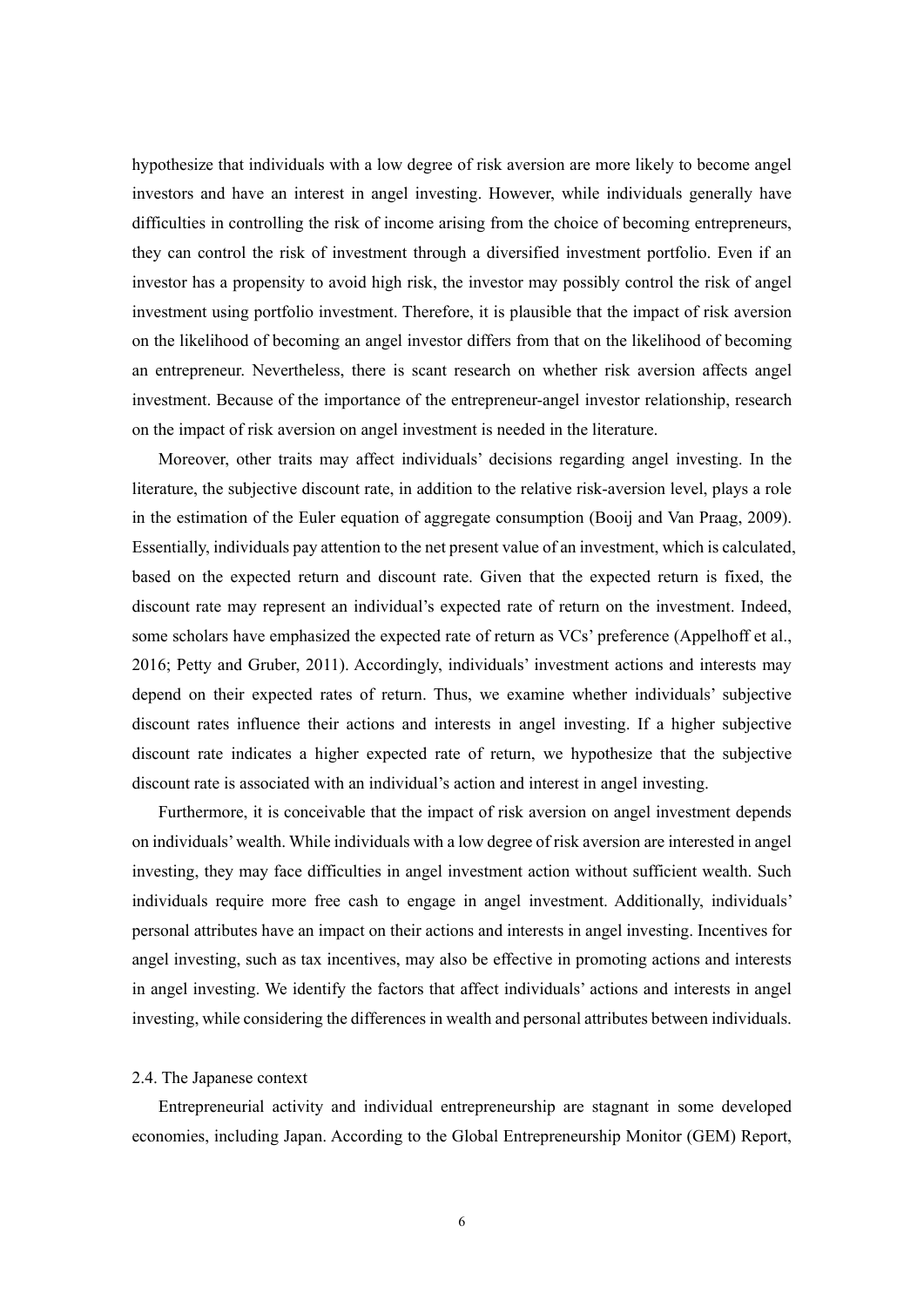in practice, Japan, compared to other developed economies, is always lowly ranked in terms of entrepreneurial activity and individual entrepreneurship (Honjo, 2015; Honjo and Nakamura, 2020). According to the White Paper on Small and Medium Enterprises, the proportion of people not interested in business start-ups in Japan was 77.3% in 2012, which is much higher than that in France, Germany, the UK, and the US (Small and Medium Enterprise Agency, 2017). Many individuals in Japan have no interest in entrepreneurship, and such a low level of entrepreneurial interest discourages entrepreneurial activity.

It is well known that Japan has a bank-centered financial system, and debt financing from financial institutions, including banks, plays a central role in financing (Honjo, 2021; Pinkowitz and Williamson, 2001). Due to the supporting infrastructure, Japanese firms have better access to financial resources, such as bank loans and government support (Suzuki et al., 2002). Meanwhile, VC and angel financing are advocated as important sources of financing for young and innovative firms (Block et al., 2018). Equity financing has advantages over debt financing for high-tech investment (Carpenter and Petersen 2002; Colombo and Grilli, 2007; Hall, 2002). Indeed, some entrepreneurs, especially entrepreneurial inventors, tend to seek equity financing (Honjo, 2021). However, the role of angel investing is limited in some countries, such as Japan, mainly because of fewer entrepreneurs and angel investors in these countries (Honjo and Nakamura, 2020). Therefore, nascent entrepreneurs often face difficulties in initial equity funding because of a lack of private equity capital, such as angel investors.

As discussed, Japan has a higher rate than North American and European nations of individuals disinterested in starting a business (Small and Medium Enterprise Agency, 2017, 2018). For this reason, the government promoted projects to popularize and raise awareness of business start-ups to increase individuals' understanding of and interest in business start-ups under the Bill for Partially Revising the Act on Strengthening Industrial Competitiveness adopted by Cabinet decision on February 9, 2018—specifically, start-up support business plans and start-up momentum cultivation projects, including training entrepreneurs and holding business plan contests for young generations (Small and Medium Enterprise Agency, 2018). Moreover, the Angel Tax System, introduced in 1997 to promote investment in young and small firms in Japan, provides tax incentives to individual investors. The Angel Tax System allows individuals who have invested in start-up firms to receive tax benefits both when they invest in and sell their stocks (Small and Medium Enterprise Agency, 201[7](#page-8-0)).<sup>7</sup> However, although national and local

<span id="page-8-0"></span> $7$  There are two types of tax benefits. Type A, which can be applied for investment into firms less than three years old (five years old after the tax reform in April 2020), is a reduction from gross income (deduction calculated by the amount of investment into target firms) for the year. Type B, which can be applied for investment into firms less than 10 years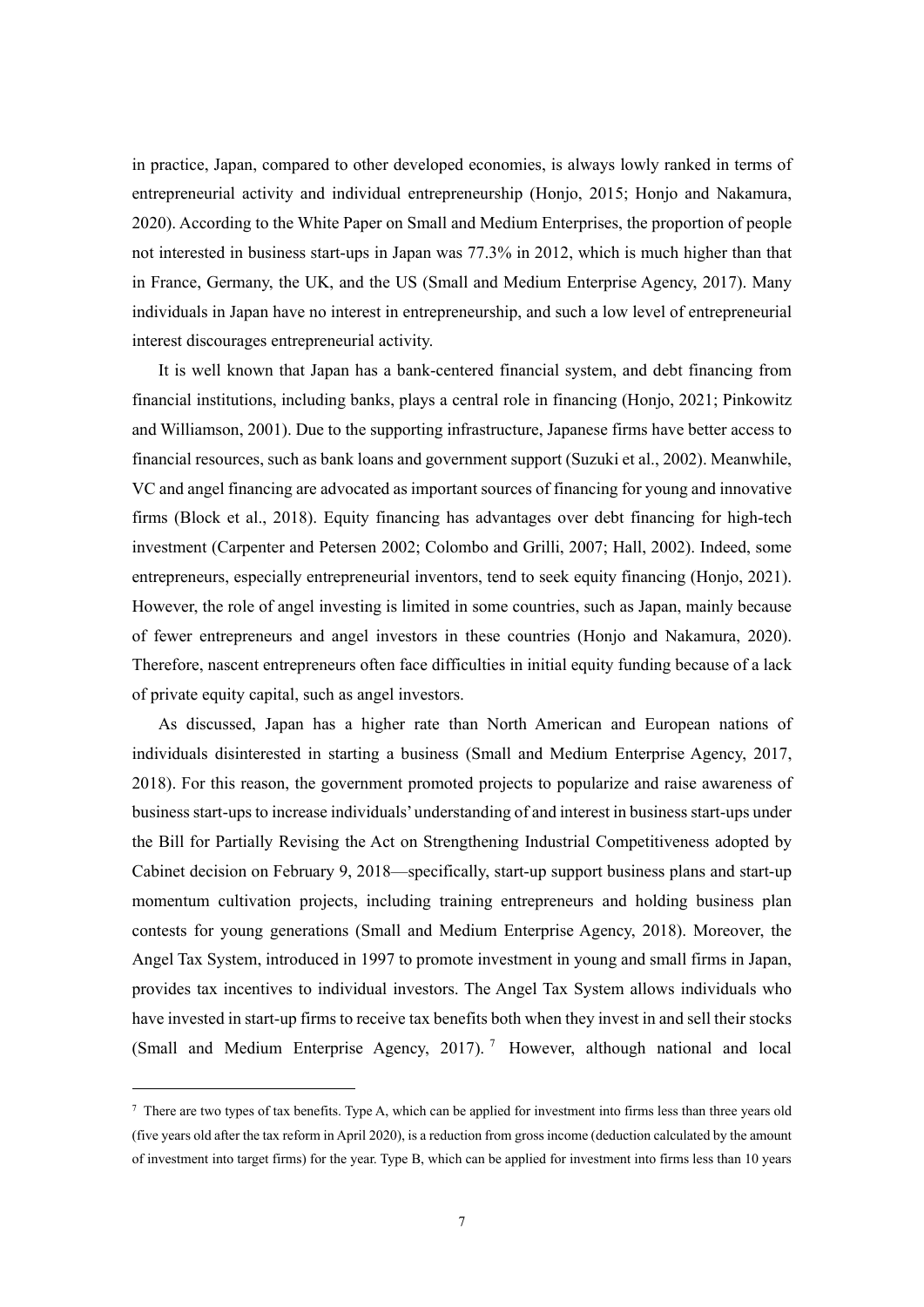governments have encouraged individuals to have an interest in business start-ups, it is not yet certain whether such support and initiatives contribute to increasing individuals' actions and interests in angel investing, as well as entrepreneurship. Further research on individuals' investment actions and interests is required.

#### **3. Methods**

#### 3.1. Generalized ordered probit model

While some scholars have examined the determinants of angel investing, they have only identified whether an individual has experience in angel investing (Honjo, 2015; Honjo and Nakamura, 2020). In this study, we examine whether risk aversion is associated with angel investing by considering the differences in angel investing between individuals' actions and interests. While individuals' actions determine angel investment, their interests may involve future angel investing. In this respect, individuals' investment actions and interests can be regarded as ordinal variables; hence, we apply an ordered probit model to estimate the determinants of individuals' actions and interests in angel investing. Moreover, the impact of the determinants of individuals' interests in angel investing may differ from that of their actions. For this reason, we employ a generalized ordered probit model in this study. $8$ 

Let  $y_i^*(i = 1, ..., n)$  denote a latent variable that represents individual *i*'s response to angel investment. This latent variable is assumed to have a linear relationship with a vector of covariates  $X_i$ , which describes individual *i*'s characteristics, such as risk aversion, wealth, and personal attributes, for angel investing:

$$
y_i^* = X_i^T \beta + \varepsilon_i \tag{1}
$$

where  $\beta$  is a vector of coefficients, and  $\varepsilon_i$  is an error term.

The observed variable  $Y_i$  is associated with the latent variable.  $Y_i = 1$  if individual *i* has no interest in angel investing (no interest),  $Y_i = 2$  if individual *i* has an interest in angel investing but has no experience in it (interest only), and  $Y_i = 3$  when individual *i* has experience in angel investing (action). Following the generalized ordered probit model, we specify the probabilities of an individual's no interest, interest only, and action:

old, is a deduction from capital gains (deduction of the amount invested into target firms from other capital gains) for the year (Small and Medium Enterprise Agency, 2017).

<span id="page-9-0"></span><sup>&</sup>lt;sup>8</sup> For more details of the generalized ordered probit model, see Pudney and Shields (2000).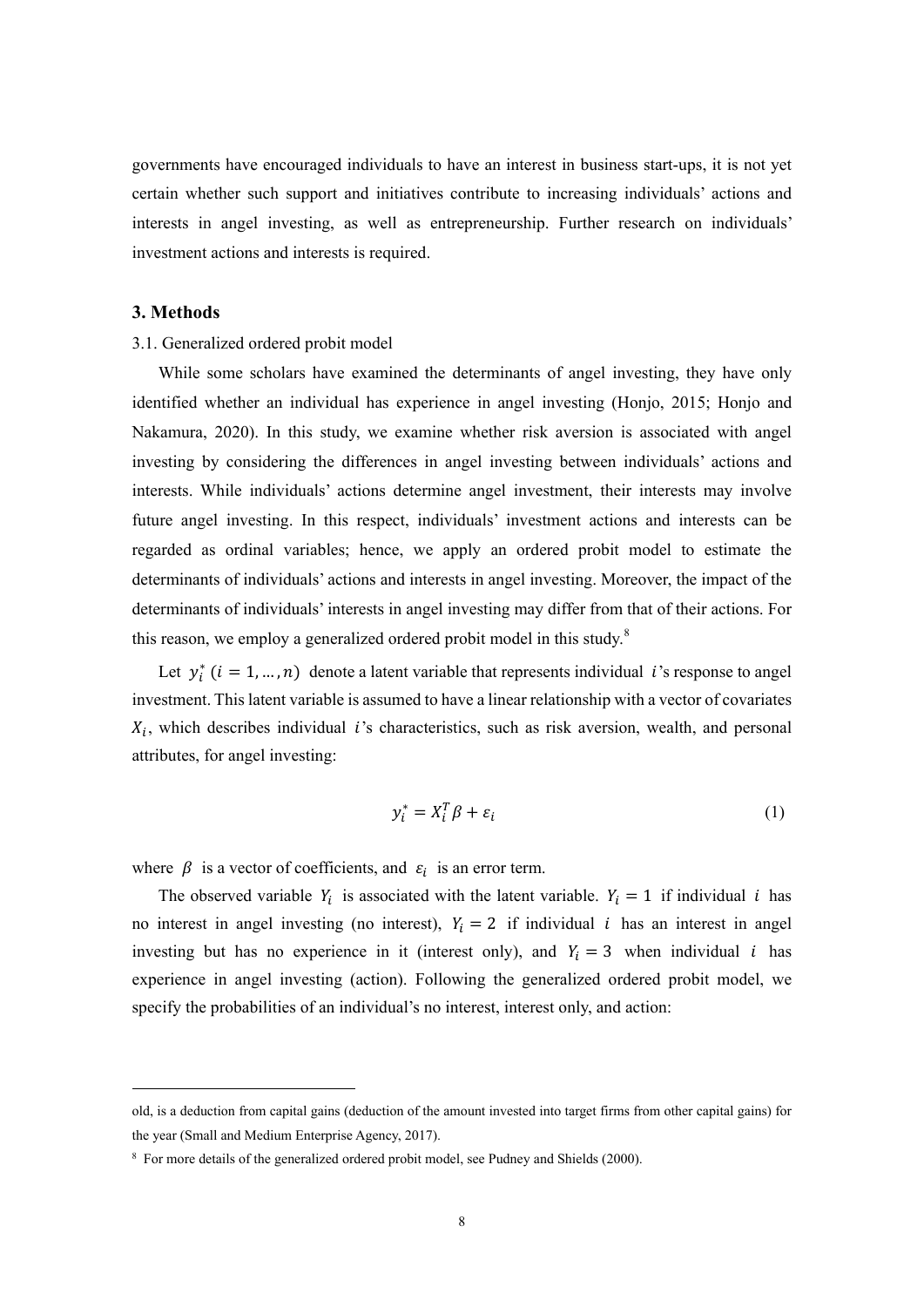$$
Pr(Y_i = 1 | X_i) = \Phi(\alpha_1 - \beta_1^T X_i),
$$
  
\n
$$
Pr(Y_i = 2 | X_i) = \Phi(\alpha_2 - \beta_2^T X_i) - \Phi(\alpha_1 - \beta_1^T X_i),
$$
  
\n
$$
Pr(Y_i = 3 | X_i) = 1 - \Phi(\alpha_2 - \beta_2^T X_i),
$$
\n(2)

where  $\alpha_1$ ,  $\alpha_2$ ,  $\beta_1$ , and  $\beta_2$  are the parameters to be estimated, and  $\Phi(\cdot)$  is the cumulative normal distribution. When the standard ordered probit model can be applied, the vector of coefficients  $\beta_1$  equals that of coefficients  $\beta_2$ .

#### 3.2. Risk aversion

Numerous scholars have attempted to estimate risk aversion (Bliss and Panigirtzoglou, 2004; Chetty, 2006; Harrison et al., 2007). There are several approaches to assessing the nature of an individual's risk aversion through laboratory experiments. The first is based on the certainty equivalent of a given lottery using open-ended valuation procedures, including the method proposed by Becker et al. (1964). The second is based on the choice of lotteries that vary prizes offered for given probabilities (Binswanger, 1981). Holt and Laury (2002) also proposed an experimental measure of risk aversion using a multiple price list design.

In a seminal work on entrepreneurship, Cramer et al. (2002) proposed a measure of risk aversion using a reservation price, in which the price respondents would pay for a ticket in a hypothetical lottery with 10 tickets and a single prize of certain cash (1000 guilders). They considered the Arrow–Pratt measure of absolute risk aversion (Pratt, 1964). Their method is useful for capturing the risk-aversion level using a single question. Following this method, we measure the absolute risk-aversion index (*A\_RISK\_AVERS*). We ask how much an individual would pay for a lottery ticket and obtain the risk-aversion index for an individual from the bids. The riskaversion index is given by:

$$
A\_RISK\_AVERSE = \frac{-u''}{u'} = \frac{az - p}{(1/2)(az^2 - 2azp + p^2)}
$$
(3)

where Z is the prize or loss,  $\alpha$  is the probability of winning or suffering a loss, and  $\beta$  is the respondent's bid.

Using the answer to the lottery question, we capture an individual's risk-aversion level. While this index indicates the absolute risk-aversion level, the risk-aversion level depends on the individual's wealth. Cramer et al. (2002) also proposed the relative risk-aversion index (*R\_RISK\_AVERS*), defining the multiple of an individual's absolute risk-aversion index and wealth. Using the relative risk-aversion index, we examine whether an individual's risk aversion is associated with angel investing.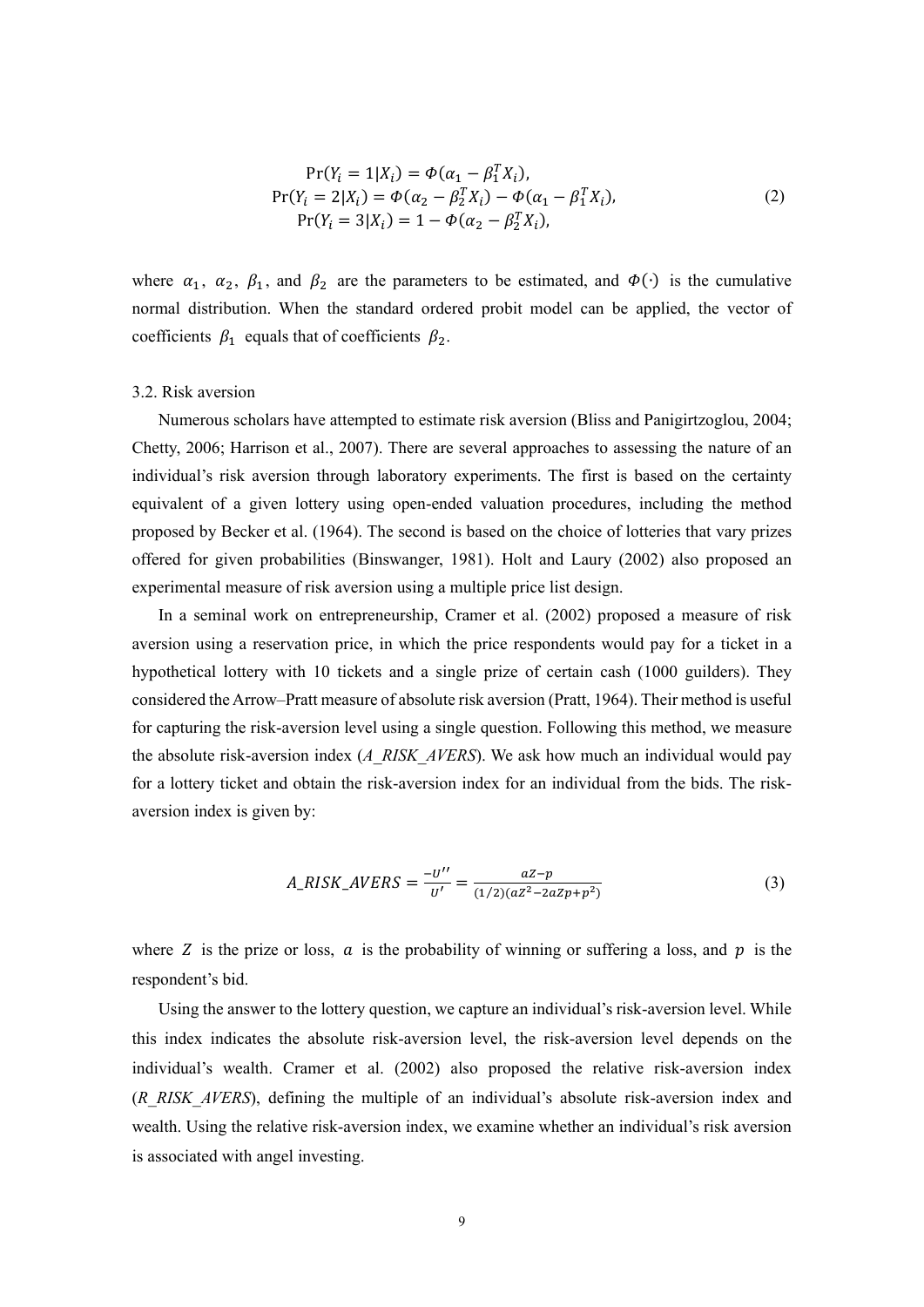#### 3.3. Discount rate

Although angel investors expect to earn higher financial returns than those investing in publicly traded firms, realized returns are often low, partially because entrepreneurs are overly optimistic about future performance (Cassar, 2010; Landier and Thesmar, 2009). The future is ambiguous and uncertain, while the present is concrete and certain, and individuals act reasonably when they consume benefits immediately but postpone costs to a later point in time (Haq and Weiss, 2018). Understanding the rate of discounting is essential for individuals' investment decisions.

Decisions that involve trade-offs between the present and the future are referred to as intertemporal decisions (Haq and Weiss, 2018). This survey includes four questions on inter-temporal choices to measure the respondents' discount rate following the measurement of the subjective discount rate proposed by Harrison et al. (2002) and Ikeda et al. (2010). We asked respondents questions regarding four inter-temporal choices with different delay options  $(r_1, r_2, r_3, r_4)$ . Detailed explanations are presented in the Appendix. The discount rate  $(DISC\_RATE)$  is given by:

$$
DISC\_RATE = \frac{1}{4} \sum_{j=1}^{4} \frac{r_j - E(r_j)}{\sigma(r_j)}
$$
(4)

where  $E(\cdot)$  and  $\sigma(\cdot)$  represent the sample mean and standard deviation, respectively. Using the discount rate measure, in addition to the risk-aversion index, we examine the factors that affect individuals' actions and interests in angel investing.

## **4. Data**

#### 4.1. Data collection and sample

The data used in this study come from "Internet Survey on the Characteristics and Decision-Making of Potential Entrepreneurs and Angel Investors," conducted by our previous research project at the Research Institute of Economy, Trade, and Industry (RIETI), Japan. The RIETI subcontracted Rakuten Research, Inc. (currently, Rakuten Insight, Inc.) to distribute the survey and collect and tabulate the responses in May 2018. The survey targeted male and female

<span id="page-11-0"></span><sup>9</sup> Harrison et al. (2002) considered four possible time horizons: 6 months, 12 months, 24 months, and 36months. Ikeda et al. (2010) used five questions on intertemporal choice under alternative conditions by controlling for (i) money amounts, (ii) time horizons, (iii) time delays, and (iv) receipt or payment.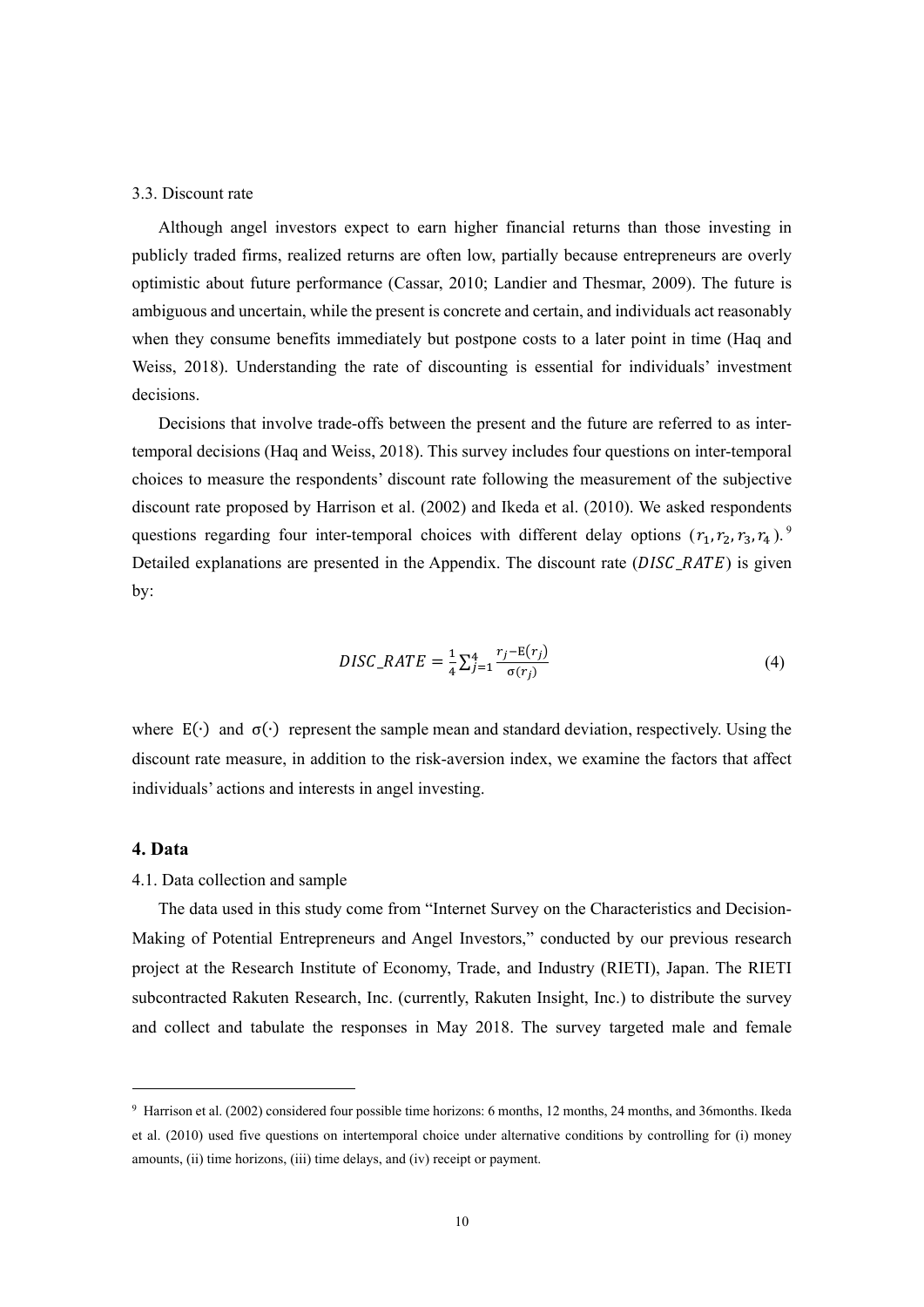individuals aged between 18 and 79 years in Japan. Surveys were distributed and collected in proportion to each prefecture's population by gender and age group. When the target proportion of responses for a group was not met, the number of responses was supplemented with unused responses for that gender/age group from the same regional area. Surveys were sent to 150,144 people, and 13,449 responses were received (response rate: 8.96%). After eliminating invalid survey responses, such as those with missing data, the original survey data contained 10,001 responses. [10](#page-12-0)

The survey included several questions. We collected not only action and interest in investing and angel investing, but also entrepreneurial experience, interest in business start-ups, and the sociodemographic data of individuals. In this survey, an angel investor is defined as an individual with experience in funding a new business or project started by someone else during the past three years. It is important to note that angel investment in this study includes investment in a new business by an individual, regardless of whether the individual is a professional investor or an entrepreneur's family and friend. We also asked questions and collected data on risk/loss aversion and discount rates. For the analyses in this study, some responses were excluded from the sample because of a lack of data on personal income and savings. The final sample comprised 7,372 individuals.

# 4.2. Action and interest in investing and angel investing

In this survey, angel investment is measured by personal investment in a new business during the past three years. We also distinguish "action" from "interest" in investing, including angel investing. Table 1 presents a cross table of investing and angel investing.<sup>[11](#page-12-1)</sup> This table shows that the percentage of individuals with investment experience is 42.2%, indicating that such individuals account for approximately 42% (action) in the sample. Individuals who have an interest in investing, despite having no investment experience, account for approximately 12% (interest only). This indicates that approximately 55% of individuals have experience or interest in investing, whereas approximately 45% of them have no interest in investing (no interest).

Meanwhile, as shown in Table 1, the percentage of individuals with angel investment actions

<span id="page-12-0"></span> $10$  For more details on this survey, see also Honio et al. (2022).

<span id="page-12-1"></span><sup>&</sup>lt;sup>11</sup> Regarding interest in investing and angel investing, responses were rated on a 5-point scale  $(1: No; 2: Not very; 3: 1)$ Neutral; 4: Somewhat; and 5: Yes) to questions "Are you interested in investment?" and "Are you interested in angel investing?" For the analysis, responses 1, 2, and 3 are treated as "no interest" and responses 4 and 5 are treated as "interest."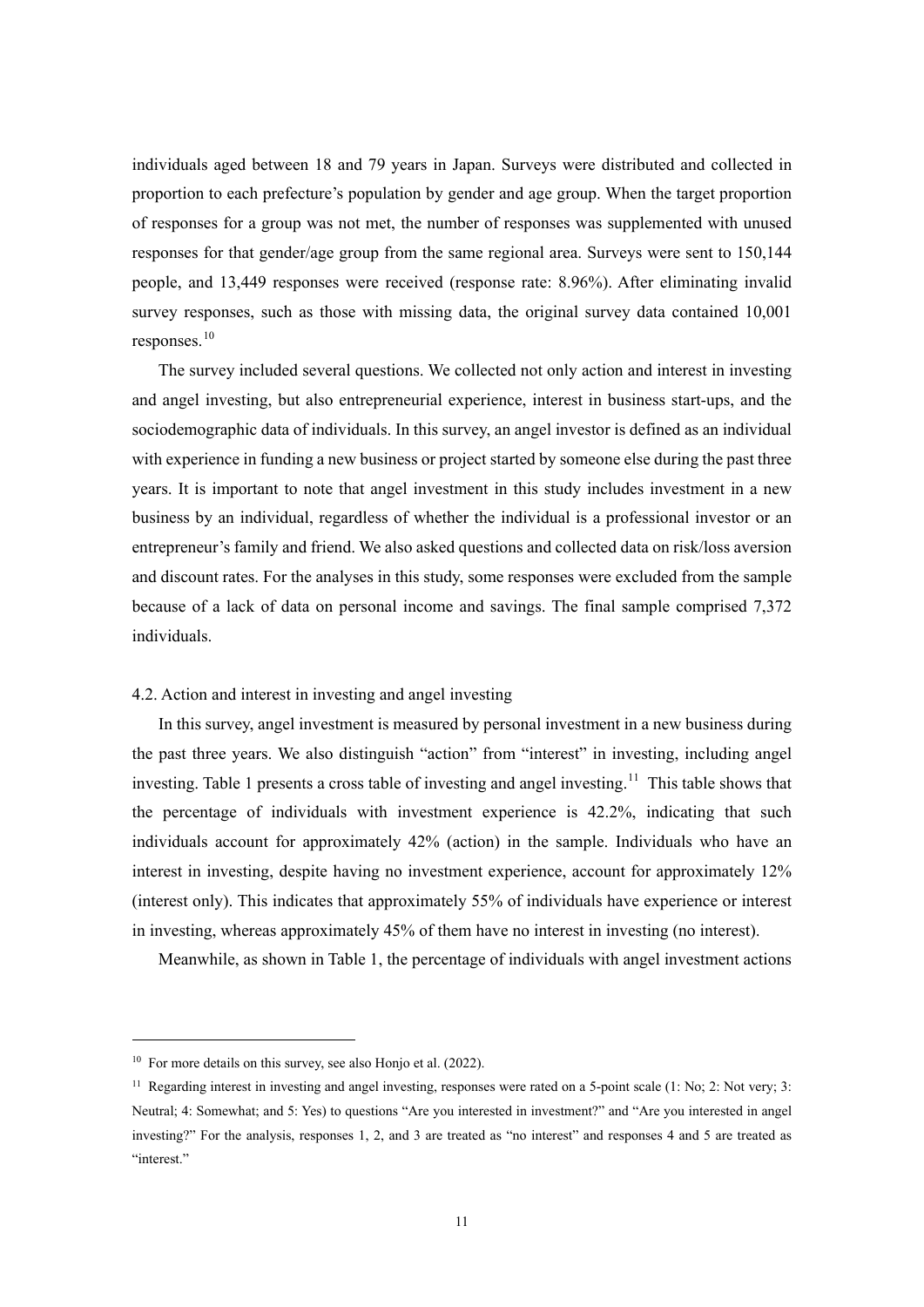is 5.4%, indicating that such individuals account for approximately 5% (action).<sup>[12](#page-13-0)</sup> Moreover, the percentage of individuals who have an interest in angel investing but no experience is approximately 12% (interest only). By contrast, approximately 83% of individuals have no interest in angel investing (no interest), which is much higher than the percentage of those who have no interest in investing.

#### 4.3. Measure of risk aversion and discount rate

Following the measurement discussed in Sections 3.2 and 3.3, we calculate the risk-aversion level and discount rate of individuals. In the survey, we asked respondents questions and captured relative risk aversion (*R\_RISK\_AVERS*), in addition to absolute risk aversion (*A\_RISK\_AVERS*), following the measurement of risk aversion proposed by Cramer et al. (2002). Moreover, we capture individuals' subjective discount rate (*DISC*), following the measurement of the subjective discount rate proposed by Harrison et al. (2002) and Ikeda et al. (2010). We asked respondents questions about their risk-aversion level and discount rate, which will be explained in more detail in the Appendix.

Figure 1 displays the mean levels of individuals' absolute and relative risk aversion according to action and interest in angel investing: (i) no interest, (ii) interest only, and (iii) action (investment experience). Figure 2 displays the mean discount rate. These figures indicate that individuals with no interest in angel investing have a higher degree of risk aversion, regardless of their absolute or relative risk aversion. Among these three types of individuals, those with angel investment actions have a lower degree of risk aversion. Moreover, individuals with no interest in angel investing have a lower discount rate, while those with angel investment actions have a higher discount rate. These findings suggest that individuals with a lower degree of risk aversion or a higher discount rate are more likely to engage in angel investing.

#### 4.4. Variables

We distinguished between individuals with and without entrepreneurial experience. Entrepreneurial experience (*ENTRE*) is defined as "experience in founding, owning, and running a corporation that paid salaries and wages to employees and owners, as well as all other expenses,

<span id="page-13-0"></span> $12$  This percentage (5.4%) seems higher, compared to that in the study using GEM data (Honjo, 2015; Honjo and Nakamura, 2020). This is due partly to difference in the observation years between the studies. In addition, our survey data were collected via Internet, while GEM data were mainly collected via landline. Therefore, individuals with experience and skills on information technologies, which is the major target industry for angel investment, might tend to be included in our survey.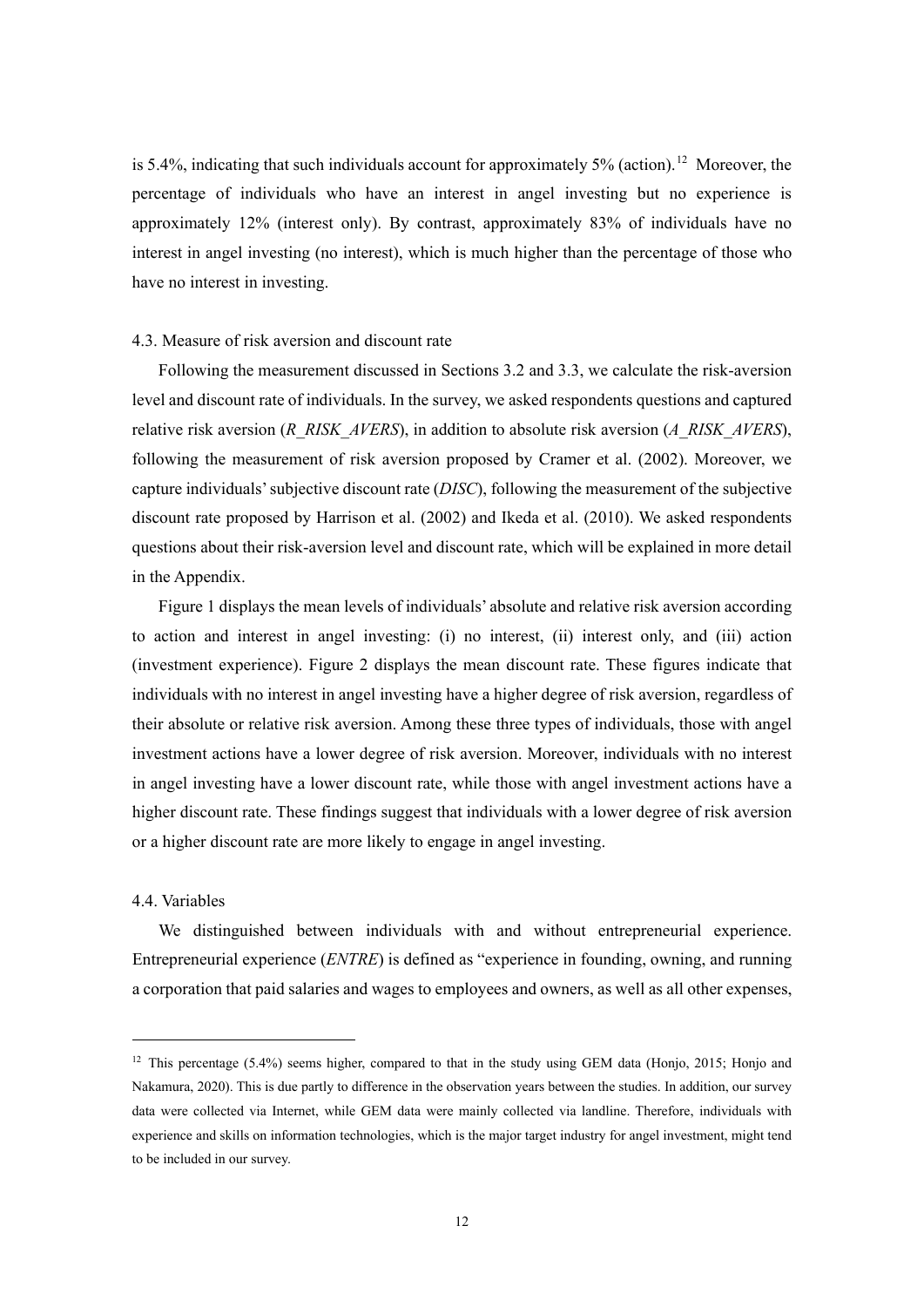for three or more months."

It is plausible that individuals' wealth is associated with their actions and interests in angel investing. To capture individuals' wealth, we measure personal income and savings. We use two variables: personal income *(LNINC)* and savings *(LNSAVE)*.<sup>[13](#page-14-0)</sup> In addition, to capture individuals' personal attributes, we use the following variables: age (ln*AGE*), gender (*FEMALE*), and education status (*UGRAD* and *GRAD*).

Moreover, we include the variables measured by an individual's entrepreneurial attitude in the regression. We use three variables: perceived capabilities (*SUSKILL*), perceived opportunities (*OPPORT*), and entrepreneurial network (*KNOWENT*), following previous studies using GEM data (Köllinger and Minniti, 2006; Langowitz and Minniti, 2007).<sup>[14](#page-14-1)</sup> Table A1 in the Appendix summarizes the definitions of the variables used in this study.

Table 2 summarizes the descriptive statistics of variables used in this study. The mean *ENTRE* is 0.080, indicating that approximately 8% of individuals have entrepreneurial experience in the sample. The mean *SUSKILL* is 0.096, indicating that approximately 10% of individuals presumably have the knowledge, skills, and experience required to start a new business. The mean *OPPORT* is 0.121, indicating that approximately 12% of individuals presume that there will be viable opportunities for starting a business in the area where they live. Moreover, the mean *KNOWENT* is 0.195, indicating that approximately 20% of individuals personally knew someone who started a business in the past two years. Table 3 presents the correlation matrix for the variables. Table 4 provides the mean of the variables used in this study, by dividing the sample into no interest, interest only, and action for angel investing.

## **5. Estimation results**

5.1. Main results: ordered probit and generalized ordered probit models

Table 5 presents the estimation results for angel investment action and interest. Columns (i), (ii), and (iii) in Table 5 report the estimation results using the ordered probit model. Columns (i), (ii), and (iii) include the variables of absolute risk aversion (*A\_RISK\_AVERS*), relative risk aversion (*R\_RISK\_AVERS*), and both, respectively. Columns (iv) and (v) and columns (vi), and

<span id="page-14-0"></span><sup>&</sup>lt;sup>13</sup> In the survey, personal income and savings were measured, based on seven categories. To measure the variables of personal income and savings, we practically calculated the logarithm of the median of each category. For more details on the definitions of the variables, see Table A1 in the Appendix.

<span id="page-14-1"></span><sup>&</sup>lt;sup>14</sup> The fear of failure (*FEARFAIL*) is also used to measure entrepreneurial attitude, in addition to the above three variables, in the GEM. However, the fear of failure is directly associated with risk aversion; thus, we do not include the fear of failure.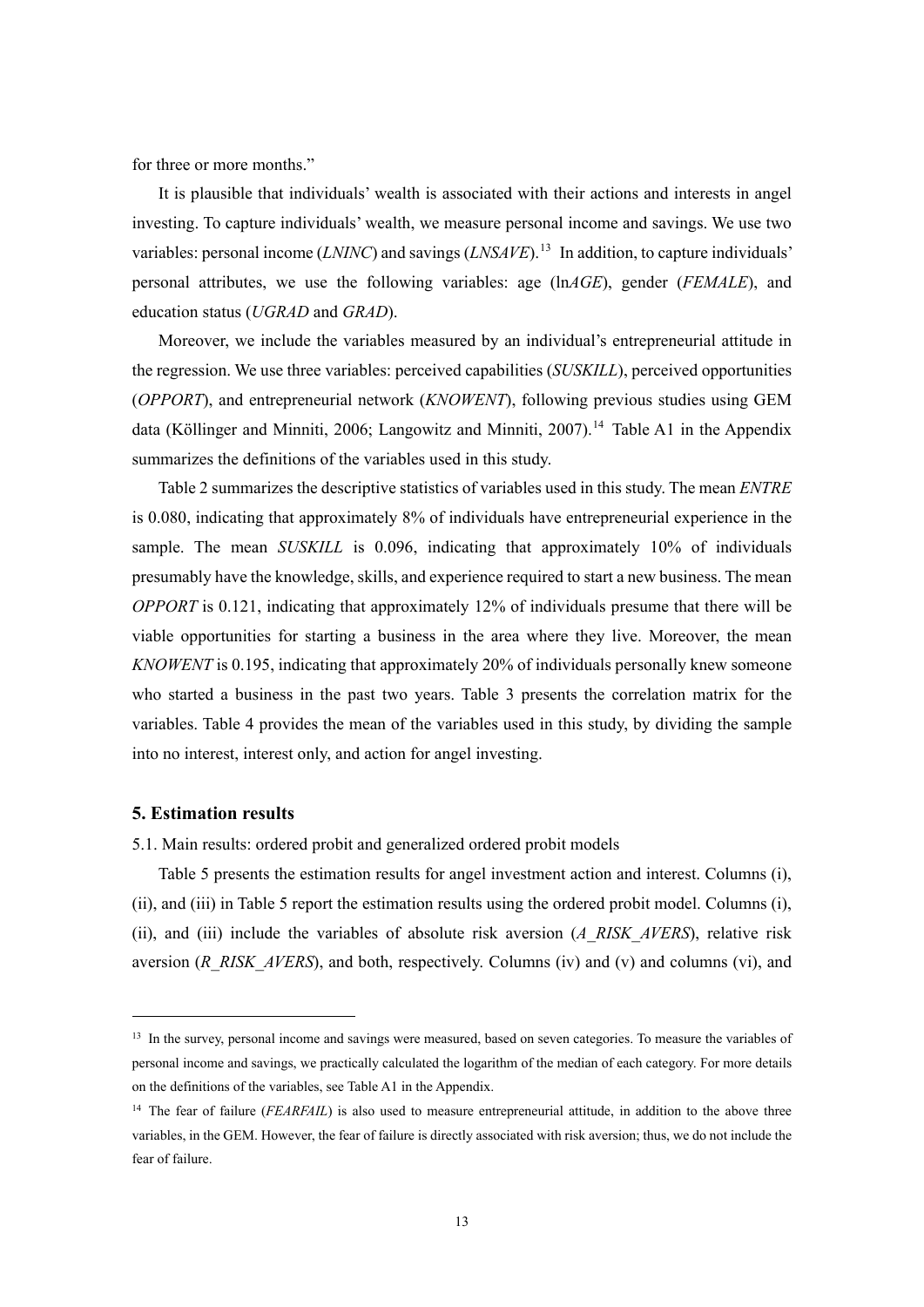(vii) report the estimation results using the generalized ordered probit model. While columns (iv) and (vi) report the estimation results for "no interest," columns (v) and (vii) report them for "interest only" (reference category is "action"). Columns (iv) and (v) include *A\_RISK\_AVERS*, and columns (vi) and (vii) include *R\_RISK\_AVERS*. As shown in Table 5, the results using *R\_RISK\_AVERS*, which are reported in columns (ii), (iv) and (v), are almost similar to those using *A\_RISK\_AVERS*, which are reported in columns (i), (vi), and (vii), whereas we find no significant effect when using both *A\_RISK\_AVERSE* and *R\_RISK\_AVERSE*. Moreover, the log-likelihood ratio test in columns (iv) and (v) and columns (vi) and (vii), which tests the null hypotheses that all the coefficients in "interest only" equal those in "no interest," is rejected at the 1% level, indicating that the estimated coefficients differ between "interest only" and "no interest" equations. The results using the generalized ordered probit model show that the coefficients of risk aversion for "interest only" tend to be lower than those for "no interest," suggesting that the impact of risk aversion on angel investment interest differs from its impact on angel investment action.

To better understand the estimation results, in Table 6, we calculate the marginal effects of the variables used in columns (ii), (vi) and (vii) of Table 5. Columns (i), (ii), and (iii) in Table 6 report the estimated marginal effects for "no interest," "interest only," and "action" using the ordered probit model, corresponding to the results shown in columns (iii) and (iv) of Table 5. Columns (iv), (v), and (vi) report the results, corresponding those shown in columns (v) and (vi) of Table 5.

According to the estimated marginal effects shown in Table 6, relative risk aversion (*R\_RISK\_AVERS*) has a negative and significant effect on "action" in column (iii) when the ordered probit model is used. The results reveal that risk aversion is negatively associated with individuals' actions toward angel investing. While previous studies found the negative relationship between risk aversion and entrepreneurial activity (Cramer et al., 2002), we provide evidence of a negative relationship between risk aversion and angel investing. The results suggest that risk aversion hinders not only entrepreneurial action but also investment action. We also find that relative risk aversion is negatively associated with "interest only" in column (ii), although the marginal effect of relative risk aversion on "interest only" is lower than it is on "action." The results reveal that risk aversion depresses angel investment interest. By contrast, relative risk aversion is positively associated with "no interest" in column (i), indicating that individuals with a higher degree of risk aversion tend to have less interest in angel investing. Moreover, we find that relative risk aversion is negatively associated with angel investment action in column (vi) when using the generalized ordered probit model. Relative risk aversion is positively associated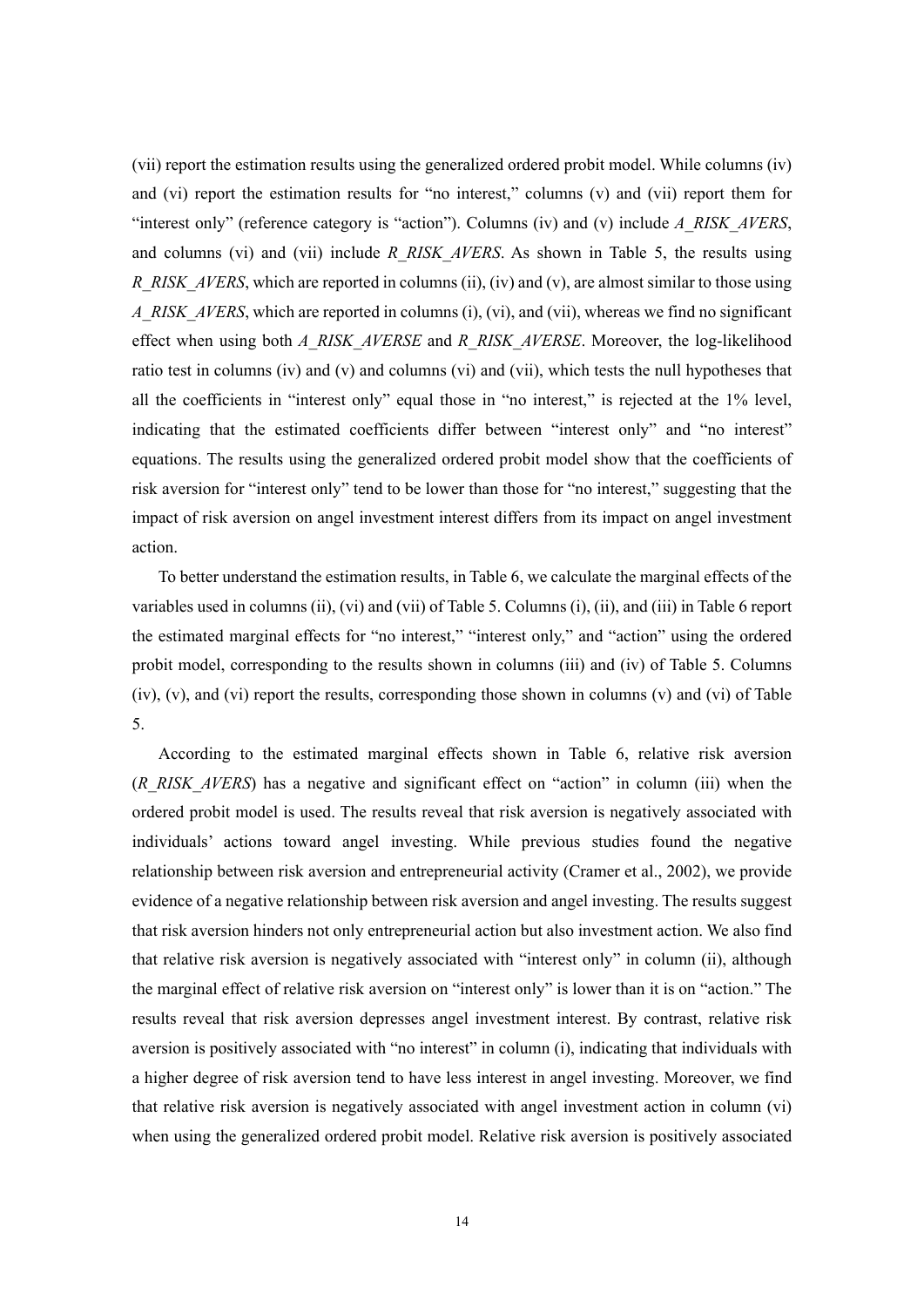with "no interest" in column (iv), although it is not significantly associated with "interest only" in column (v). These findings support the negative impact of risk aversion on angel investment action and interest. More importantly, using the generalized ordered probit model, we provide novel evidence that the impact of risk aversion on angel investment action is greater than its on angel investment interest.

While the marginal effect of the discount rate (*DISC\_RATE*) on "no interest" is negative in column (i) of Table 6, its marginal effects on "interest only" and "action" are positive in columns (ii) and (iii), respectively. When using the generalized ordered model, we find that the discount rate is negatively associated with "no interest in column (iv). However, the positive effects of the discount rate on "interest only" and "action" are insignificant in columns (v) and (vi). The results indicate that individuals with a lower discount rate tend to have less interest in angel investing. The findings suggest that such individuals pay less attention to angel investing, presumably because they do not expect a higher rate of return on investment under current economic conditions, as in Japan.

Regarding the wealth level of individuals, personal income (*INCOME*) has a positive and significant effect on "action" in columns (iii) and (vi) of Table 6, indicating that individuals with higher personal income are more likely to engage in angel investing. Personal income also has a positive and significant effect on "interest only" in column (ii), whereas the marginal effect of personal income on "interest only" is larger than its marginal effect on "action" in columns (ii) and (iii). By contrast, personal income has a negative and significant effect on "no interest" in columns (i) and (iv). The results indicate that individuals with higher personal income are more likely to have an interest in angel investing. Moreover, personal savings (*SAVE*) have a positive and significant effect on "action" and "interest only" in columns (ii) and (iii), while they have a negative and significant effect on "no interest" in column (i). The results are consistent with those obtained using the generalized ordered probit model, as shown in columns (iv), (v), and (vi). The results reveal that individuals with higher personal savings are more likely to engage in and have an interest in angel investing. These results indicate that wealthy individuals tend to become angel investors and that wealth level is critical not only for individuals' decisions on angel investing but also for their interests in it.

With respect to personal attributes, age ( $ln AGE$ ) has a negative and significant effect on "action" in column (iii) of Table 6. In addition, age has a negative and significant effect on "interest only" in column (ii), while it has a positive and significant effect on "no interest" in column (i). These results are consistent with those obtained using the generalized ordered probit model. These findings suggest that younger individuals tend to engage in and have an interest in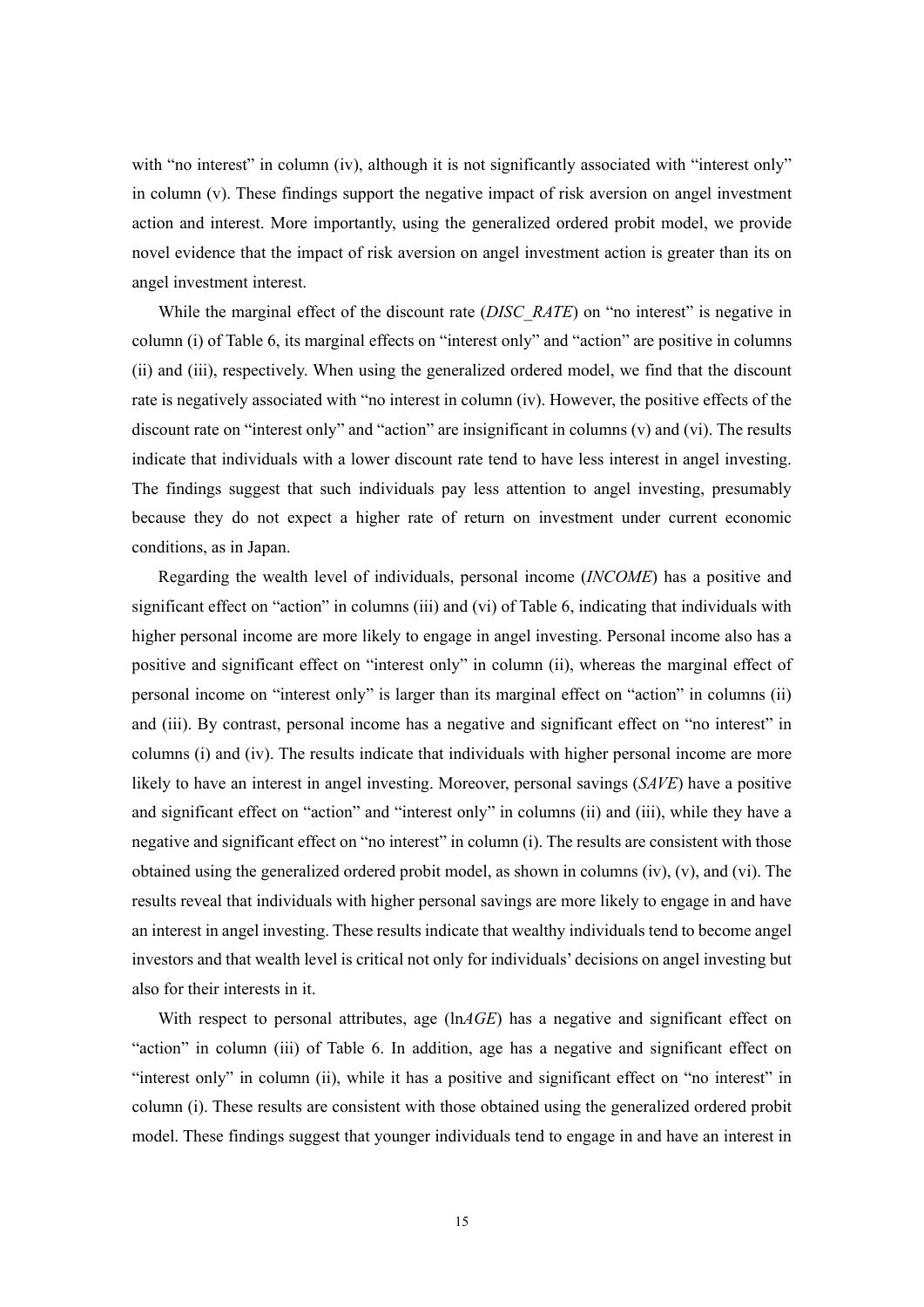angel investing, which is not necessarily consistent with the findings using GEM data (Honjo, 2015; Honjo and Nakamura, 2020). By controlling wealth level associated with age, we can demonstrate that younger individuals tend to have more interest in angel investing.

As another personal attribute, female gender (*FEMALE)* has a negative and significant effect on "interest only" in column (ii) as well as "action" in column (iii) of Table 6. By contrast, the female gender has a positive and significant effect on "no interest" in column (i). We find similar results when using the generalized ordered probit model. It is often argued that female angel investing differs from male angel investing (Harrison, Botelho et al., 2020; Nelson, 2015). Our results indicate that women are less likely to engage in and have an interest in angel investing.

Regarding the education level of individuals, undergraduate education (*UGRAD*) has a positive and significant effect on "action" in column (iii), in addition to "interest" in column (ii) of Table 6. By contrast, undergraduate education has a negative effect on "no interest" in column (i). Moreover, the results of post-graduate education (*GRAD*) are almost similar to those of undergraduate education. When using the generalized ordered probit model, we find similar results, although the significance levels change. These results reveal that individuals' propensity for angel investing varies according to education level and that individuals with a higher level of education are more likely to engage in and have an interest in angel investing.

Moreover, we provide evidence of the impact of entrepreneurial attitude, which has been captured by GEM projects, on angel investment action and interest. Overall, we find that angel investment action and interest vary according to entrepreneurial attitude, based on the three measures (*SUSKILL*, *OPPORT*, and *KNOWENT*). The results indicate that individuals with entrepreneurial attitude captured by *SUSKILL*, *OPPORT*, and *KNOWENT* are more likely to engage in and have an interest in angel investing. These findings suggest that individuals with a higher level of entrepreneurial attitude are more likely to engage in and have an interest in angel investing, consistent with the results of previous studies using GEM data (Honjo, 2015; Honjo and Nakamura, 2020).

## 5.2. Further estimation results

As discussed, individuals' actions and interests in angel investing may depend on their entrepreneurial experience. Therefore, we examine whether individuals' characteristics, including risk aversion, affect angel investing, according to their entrepreneurial experience. Table 7 presents the estimation results for angel investment action and interest. Columns (i) and (ii) in Table 7 report the estimation results using the ordered probit model. While column (i) reports the estimation results for individuals without entrepreneurial experience, column (ii) reports the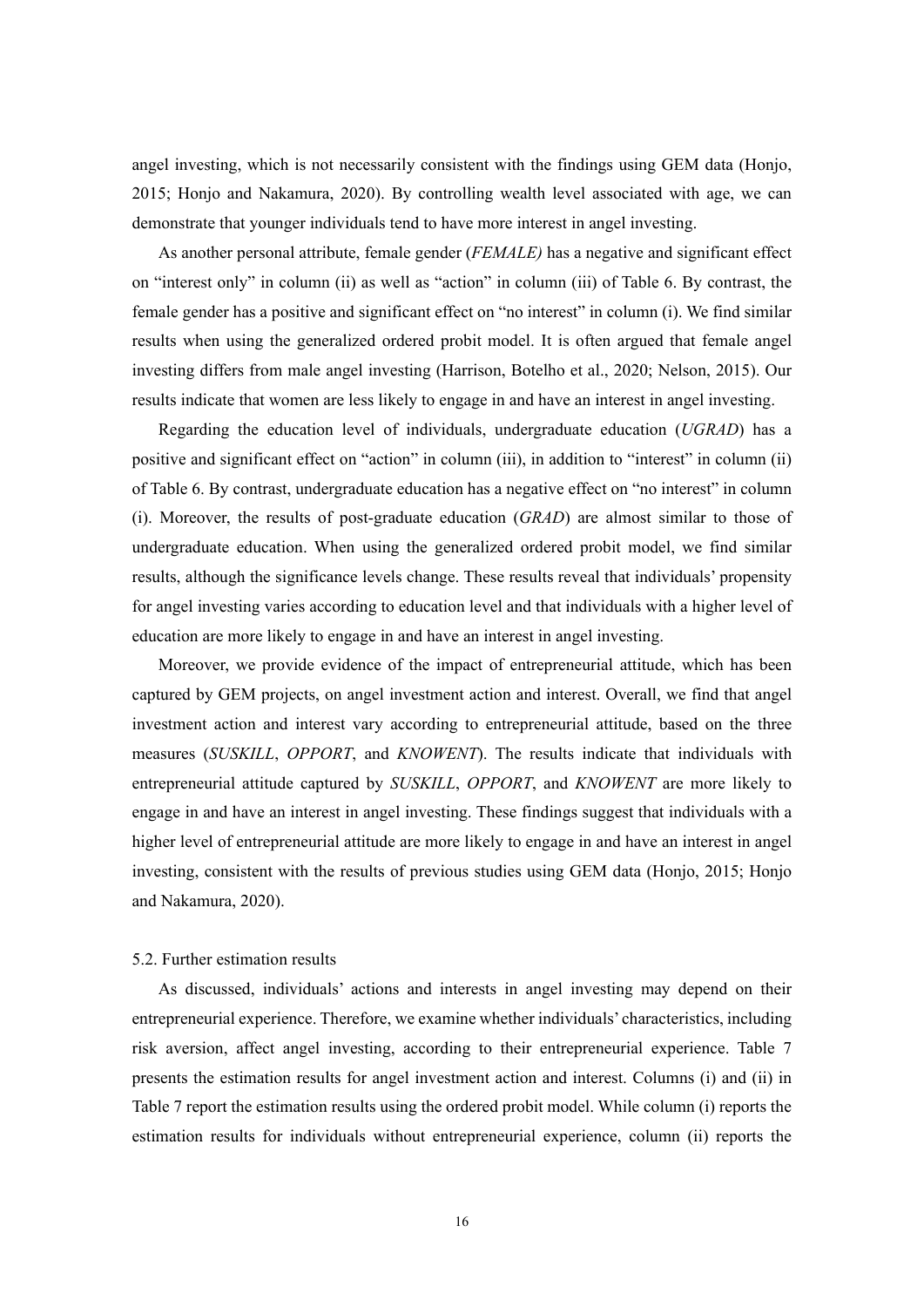results for individuals with entrepreneurial experience. Columns (iii) and (vi) report the estimation results for "no interest" and "interest only," respectively, using the generalized ordered probit model. Columns (iii) and (iv) report the estimation results for individuals without entrepreneurial experience, and columns (v) and (vi) report those for individuals with it.

As shown in columns (i) and (ii) of Table 7, relative risk aversion (*R\_RISK\_AVERS*) has a negative effect on "action" and "interest" in angel investing, regardless of entrepreneurial experience. However, in columns (iii)–(vi), we find that relative risk aversion has a negative effect on "interest only" for individuals without entrepreneurial experience, while it has a negative effect on "no interest" for those with it. The results indicate that angel investment action decreases with the risk-aversion level for individuals without entrepreneurial experience, whereas angel investment interest decreases with the risk-aversion level for those with it. This suggests that for individuals without entrepreneurial experience, the risk-aversion level hinders angel investment action, even though such individuals are interested in angel investing. By contrast, risk aversion may enable individuals with entrepreneurial experience to lose interest in angel investing.

Furthermore, we find differences in the impact of the discount rate (*DISC\_RATE*), according to entrepreneurial experience. As shown in columns (i), (iii), and (iv) of Table 7, the discount rate does not affect angel investment. By contrast, in columns (ii), (v), and (vi), the discount rate has a positive effect on angel investment, indicating that the discount rate is associated with angel investing only for individuals with entrepreneurial experience. The results reveal that among such individuals, those with a higher discount rate are more likely to engage in and have an interest in angel investing, suggesting that individuals with a higher rate of return tend to pay more attention to angel investing because they expect such a higher return through entrepreneurial experience.

In Table 8, we calculate the marginal effects of the variables, following the estimation results with the generalized ordered probit model, shown in columns (iii) to (vi) of Table 7. Columns (i), (ii), and (iii) in Table 8 report the marginal effects for individuals without entrepreneurial experience, corresponding to the results shown in columns (iii) and (iv) of Table 7. Columns (iv), (v), and (vi) in Table 8 report the marginal effects for individuals with entrepreneurial experience, corresponding to the results shown in columns  $(v)$  and  $(vi)$  in Table 7. The estimated marginal effects indicate that relative risk aversion (*R\_RISK\_AVERSE*) has a negative and significant effect on angel investment action for individuals without entrepreneurial experience, as shown in column (iii) of Table 8. By contrast, relative risk aversion does not affect angel investment action for those with entrepreneurial experience, as shown in column (vi). These results indicate that risk aversion does not necessarily hinder angel investment action if an individual has entrepreneurial experience, suggesting that the impact of risk aversion on angel investment action varies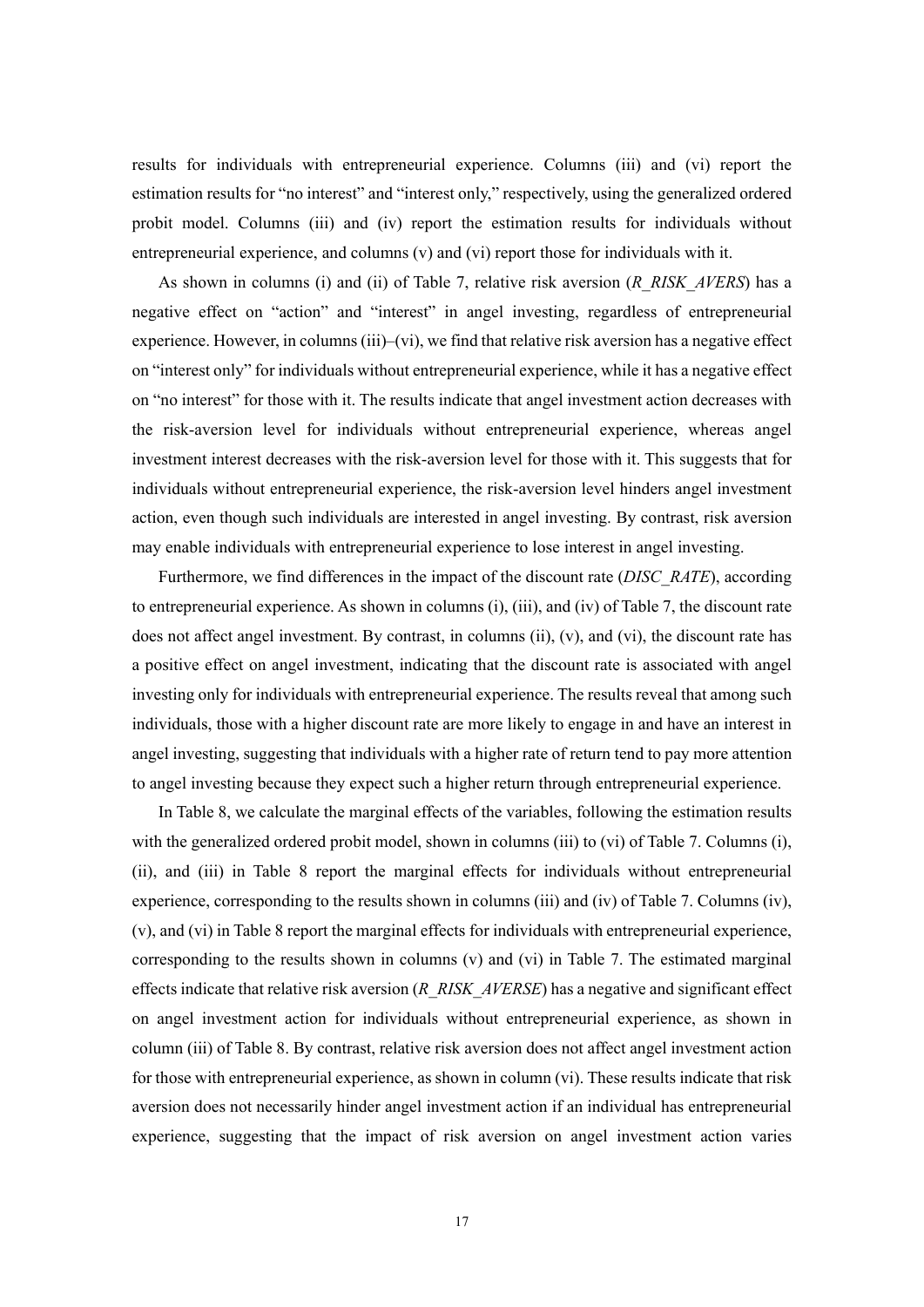according to entrepreneurial experience. Moreover, the results reveal that relative risk aversion has a positive and significant effect on "no interest," as shown in columns (i) and (iv), suggesting that individuals with a higher degree of risk aversion tend to have no interest in angel investing, regardless of entrepreneurial experience.

For robustness, we provide additional estimation results for angel investing. Table 9 presents the estimation results for angel investment action and interest using a conditional logit and nested logit models. Columns (i) and (ii) report the estimation results using the conditional logit model, and columns (iii) and (iv) report those using the nested logit model. The results reveal that risk aversion is negatively associated with angel investment action, rather than angel investment interest. However, we find no significant evidence that the discount rate is associated with angel investment interest. Furthermore, we explore individuals' actions and interests in investing (i.e., general investing), using the models used in this study. The results are provided in the Appendix.

#### **6. Conclusions**

This study explored individuals' actions and interests in angel investing, using a sample of more than 7,000 individuals obtained from the original survey data of 10,001 Japanese individuals. We examined whether risk aversion and discount rate are associated with angel investing. To provide a clear picture of potential and actual angel investors, we classified individuals' attitudes toward angel investing into "no interest," "interest only," and "action." The results revealed that individuals' risk aversion is negatively associated with their actions and interests in angel investing. We also found that wealthy individuals are more likely to engage in and have an interest in angel investing. Moreover, we found that among individuals with entrepreneurial experience, the discount rate is positively associated with angel investing, suggesting that entrepreneurs with a higher expected rate of return are more likely to engage in and have an interest in angel investing.

Despite some limitations, this study provides a clear picture of potential and actual angel investors and the relationship between individuals' traits and angel investing. A substantial number of studies have focused on the relationship between risk aversion and entrepreneurship (Blanchflower and Oswald, 1998; Kihlstrom and Laffont, 1979). Several studies have also examined entrepreneurial decisions using a measure of risk aversion (Caliendo et al., 2009; Cramer et al., 2002; Elston and Audretsch, 2010, 2011). While these studies indicated the impact of risk aversion on entrepreneurial behavior, this study provides new evidence on its impact on angel investment, also suggesting the effectiveness of risk aversion measured via an Internet survey. Our analyses also shed light on individuals' interests as well as their actions in angel investing, in addition to the impact of entrepreneurial activity on angel investing. We demonstrate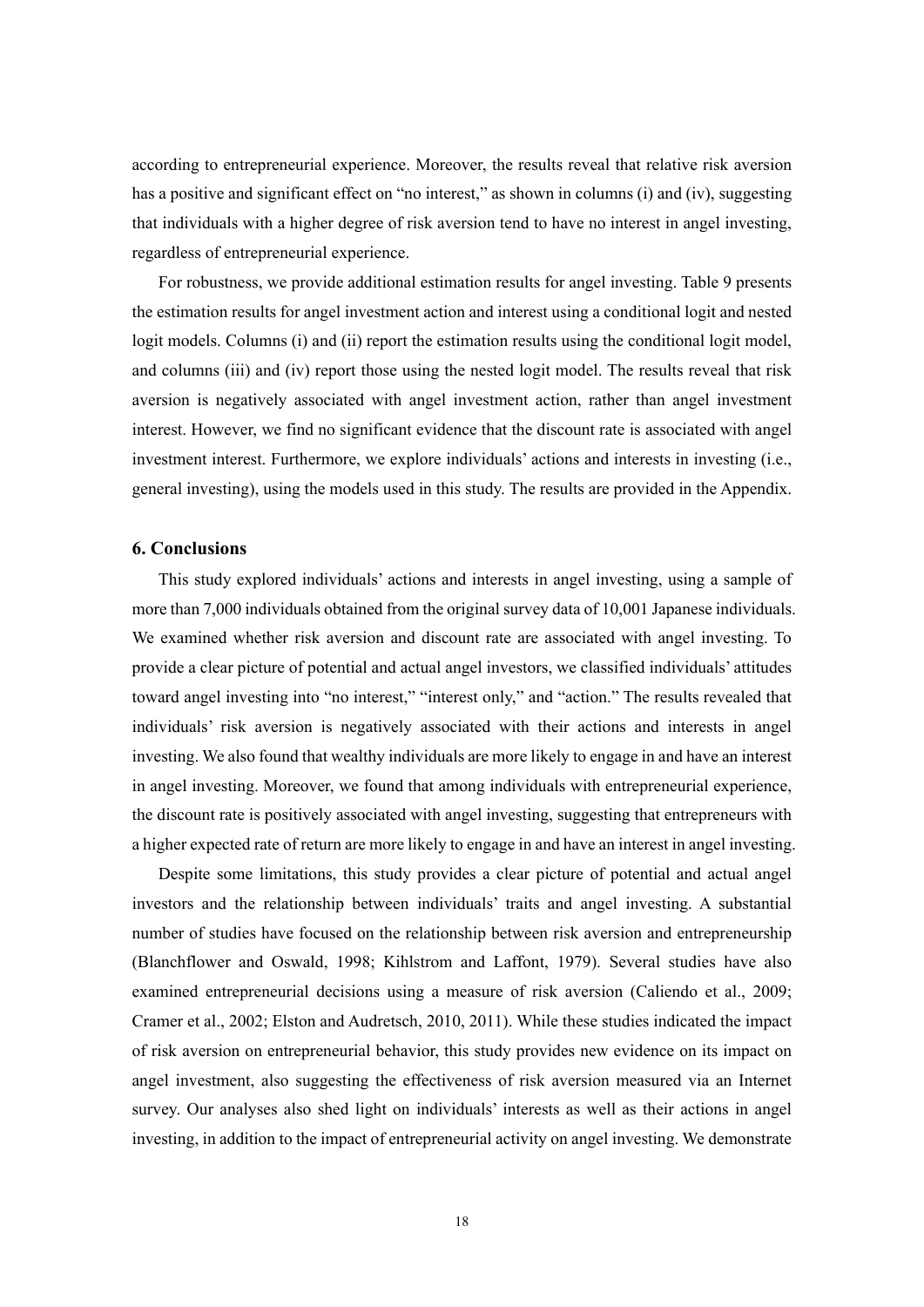that the proportion of individuals with experience in angel investing is smaller than that of individuals with experience in general investing. Conversely, our results reveal that certain individuals are interested in angel investing, who may become potential angel investors. Specifically, individuals with a lower degree of risk aversion tend to be interested in angel investment. Moreover, among individuals with entrepreneurial experience, those with a higher discount rate are more likely to engage in and have an interest in angel investing, presumably because they recognize a higher rate of return through entrepreneurial experience. The findings assist in vitalizing entrepreneurial ecosystems through the entrepreneur-investor relationship for policy implications.

## **Appendix**

## A1. Definitions of variables

In the survey, we collected data on individuals, such as personal attributes, experience (action), interest in investing and angel investing, and interest in business start-ups. Table A1 summarizes the definitions of variables in the survey.

#### A2. Questions in the survey

We asked respondents a question about the certainty equivalent for something with an uncertain payoff. The detailed question of risk attitudes in the survey was as follows:

*"There is a lottery in which you have a 1 in 100 chance of winning. If you win, you can get 1 million JPY. However, if you lose, you get nothing. How much would you pay for a lottery ticket?"*

While risk aversion is measured by the lottery (i.e., payoff), it can be measured by insurance (e.g., loss). We asked respondents a question about the certainty equivalent for something with an uncertain loss. The question in the survey was as follows:

*"You have 1 million JPY that you need to keep for one year. Let us say that while you are keeping it, you know there is a 1 in 100 chance of the 1 million JPY being stolen. If you buy insurance, you will be able to recover the loss if there is a theft. How much would you pay for insurance?"*

Overall, bids for insurance are higher than those for lottery tickets. Although the certainty equivalents for the lottery and insurance should, theoretically, be the same, the results suggest that the respondents have a greater risk tolerance for loss.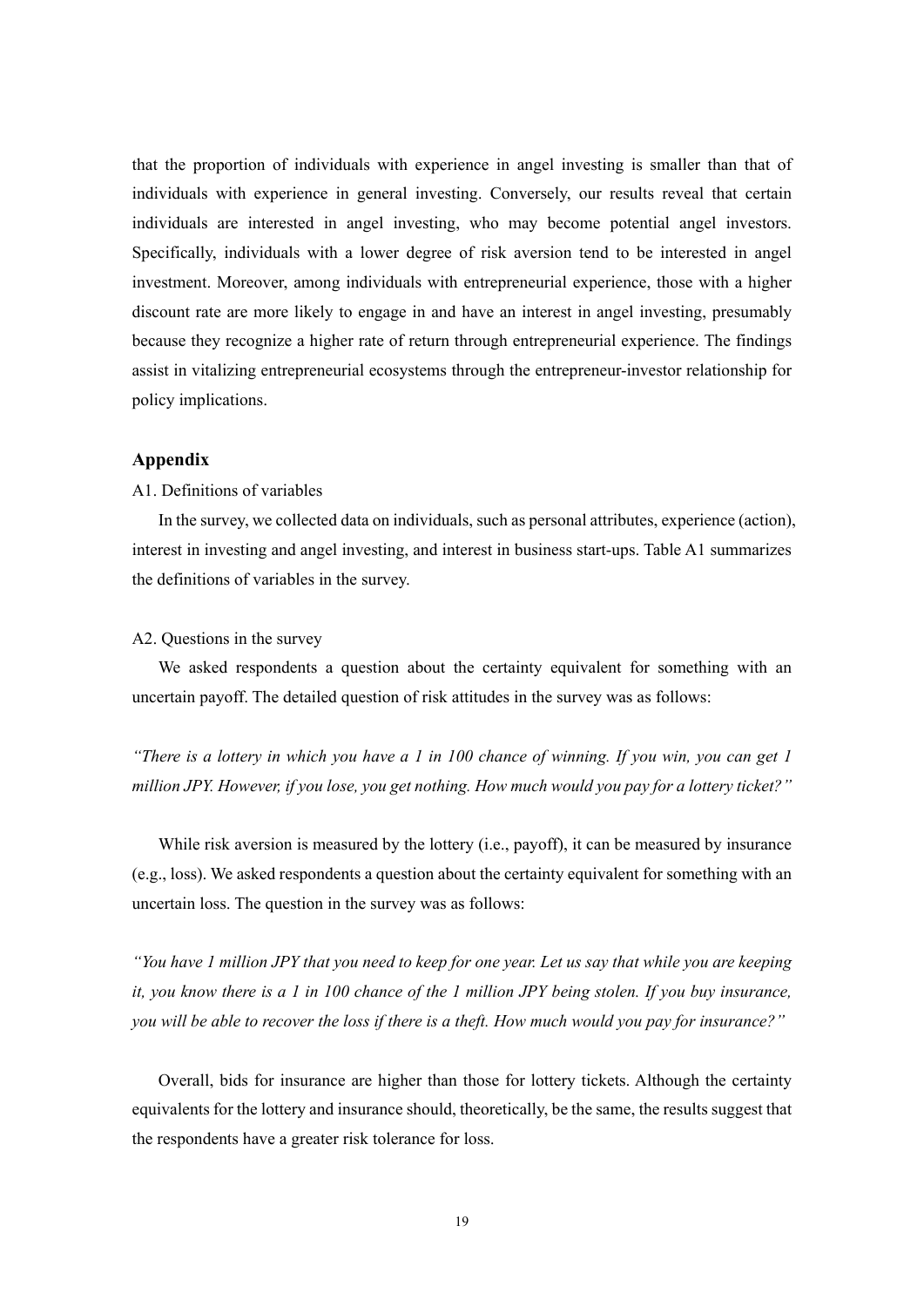As mentioned in Section 3.3, four versions of questions with different delay options  $(r_1-r_4)$ were used. We asked respondents questions on certainty equivalent for something with a delay; for instance, one of the four questions in the survey  $(r_1)$  is as follows:

*"Today, you are supposed to receive 1 million JPY. What is the minimum amount you would accept to agree to a delay of one week (seven days)?"*

This question means to make respondents choose between "A" receiving today 1 million JPY and "B" receiving in 7 days 1 million JPY plus a certain amount of JPY, say JPY 1,000,384. Here, choosing the delayed receipt "B" instead of "A" implies receiving a 2% annual interest rate. In each question, we posed 21 such queries with alternative values from small to large and hence with an alternative imputed interest rate (discount rate) from low to high (−2% to 300%). Table A2 represents the different options by controlling for time horizons for "A" (today or 90 days); and time delays for "B" (7 days or 90 days). The options and results  $(r_1-r_4)$  are presented in Table A2. The results show that the mean value of discount rate is the highest under the condition that the time horizons for "A" are 90 days and time delays for "B" are also 90 days.

#### A3. Estimation results for general investing

We provide evidence of individuals' actions and interests in investing (i.e., general investing), compared to angel investing. Using the models used in this study, we examine whether risk aversion is associated with angel investing. Table A3 presents the estimation results using the ordered probit and generalized ordered probit models. In addition, in Table A4, we calculate the marginal effects of the variables used in columns (ii) and (iv) of Table A3. Table A5 presents the estimation results for investing (i.e., general investing) using a conditional logit and nested logit models.

#### A4. Estimation results for angel investment of general investors

To increase angel investing more effectively, policymakers should target both wealthy individuals and investors with potential concerns about angel investing. In this respect, individuals with general investment experience (action) may become future members of angel investors. In Tables A6, A7, A8, A9, and A10, we present the estimation results for 3,112 individuals with general investment experience in our sample, corresponding to those shown in Tables 5, 6, 7, 8, and 9. The results using the sub-sample of general investors demonstrate that the impact of risk aversion on angel investment tends to be lower, although this may stem from a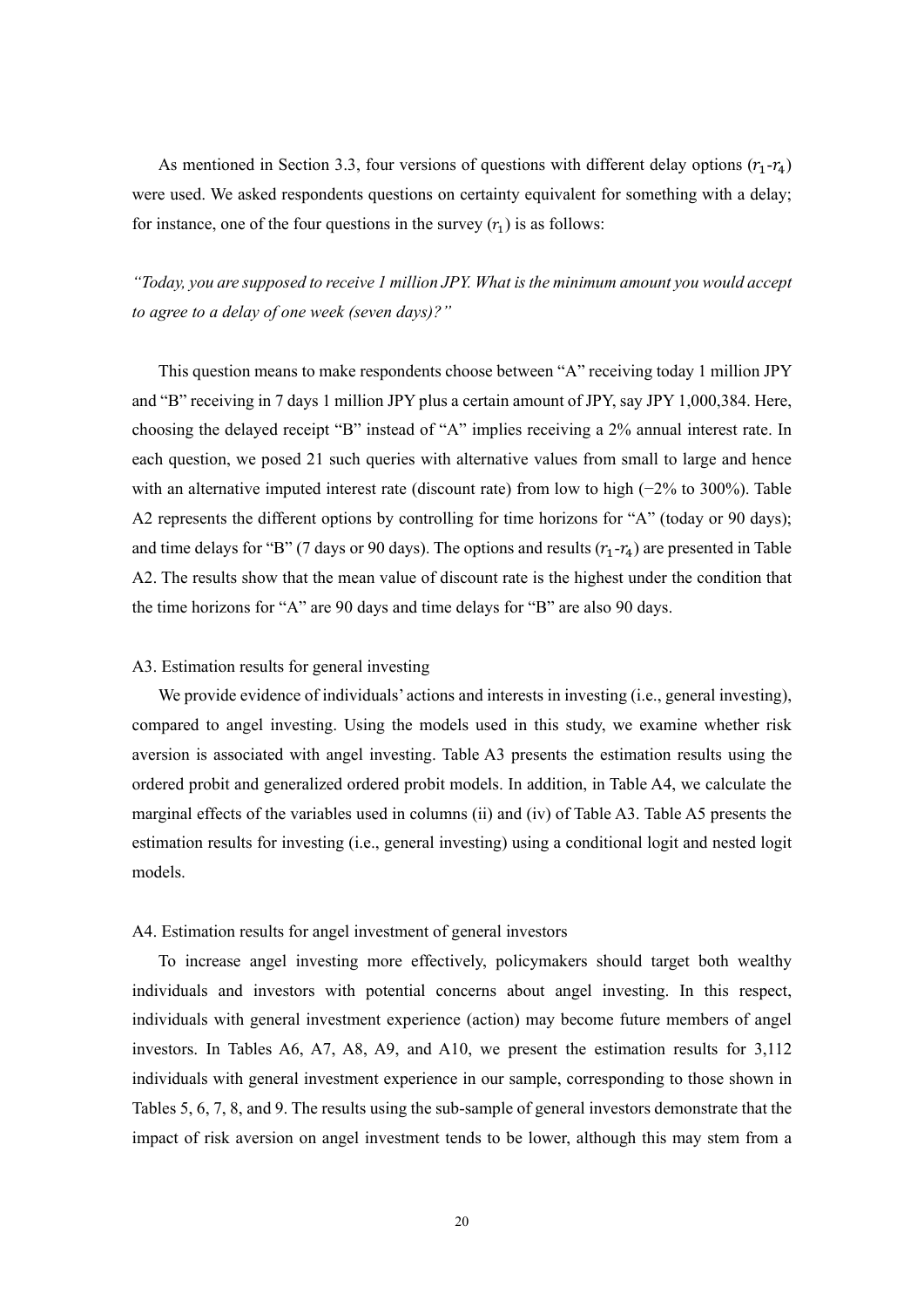decrease in sample size. The results reveal that risk aversion, especially for those without entrepreneurial experience, has a negative impact on angel investment action, rather than angel investment interest.

# **References**

- Abraham, C., Sheeran, P., Johnston, M., 1998. From health beliefs to self-regulation: Theoretical advances in the psychology of action control. Psychology and Health 13, 569–591.
- Appelhoff, D., Mauer, R., Collewaert, V., Brettel, M., 2016. The conflict potential of the entrepreneur's decision-making style in the entrepreneur-investor relationship. International Entrepreneurship and Management Journal 12, 601–623.
- Audretsch, D. B., 2007. Entrepreneurship capital and economic growth. Oxford Review of Economic Policy 23, 63–78.
- Ajzen, I., 1991. The theory of planned behavior. Organizational Behavior and Human Decision Processes 50, 179–211.
- Bammens, Y., Collewaert, V., 2014. Trust between entrepreneurs and angel investors: Exploring positive and negative implications for venture performance assessments. Journal of Management 40, 1980–2008.
- Becker, G., Degroot, J., Marschak, J., 1964. Measuring utility by a single-response sequential method. Behavioral Science 9, 226–232.
- Berger, A. N., Udell, G. F., 1998. The economics of small business finance: The roles of private equity and debt markets in the financial growth cycle. Journal of Banking and Finance 22, 613–673.
- Bernstein, S., Korteweg, A., Laws, K., 2017. Attracting early-stage investors: Evidence from a randomized field experiment. Journal of Finance 72, 509–538.
- Bernstein, S., Lerner, J., Mezzanotti, F., 2019. Private equity and financial fragility during the crisis. Review of Financial Studies 32, 1309–1373.
- Binswanger, H. P., 1981. Attitudes toward risk: Theoretical implications of an experiment in rural India. Economic Journal 91, 867–890.
- Blanchflower, D. G., Oswald, A. J., 1998. What makes an entrepreneur? Journal of Labor Economics 16, 26–60.
- Bliss, R. R., Panigirtzoglou, N., 2004. Option-implied risk aversion estimates. Journal of Finance 59, 407–446.
- Block, J. H., Colombo, M. G., Cumming, D. J., Vismara, S., 2018. New players in entrepreneurial finance and why they are there. Small Business Economics 50, 239–250.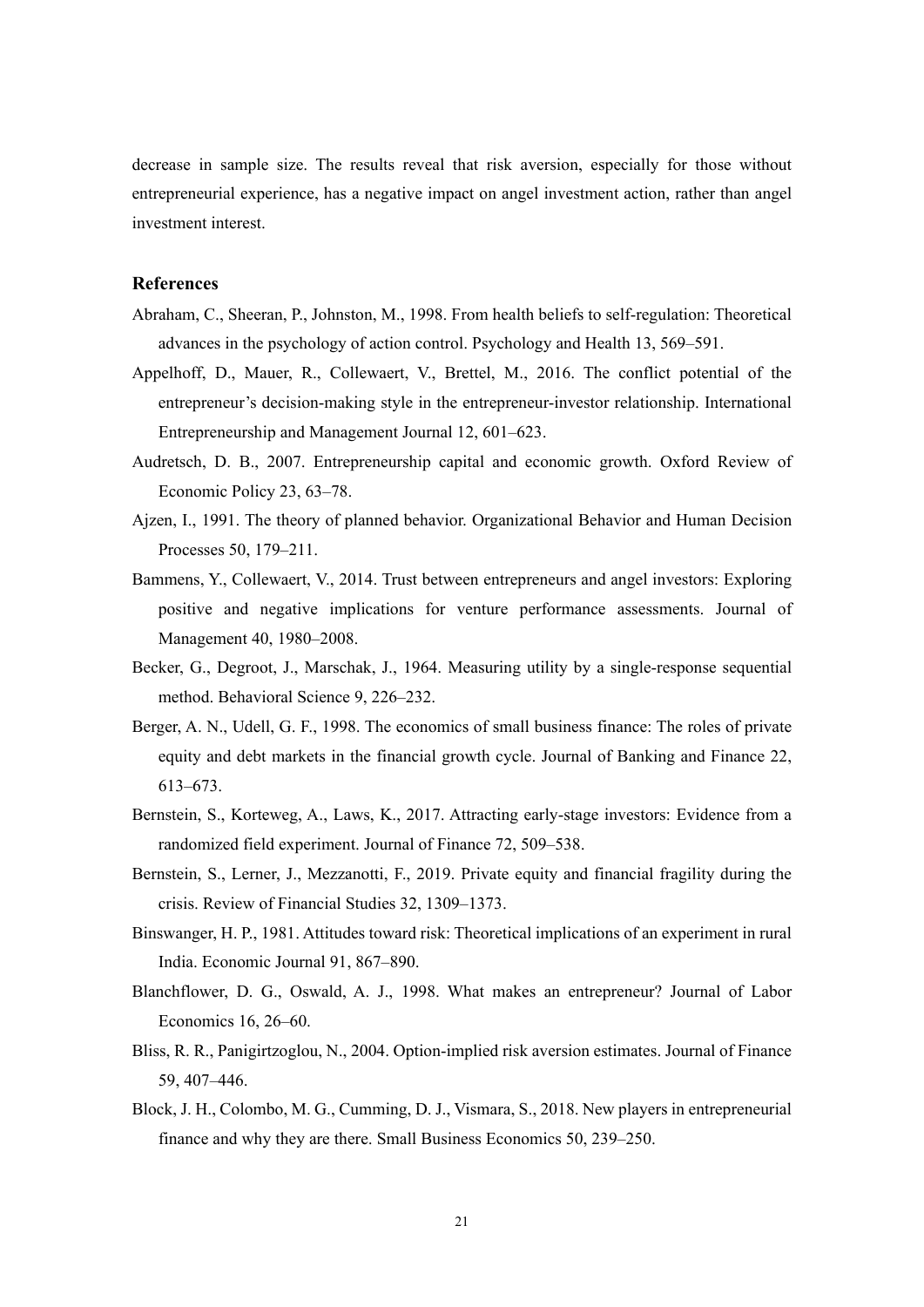- Booij, A. S., Van Praag, B. M. S., 2009. A simultaneous approach to the estimation of risk aversion and the subjective time discount rate. Journal of Economic Behavior and Organization 70, 374–388.
- Bygrave, W. D., 1989. The entrepreneurship paradigm (Ⅰ): A philosophical look at its research methodologies. Entrepreneurship Theory and Practice 14, 7–26.
- Caliendo, M., Frank, F. M., Kritikos, A. S., 2009. Risk attitudes of nascent entrepreneurs—new evidence from an experimentally validated survey. Small Business Economics 32, 153–167.
- Capizzi, V., 2015. The returns of business angel investments and their major determinants. Venture Capital 17, 271–298.
- Carpenter, R. E., Petersen, B. C., 2002. Capital market imperfections, high-tech investment, and new equity financing. Economic Journal 112, F54–F72.
- Cassar, G., 2010. Are individuals entering self-employment overly optimistic? An empirical test of plans and projections on nascent entrepreneur expectations. Strategic Management Journal 31, 822–840.
- Chetty, R., 2006. A new method of estimating risk aversion. American Economic Review 96, 1821–1834.
- Chemmanur, T. J., Chen, Z., 2014. Venture capitalists versus angels: The dynamics of private firm financing contracts. Review of Corporate Financial Studies 3, 39–86.
- Colombo, M. G., Grilli, L., 2007. Funding gaps? Access to bank loans by high-tech start-ups. Small Business Economics 29, 25–46.
- Cramer, J., Hartog, J., Jonker, N., Van Praag, M., 2002. Low risk aversion encourages the choice for entrepreneurship: An empirical test of a truism. Journal of Economic Behavior and Organization 48, 29–36.
- Cumming, D., Zhang, M., 2019. Angel investors around the world. Journal of International Business Studies 50, 692–719.
- Dutta, S., Folta, T. B., 2016. A comparison of the effect of angels and venture capitalists on innovation and value creation. Journal of Business Venturing 31, 39–54.
- Elitzur, R., Gavious, A., 2003a. Contracting, signaling, and moral hazard: A model of entrepreneurs, 'angels,' and venture capitalists. Journal of Business Venturing 18, 709–725.
- Elitzur, R., Gavious, A., 2003b. A multi-period game theoretic model of venture capitalists and entrepreneurs. European Journal of Operational Research 144, 440–453.
- Elston, J. A., Audretsch, D. B., 2010. Risk attitudes, wealth and sources of entrepreneurial startup capital. Journal of Economic Behavior and Organization 76, 82–89.
- Elston, J. A., Audretsch, D. B., 2011. Financing the entrepreneurial decision: An empirical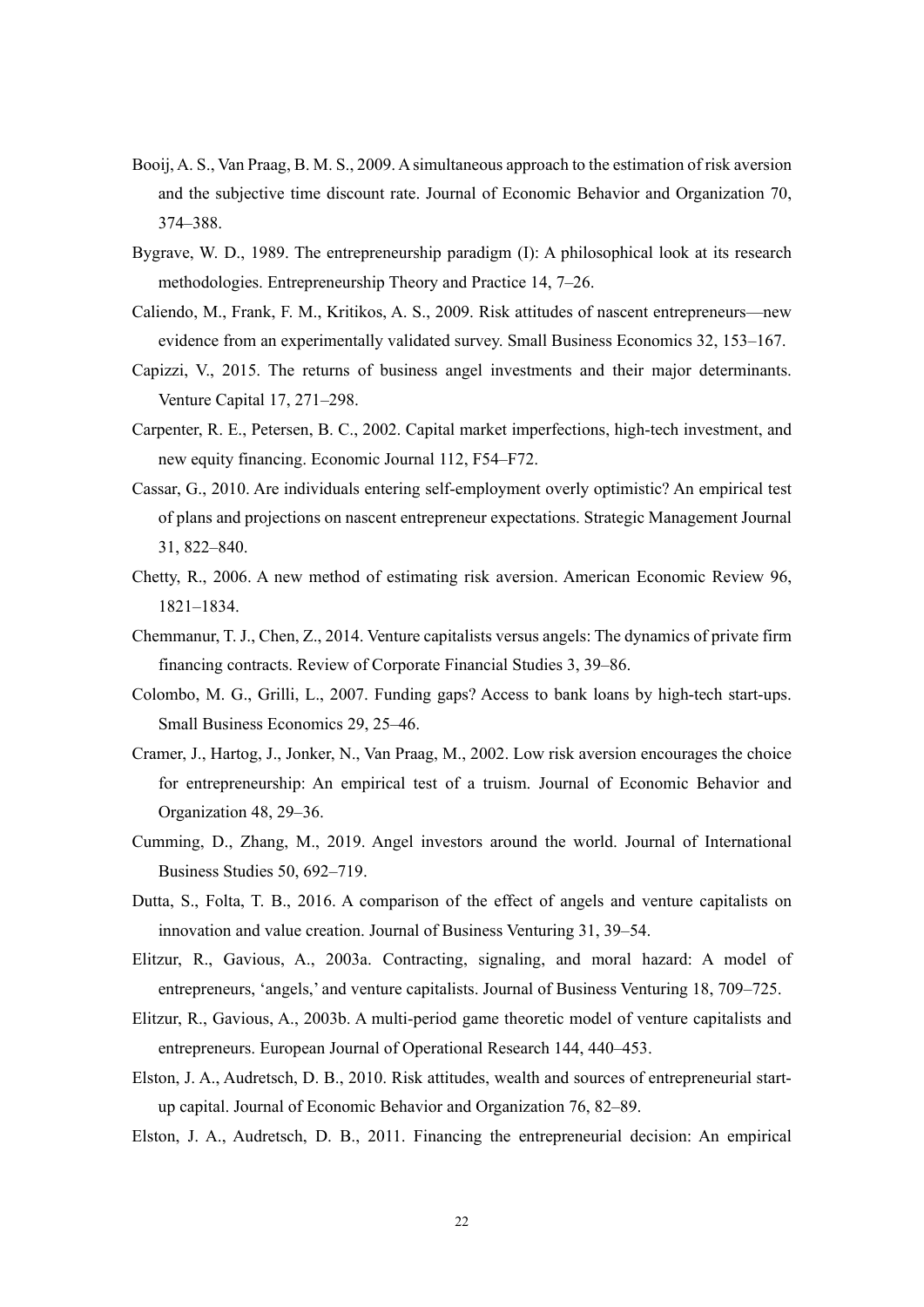approach using experimental data on risk attitudes. Small Business Economics 36, 209–222.

- Fairchild, R., 2011. An entrepreneur's choice of venture capitalist or angel-financing: A behavioral game-theoretic approach. Journal of Business Venturing 26, 359–374.
- Gollwitzer, P. M., 1999. Implementation intentions: Strong effects of simple plans. American Psychologist 54, 493–503.
- Hall, B. H., 2002. The financing of research and development. Oxford Review of Economic Policy 18, 35–51.
- Hall, B. H., Lerner, J., 2010. The financing of R&D and innovation, in: Hall, B. H., Rosenberg, N. (eds.) Handbook of the Economics of Innovation, Volume 1. North-Holland, Amsterdam, pp. 609–639.
- Haq, G., Weiss, M., 2018. Time preference and consumer discount rates—Insights for accelerating the adoption of efficient energy and transport technologies. Technological Forecasting and Social Change 137, 76–88.
- Harrison, G. W., Lau, M. I., Williams, M. B., 2002. Estimating individual discount rates in Denmark: A field experiment. American Economic Review 92, 1606–1617.
- Harrison, G. W., List, J. A., Towe, C., 2007. Naturally occurring preferences and exogenous laboratory experiments: A case study of risk aversion. Econometrica 75, 433–458.
- Harrison, R. T., Bock, A. J., Gregson, G., 2020. Stairway to heaven? Rethinking angel investment policy and practice. Journal of Business Venturing Insights 14, e00180.
- Harrison, R. T., Botelho, T., Mason, C. M., 2016. Patient capital in entrepreneurial finance: A reassessment of the role of business angel investors. Socio-Economic Review 14, 669–689.
- Harrison, R. T., Botelho, T., Mason, C. M., 2020. Women on the edge of a breakthrough? A stereotype threat theory of women's angel investing. International Small Business Journal 38, 768–797.
- Harrison, R. T., Mason, C. M., 2000. Venture capital market complementarities: The links between business angels and venture capital funds in the United Kingdom. Venture Capital 2, 223–242.
- Heckhausen, H., Gollwitzer, P. M., 1987. Thought contents and cognitive functioning in motivational versus volitional states of mind. Motivation and Emotion 11, 101–120.
- Hellmann, T., Thiele, V., 2015. Friends or foes? The interrelationship between angel and venture capital markets. Journal of Financial Economics 115, 639–653.
- Ho, Y.-P., Wong, P.-K., 2007. Financing, regulatory costs and entrepreneurial propensity. Small Business Economics 28, 187–204.
- Holt, C. A., Laury, S. K., 2002. Risk aversion and incentive effects. American Economic Review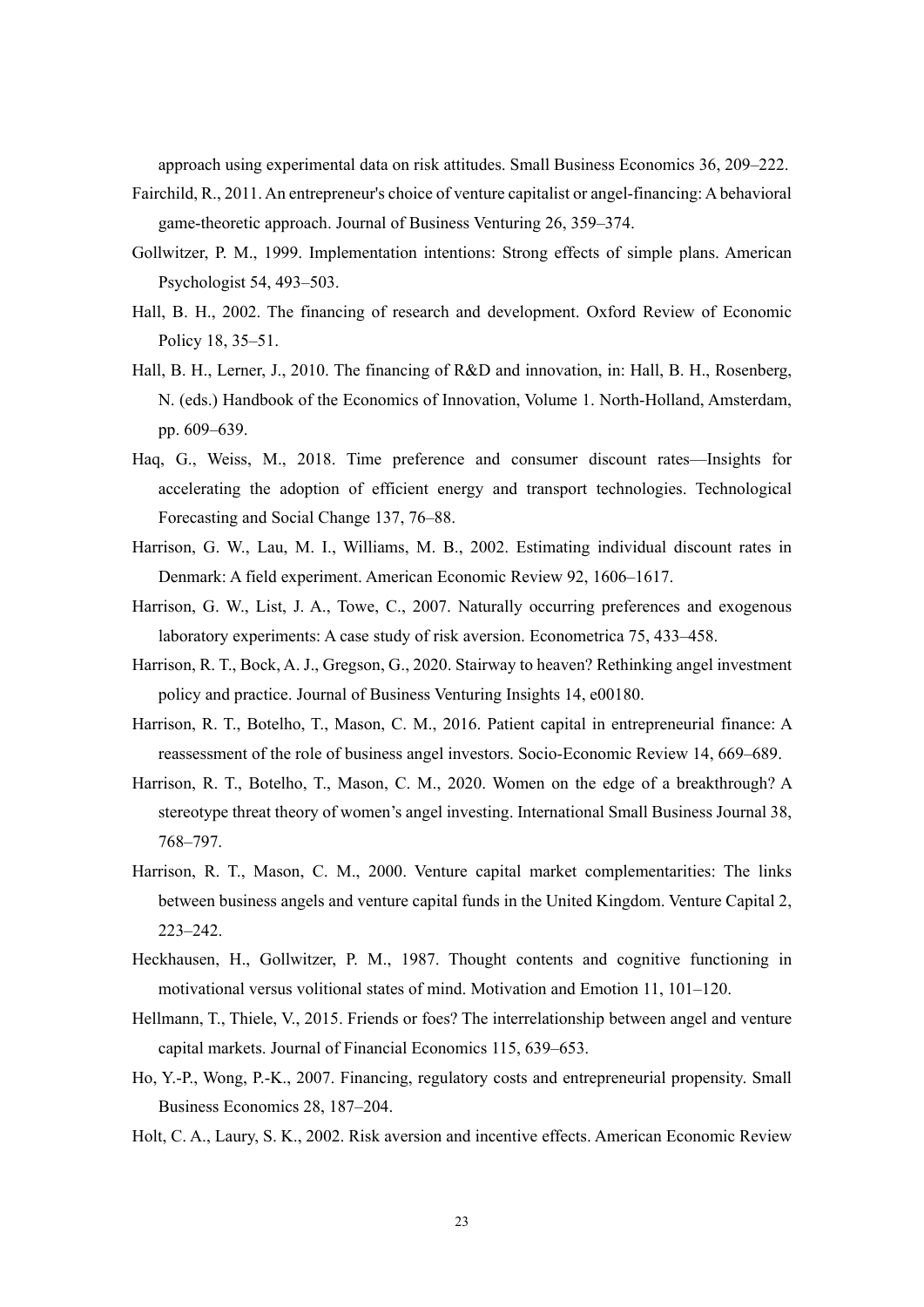92, 1644–1655.

- Honjo, Y., 2015. Why are entrepreneurship levels so low in Japan? Japan and the World Economy 36, 88–101.
- Honjo, Y., 2021. The impact of founders' human capital on initial capital structure: Evidence from Japan. Technovation 100, 102191.
- Honjo, Y., Ikeuchi, K., Nakamura, H., 2022. The mediating effect of financial motives in the association between entrepreneurial experience and subjective well-being: Evidence from Japan. Applied Research in Quality of Life volume 17,1043–1067.
- Honjo, Y., Nakamura, H., 2020. The link between entrepreneurship and informal investment: An international comparison. Japan and the World Economy 54, 101012.
- Ikeda, S., Kang, M.-I., Ohtake, F., 2010. Hyperbolic discounting, the sign effect, and the body mass index. Journal of Health Economics 29, 268–284.
- Jain, B. A., 2001. Predictors of performance of venture capitalist-backed organizations. Journal of Business Research 52, 223–233.
- Kaplan, S., Strömberg, P., 2003. Financial contracting theory meets the real world: an empirical analysis of venture capital contracts. Review of Economic Studies 70, 281–315.
- Kihlstrom, R. E., Laffont, J. J., 1979. A general equilibrium entrepreneurial theory of new firm formation based on risk aversion. Journal of Political Economy 87, 304–316.
- Köllinger, P., Minniti, M., 2006. Not for lack of trying: American entrepreneurship in black and white. Small Business Economics 27, 59–79.
- Krueger, N., 1993. The impact of prior entrepreneurial exposure on perceptions of new venture feasibility and desirability. Entrepreneurship Theory and Practice 18, 5–21.
- Landier, A., Thesmar, D., 2009. Financial contracting with optimistic entrepreneurs. Review of Financial Studies 22, 117–150.
- Liñán, F., Rodríguez-Cohard, J. C., Rueda-Cantuche, J. M., 2011. Factors affecting entrepreneurial intention levels: A role for education. International Entrepreneurship Management Journal 7, 195–218.
- Langowitz, N., Minniti, M., 2007. The entrepreneurial propensity of women. Entrepreneurship Theory and Practice 31, 341–364.
- Madill, J. J., Haines, G. H., Riding, A. L., 2005. The role of angels in technology SMEs: A link to venture capital. Venture Capital 7, 107–129.
- Mason, C., Botelho, T., 2016. The role of the exit in the initial screening of investment opportunities: The case of business angel syndicate gatekeepers. International Small Business Journal 34, 157–175.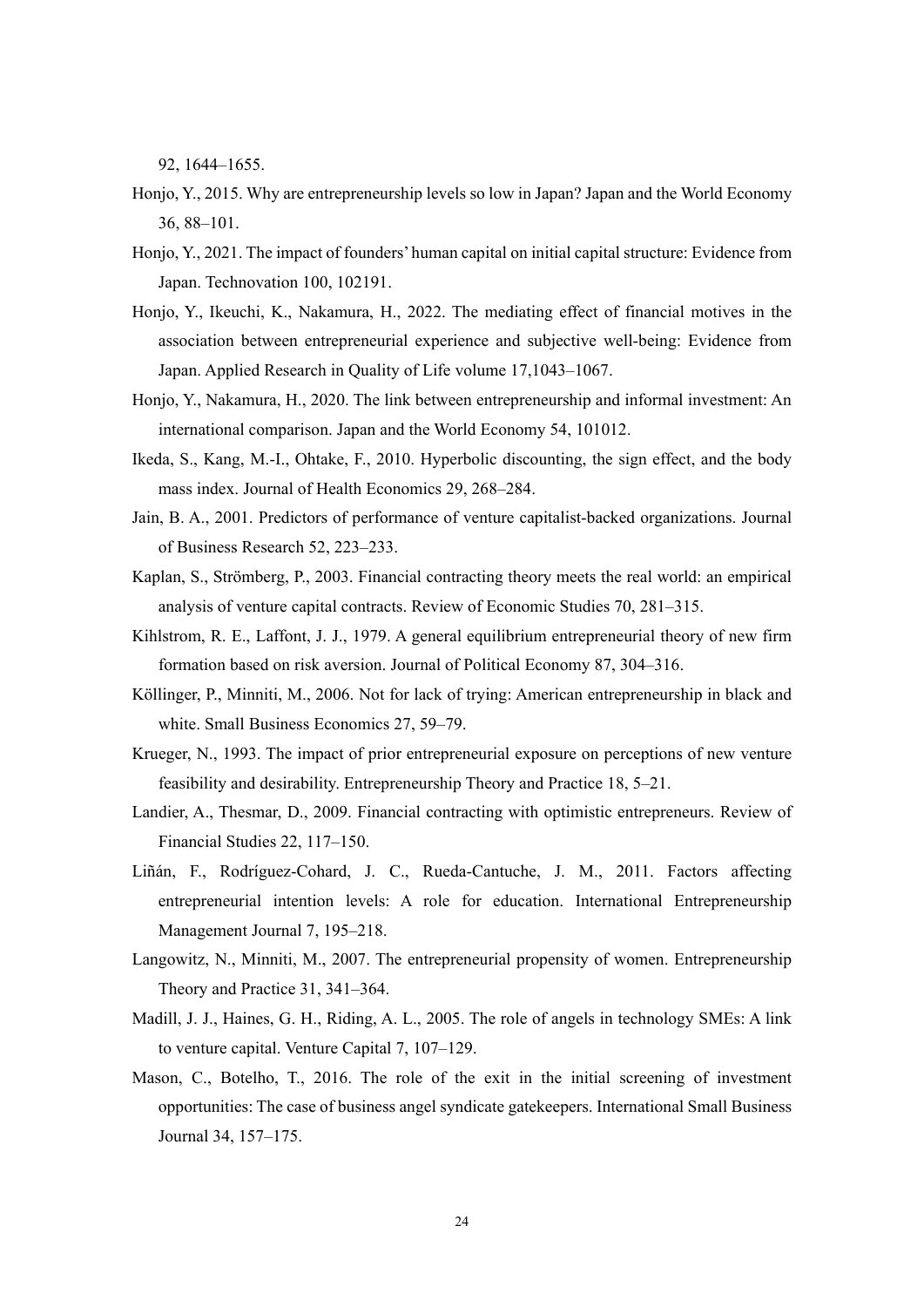- Mason, C., Botelho, T., Duggett, J., 2021. Promoting cross-border investing by business angels in the European Union. Regional Studies (forthcoming).
- Maula, M., Autio, E., Arenius, P., 2005. What drives micro-angel Investments? Small Business Economics 25, 459–475.
- Maxwell, A. L., Jeffrey, S. A., Levesque, M., 2011. Business angel early stage decision making. Journal of Business Venturing 26, 212–225.
- Nelson, J. A., 2015. Are women really more risk-averse than men? A re-analysis of the literature using expanded methods. Journal of Economic Surveys 29, 566–585.
- OECD, 2011. Financing High Growth Firms: The Role of Angel Investors. OECD Publishing, Paris.
- Pratt, J. W., 1964. Risk aversion in the small and in the large. Econometrica 32, 122–136.
- Petty, J. S., Gruber, M., 2011. "In pursuit of the real deal": A longitudinal study of VC decision making. Journal of Business Venturing 26, 172–188.
- Pinkowitz, L., Williamson, R., 2001. Bank power and cash holdings: Evidence from Japan. Review of Financial Studies 14, 1059–1082.
- Pudney, S., Shields, M., 2000. Gender, race, pay and promotion in the British nursing profession: Estimation of a generalized ordered probit model. Journal of Applied Econometrics 15, 367– 399.
- Schlaegel, C., Koenig, M., 2014. Determinants of entrepreneurial intent: A meta-analytic test and integration of competing models. Entrepreneurship Theory and Practice 38, 291–332.
- Shapero, A., Sokol, L., 1982. Social dimensions of entrepreneurship, in: Kent, C. A., Sexton, D. L., Vesper, K. H., (Eds.) The Encyclopedia of Entrepreneurship. Prentice-Hall, Englewood Cliffs, NJ, pp. 72–90.
- Small and Medium Enterprise Agency (Ed.), 2017. White Paper on Small and Medium Enterprises in Japan. Zenkyo, Tokyo.
- Small and Medium Enterprise Agency (Ed.), 2018. White Paper on Small and Medium Enterprises in Japan. Zenkyo, Tokyo.
- Solow, R. M., 1957. Technical change and the aggregate production function, Review of Economics and Statistics 39, 312–320.
- Suzuki, K., Kim, S.-H., Bae, Z.-T., 2002. Entrepreneurship in Japan and Silicon Valley: A comparative study. Technovation 22, 595–606.
- Tirelli, M., 2021. On the optimal investment finance of small businesses. Small Business Economics 56, 1639–1665.
- Van Gelderen, M., Kautonen, T., Fink, M., 2015. From entrepreneurial intentions to actions: Self-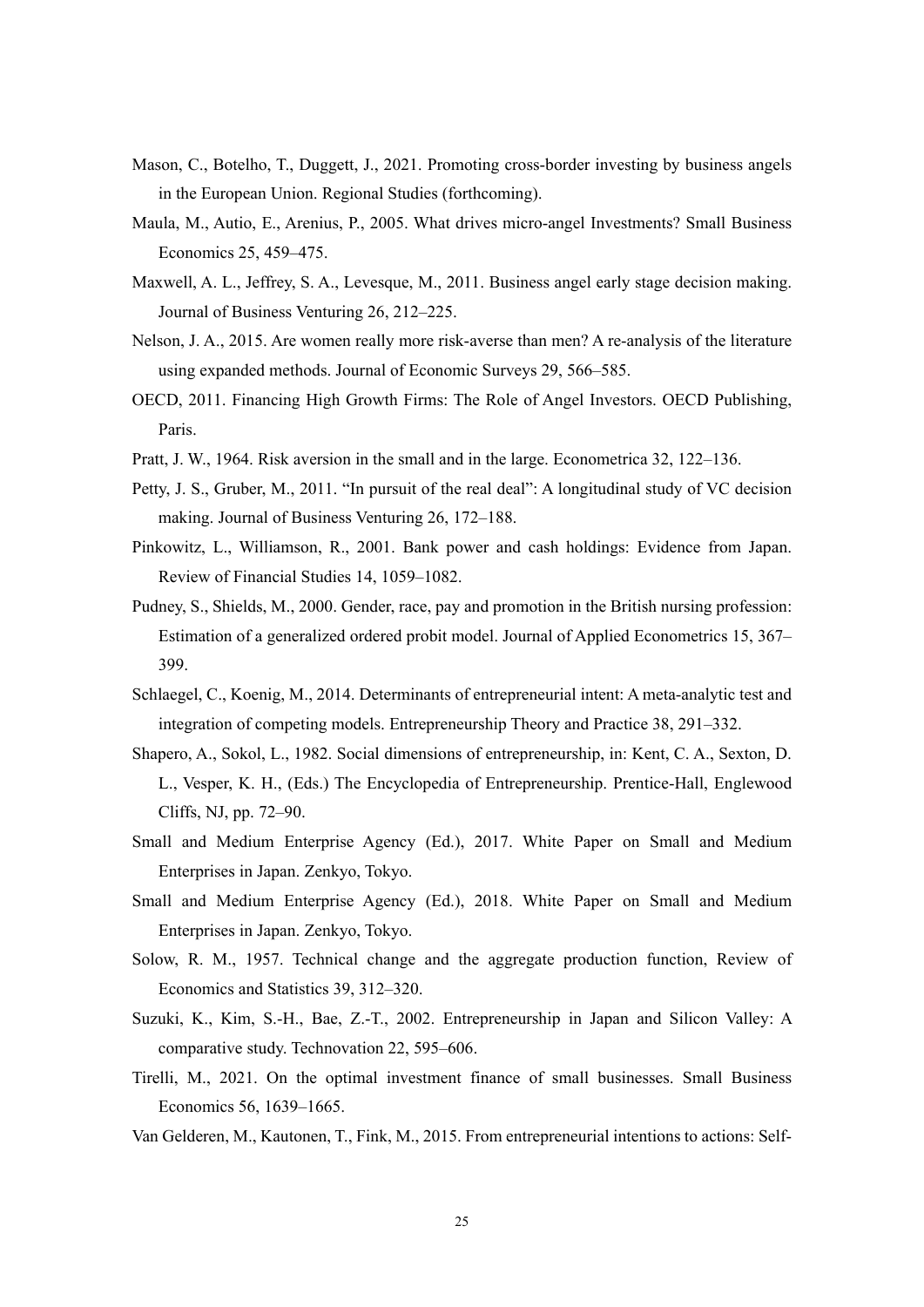control and action-related doubt, fear, and aversion. Journal of Business Venturing 30, 655– 673.

- Van Praag, C. M., Cramer, J. S., 2001. The roots of entrepreneurship and labour demand: Individual ability and low risk aversion. Economica 68, 45–62.
- Vanacker, T., Collewaert, V., Paeleman, I., 2013. The relationship between slack resources and the performance of entrepreneurial firms: The role of venture capital and angel investors. Journal of Management Studies 50, 1070–1096.
- Wasserman, N., 2012. The Founder's Dilemmas. Princeton University Press, Princeton, NJ.
- Zapkau, F. B., Schwens, C., Steinmetz, H., Kabst, R., 2015. Disentangling the effect of prior entrepreneurial exposure on entrepreneurial intention. Journal of Business Research 68, 639– 653.
- Zaleski, P. A., 2011. Start-ups and external equity: The role of entrepreneurial experience. Business Economics 46, 43–50.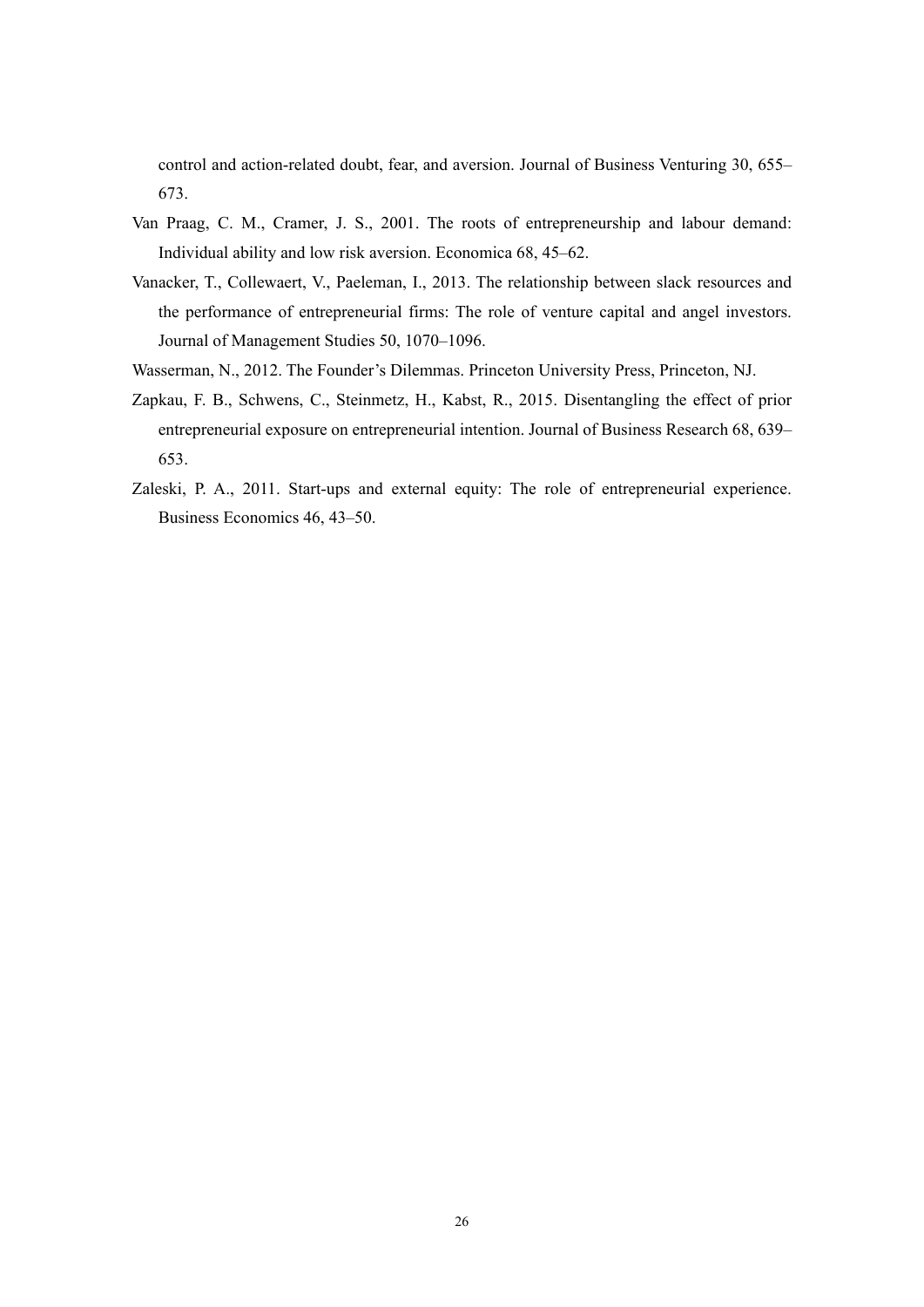|           |               |             |               | Angel investing |        |        |
|-----------|---------------|-------------|---------------|-----------------|--------|--------|
|           |               | No interest | Interest only | Action          | Total  | $\%$   |
|           | No interest   | 3,247       | 98            |                 | 3,345  | 45.4%  |
|           | Interest only | 603         | 312           |                 | 915    | 12.4%  |
| Investing | Action        | 2,250       | 467           | 395             | 3,112  | 42.2%  |
|           | Total         | 6,100       | 877           | 395             | 7,372  | 100.0% |
|           | $\%$          | 82.7%       | 11.9%         | 5.4%            | 100.0% |        |

Notes: The number of observations is 7,372.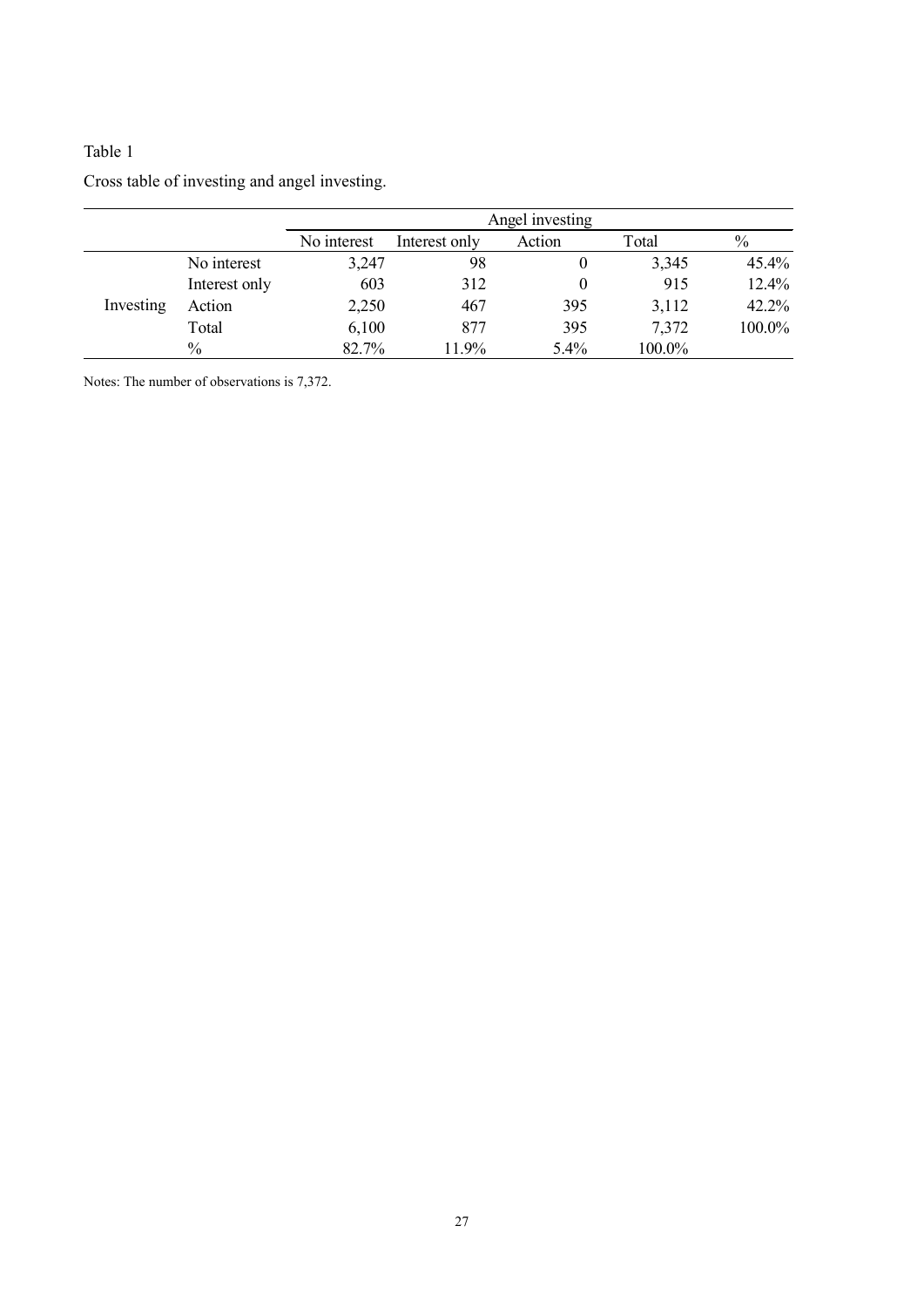| Variable         | Mean     | <b>SD</b> | Min      | Max    |
|------------------|----------|-----------|----------|--------|
| A RISK AVERSE    | 0.002    | 0.001     | $-0.010$ | 0.002  |
| R RISK AVERSE    | 0.008    | 0.007     | $-0.085$ | 0.017  |
| <b>DISC RATE</b> | $-0.020$ | 0.812     | $-0.890$ | 2.141  |
| AGE              | 48.470   | 16.271    | 18.000   | 79.000 |
| <b>FEMALE</b>    | 0.470    | 0.499     | 0.000    | 1.000  |
| <b>UGRAD</b>     | 0.400    | 0.490     | 0.000    | 1.000  |
| <b>GRAD</b>      | 0.048    | 0.214     | 0.000    | 1.000  |
| <b>INCOME</b>    | 5.418    | 1.040     | 3.912    | 8.517  |
| <b>SAVE</b>      | 5.643    | 1.492     | 3.912    | 8.517  |
| <b>SUSKILL</b>   | 0.096    | 0.294     | 0.000    | 1.000  |
| <b>OPPORT</b>    | 0.121    | 0.327     | 0.000    | 1.000  |
| <b>KNOWENT</b>   | 0.195    | 0.396     | 0.000    | 1.000  |
| <b>ENTRE</b>     | 0.080    | 0.271     | 0.000    | 1.000  |

Note: The number of observations is 7,372. SD indicates standard deviation.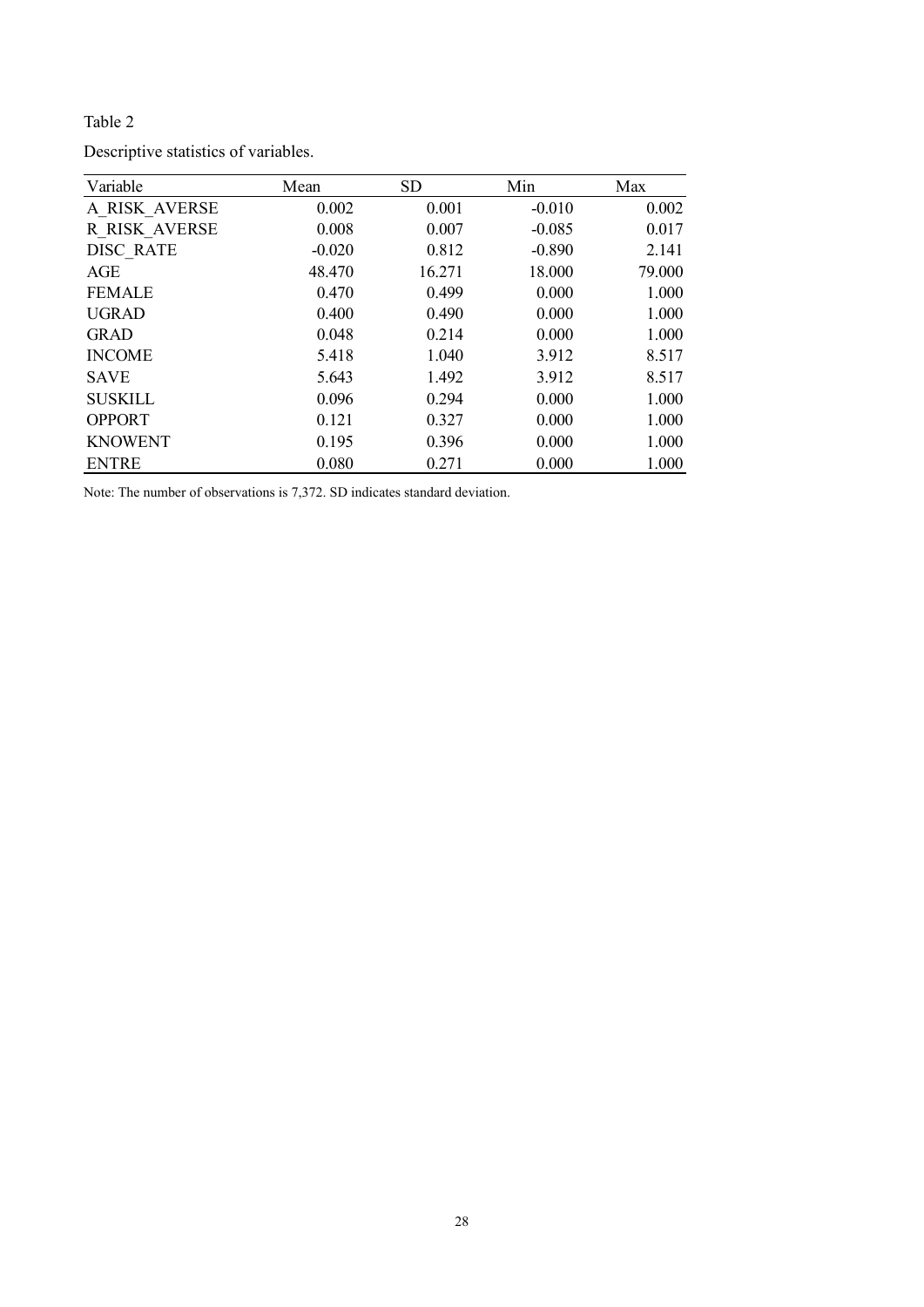Correlation matrix

|                   | Variable       | '11      | [2]              | [3]                     | [4]                                     | [5] | [6]                                                                                | [7] | [8]   | [9]         | [10]                  | '11]  | [12]  | $[13]$ |
|-------------------|----------------|----------|------------------|-------------------------|-----------------------------------------|-----|------------------------------------------------------------------------------------|-----|-------|-------------|-----------------------|-------|-------|--------|
| $\lceil 1 \rceil$ | A RISK AVERSE  | 1.000    |                  |                         |                                         |     |                                                                                    |     |       |             |                       |       |       |        |
| $\lceil 2 \rceil$ | R RISK AVERSE  |          | 0.953 1.000      |                         |                                         |     |                                                                                    |     |       |             |                       |       |       |        |
| $\lceil 3 \rceil$ | DISC RATE      | 0.009    |                  | $0.001$ 1.000           |                                         |     |                                                                                    |     |       |             |                       |       |       |        |
| [4]               | AGE            | $-0.001$ |                  | $0.003 - 0.072 - 1.000$ |                                         |     |                                                                                    |     |       |             |                       |       |       |        |
| $\lceil 5 \rceil$ | FEMALE         |          |                  |                         | $0.103 - 0.014 - 0.005$ $0.023$ 1.000   |     |                                                                                    |     |       |             |                       |       |       |        |
| [6]               | <b>UGRAD</b>   | -0.049   |                  |                         | $0.006 - 0.001 - 0.015 - 0.210 - 1.000$ |     |                                                                                    |     |       |             |                       |       |       |        |
| $\lceil 7 \rceil$ | <b>GRAD</b>    |          |                  |                         |                                         |     | $-0.015$ $0.027$ $-0.007$ $-0.049$ $-0.127$ $-0.184$ 1.000                         |     |       |             |                       |       |       |        |
| $\lceil 8 \rceil$ | <b>INCOME</b>  |          |                  |                         |                                         |     | $-0.112$ $0.128$ $-0.026$ $0.016$ $-0.477$ $0.247$ $0.173$                         |     | 1.000 |             |                       |       |       |        |
|                   | $[9]$ SAVE     |          |                  |                         |                                         |     | $-0.095$ $-0.024$ $-0.042$ $0.386$ $-0.064$ $0.169$ $0.106$ $0.294$ 1.000          |     |       |             |                       |       |       |        |
|                   | $[10]$ SUSKILL |          |                  |                         |                                         |     | $-0.070$ $-0.041$ $0.011$ $0.013$ $-0.121$ $0.051$ $0.024$ $0.136$ $0.066$ $1.000$ |     |       |             |                       |       |       |        |
|                   | $[11]$ OPPORT  |          |                  |                         |                                         |     | $-0.095$ $-0.078$ $0.004$ $-0.097$ $-0.109$ $0.051$ $0.037$ $0.107$                |     |       |             | $0.006$ $0.448$ 1.000 |       |       |        |
|                   | [12] KNOWENT   |          | $-0.081 - 0.057$ |                         |                                         |     | $0.000 - 0.153 - 0.060$ $0.046$ $0.052$ $0.119 - 0.012$ $0.305$                    |     |       |             |                       | 0.347 | 1.000 |        |
|                   | $[13]$ ENTRE   |          | $-0.061 - 0.038$ |                         |                                         |     | $0.004$ $0.079$ $-0.108$ $0.017$ $0.004$                                           |     |       | 0.114 0.068 | 0.437                 | 0.268 | 0.190 | 1.000  |

Note: The number of observations is 7,372.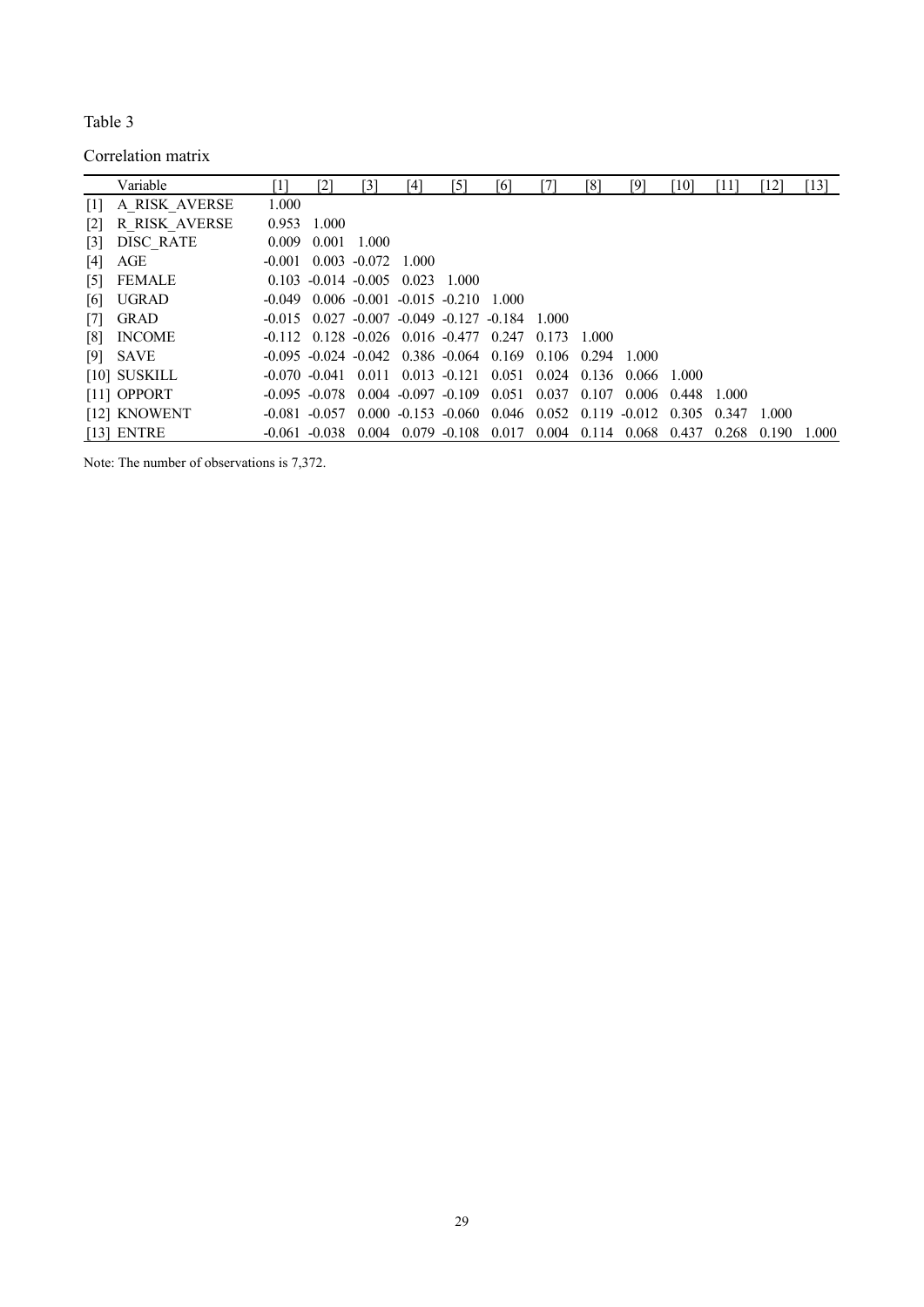|                  | No interest | Interest only | Action |
|------------------|-------------|---------------|--------|
| A RISK AVERSE    | 0.0016      | 0.0014        | 0.0011 |
| R RISK AVERSE    | 0.0084      | 0.0080        | 0.0064 |
| <b>DISC RATE</b> | $-0.033$    | 0.037         | 0.044  |
| AGE              | 49.670      | 41.179        | 46.129 |
| <b>FEMALE</b>    | 0.504       | 0.290         | 0.349  |
| <b>UGRAD</b>     | 0.384       | 0.450         | 0.537  |
| <b>GRAD</b>      | 0.041       | 0.084         | 0.078  |
| <b>INCOME</b>    | 5.356       | 5.634         | 5.887  |
| <b>SAVE</b>      | 5.611       | 5.543         | 6.358  |
| <b>SUSKILL</b>   | 0.076       | 0.158         | 0.263  |
| <b>OPPORT</b>    | 0.085       | 0.274         | 0.339  |
| <b>KNOWENT</b>   | 0.157       | 0.349         | 0.441  |
| <b>ENTRE</b>     | 0.062       | 0.117         | 0.271  |

Table 4 Mean covariates for angel investment action and interest.

Note: The number of observations is 7,372.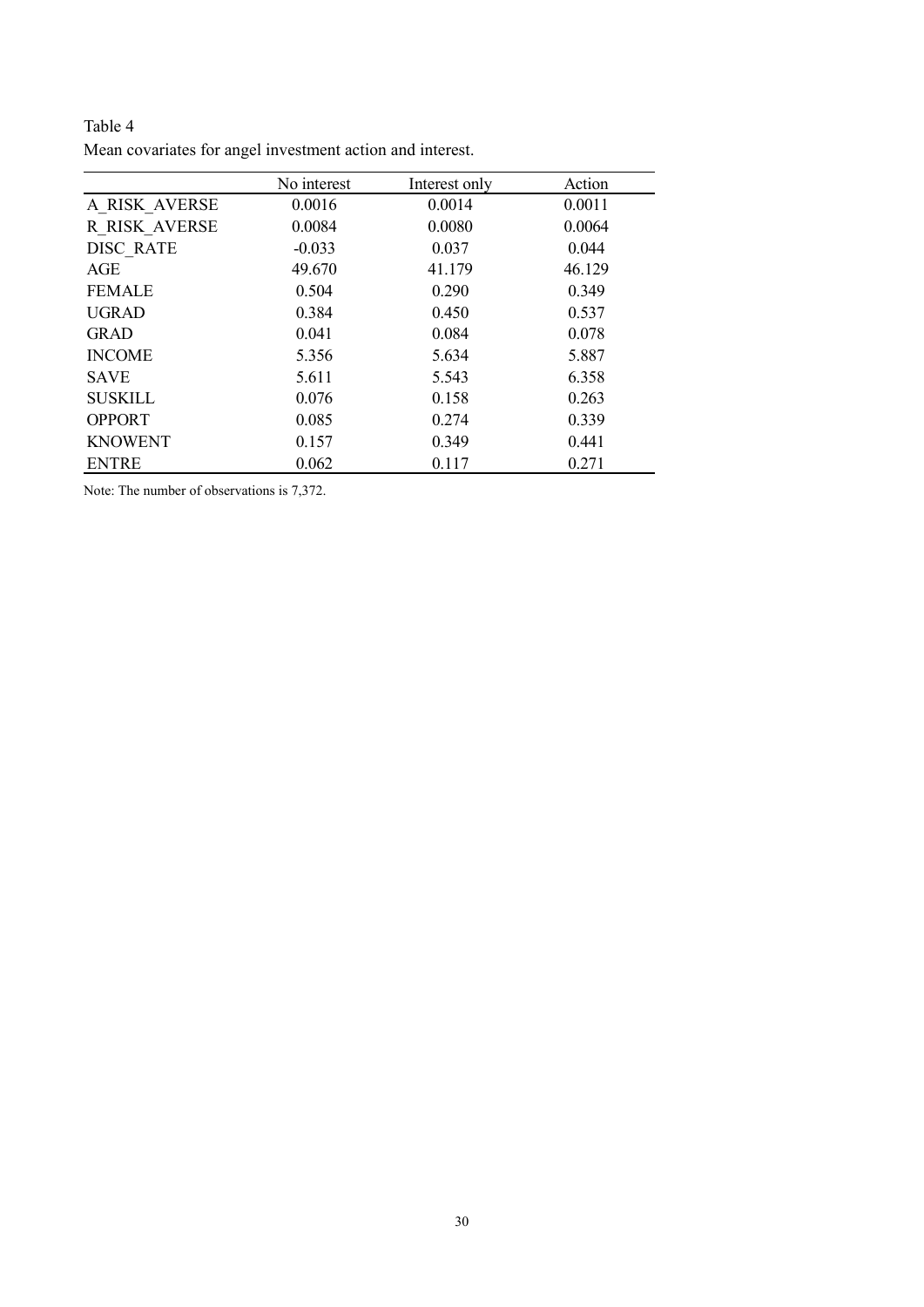|--|--|

|                                    |             | Ordered probit |             | Generalized ordered probit |               |             |               |  |
|------------------------------------|-------------|----------------|-------------|----------------------------|---------------|-------------|---------------|--|
|                                    | (i)         | (ii)           | (ii)        | (iv)                       | (v)           | (vi)        | (vii)         |  |
|                                    |             |                |             | No interest                | Interest only | No interest | Interest only |  |
| A RISK AVERSE                      | $-44.11***$ |                | $-110$      | $-40.76***$                | $-58.03***$   |             |               |  |
|                                    | [13.73]     |                | $[71.28]$   | [14.33]                    | $[17.67]$     |             |               |  |
| R RISK AVERSE                      |             | $-6.837***$    | 11.26       |                            |               | $-5.991**$  | $-9.516***$   |  |
|                                    |             | [2.313]        | [11.98]     |                            |               | [2.431]     | [2.905]       |  |
| DISC RATE                          | $0.0436**$  | $0.0433**$     | $0.0440**$  | $0.0457**$                 | 0.0405        | $0.0454**$  | 0.0397        |  |
|                                    | [0.0217]    | [0.0217]       | [0.0218]    | [0.0225]                   | [0.0317]      | [0.0225]    | [0.0317]      |  |
| lnAGE                              | $-0.668***$ | $-0.668***$    | $-0.668***$ | $-0.742***$                | $-0.384***$   | $-0.743***$ | $-0.383***$   |  |
|                                    | [0.0525]    | [0.0525]       | [0.0525]    | [0.0546]                   | [0.0765]      | [0.0546]    | [0.0765]      |  |
| <b>FEMALE</b>                      | $-0.245***$ | $-0.246***$    | $-0.245***$ | $-0.298***$                | $-0.0555$     | $-0.299***$ | $-0.0566$     |  |
|                                    | [0.0412]    | [0.0412]       | [0.0412]    | [0.0425]                   | [0.0592]      | [0.0425]    | [0.0592]      |  |
| <b>UGRAD</b>                       | $0.0999**$  | $0.0994**$     | $0.101***$  | $0.0958**$                 | $0.103*$      | $0.0951**$  | $0.103*$      |  |
|                                    | [0.0389]    | [0.0389]       | [0.0390]    | [0.0403]                   | [0.0569]      | [0.0403]    | [0.0568]      |  |
| <b>GRAD</b>                        | $0.172**$   | $0.171**$      | $0.172**$   | $0.204**$                  | 0.0457        | $0.203**$   | 0.0469        |  |
|                                    | [0.0774]    | [0.0774]       | [0.0774]    | [0.0811]                   | [0.112]       | [0.0811]    | $[0.112]$     |  |
| <b>INCOME</b>                      | $0.0500**$  | $0.0603***$    | 0.0335      | $0.0419*$                  | $0.0806***$   | $0.0510**$  | $0.0936***$   |  |
|                                    | [0.0208]    | [0.0210]       | $[0.0272]$  | [0.0216]                   | [0.0301]      | [0.0217]    | [0.0301]      |  |
| <b>SAVE</b>                        | $0.113***$  | $0.114***$     | $0.114***$  | $0.104***$                 | $0.163***$    | $0.104***$  | $0.163***$    |  |
|                                    | [0.0141]    | [0.0141]       | [0.0141]    | [0.0146]                   | [0.0202]      | [0.0146]    | [0.0202]      |  |
| <b>SUSKILL</b>                     | $0.146**$   | $0.146**$      | $0.146**$   | $0.121**$                  | $0.183**$     | $0.121**$   | $0.183**$     |  |
|                                    | [0.0589]    | [0.0589]       | [0.0589]    | [0.0618]                   | [0.0737]      | [0.0618]    | [0.0737]      |  |
| <b>OPPORT</b>                      | $0.515***$  | $0.515***$     | $0.518***$  | $0.562***$                 | $0.436***$    | $0.563***$  | $0.434***$    |  |
|                                    | [0.0519]    | [0.0519]       | [0.0520]    | [0.0548]                   | [0.0684]      | [0.0548]    | [0.0685]      |  |
| <b>KNOWENT</b>                     | $0.368***$  | $0.369***$     | $0.369***$  | $0.378***$                 | $0.336***$    | $0.378***$  | $0.335***$    |  |
|                                    | [0.0433]    | [0.0433]       | [0.0433]    | [0.0451]                   | [0.0586]      | [0.0451]    | [0.0586]      |  |
| $\alpha_1$                         | $-0.578***$ | $-0.511**$     | $-0.675***$ |                            |               |             |               |  |
|                                    | [0.205]     | [0.203]        | $[0.229]$   |                            |               |             |               |  |
| $\alpha_2$                         | 0.174       | 0.241          | 0.0764      |                            |               |             |               |  |
|                                    | $[0.205]$   | [0.204]        | [0.230]     |                            |               |             |               |  |
|                                    |             |                |             | $0.969***$                 | $-1.725***$   | $0.906***$  | $-1.808***$   |  |
| $\alpha_j$                         |             |                |             | [0.212]                    | [0.305]       | [0.210]     | [0.304]       |  |
| N                                  | 7,372       | 7,372          | 7,372       | 7,372                      |               | 7,372       |               |  |
| Log likelihood                     | $-3767.9$   | $-3768.7$      | $-3767.5$   | $-3703.3$                  |               | $-3703.7$   |               |  |
| Degree of freedom                  | 13          | 13             | 14          | 24                         |               | 24          |               |  |
| LR test $\left(\text{chi2}\right)$ |             |                |             | 129.4                      |               | 129.9       |               |  |
| LR test (p-value)                  |             |                |             | 0.000                      |               | 0.000       |               |  |

Estimation results for angel investment action and interest: ordered probit and generalized ordered probit models

Note: The figures in brackets are standard errors. \*\*\*, \*\*, and \* indicate statistical significance at the 1%, 5%, and 10% levels, respectively.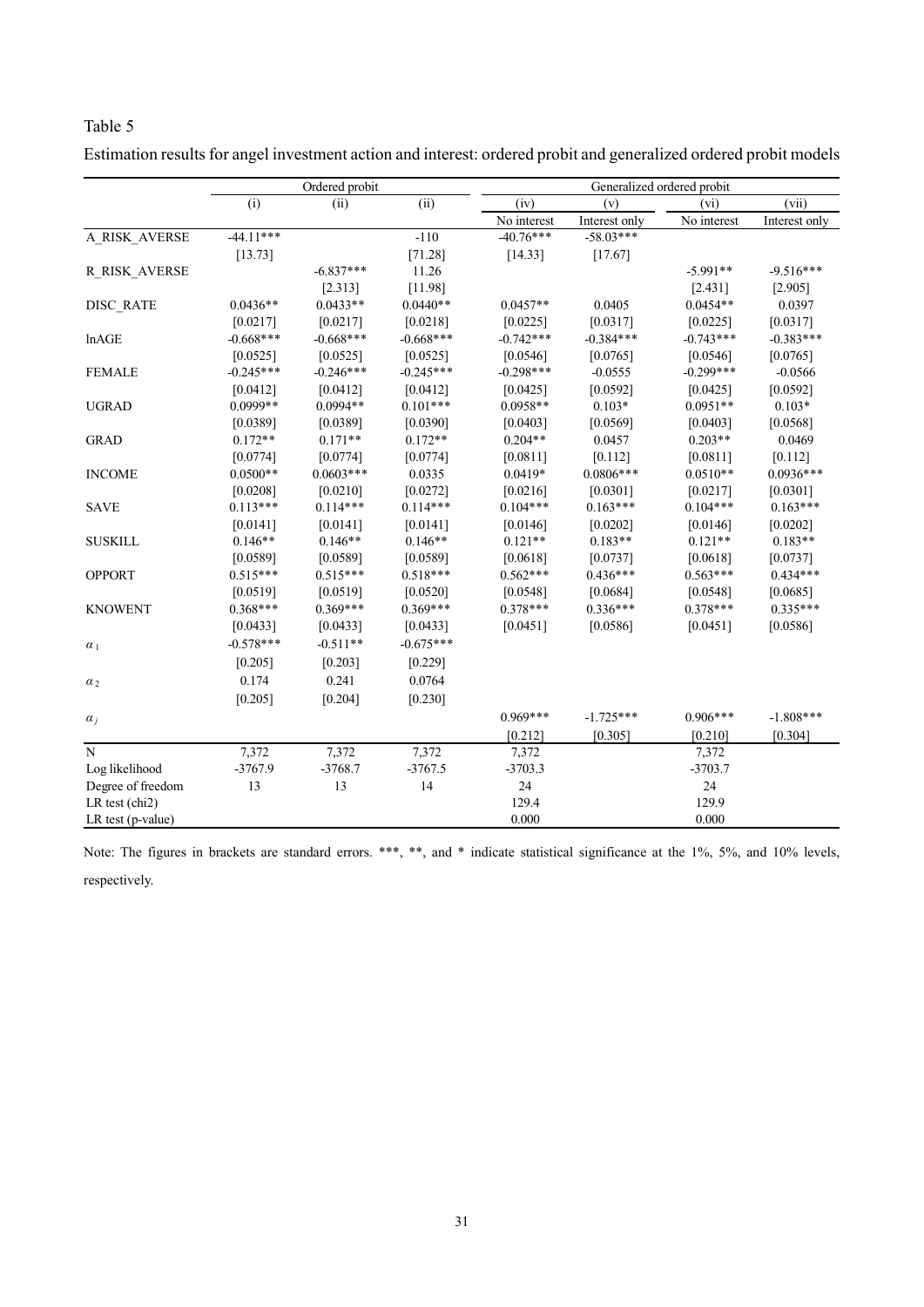|                                   |  |  |  |  |  | Marginal effects for "no interest," "interest only," and "action" in angel investing: ordered probit and |  |  |
|-----------------------------------|--|--|--|--|--|----------------------------------------------------------------------------------------------------------|--|--|
| generalized ordered probit models |  |  |  |  |  |                                                                                                          |  |  |

|                      |              | Ordered probit |              |              | Generalized ordered probit |               |
|----------------------|--------------|----------------|--------------|--------------|----------------------------|---------------|
|                      | (i)          | (ii)           | (iii)        | (iv)         | (v)                        | (vi)          |
|                      | No interest  | Interest only  | Action       | No interest  | Interest only              | Action        |
| <b>R_RISK_AVERSE</b> | $1.540***$   | $-0.890***$    | $-0.650***$  | $1.339**$    | $-0.421$                   | $-0.917***$   |
|                      | [0.520]      | $[0.302]$      | $[0.221]$    | [0.543]      | $[0.431]$                  | $[0.280]$     |
| DISC RATE            | $-0.00975**$ | $0.00563**$    | $0.00411**$  | $-0.0101**$  | 0.00631                    | 0.00383       |
|                      | [0.00490]    | [0.00283]      | [0.00207]    | [0.00503]    | [0.00444]                  | [0.00306]     |
| lnAGE                | $0.151***$   | $-0.0870***$   | $-0.0635***$ | $0.166***$   | $-0.129***$                | $-0.0369***$  |
|                      | [0.0116]     | [0.00686]      | [0.00549]    | [0.0120]     | [0.0108]                   | [0.00748]     |
| <b>FEMALE</b>        | $0.0554***$  | $-0.0320***$   | $-0.0234***$ | $0.0668***$  | $-0.0614***$               | $-0.00546$    |
|                      | [0.00924]    | [0.00536]      | [0.00401]    | [0.00946]    | [0.00816]                  | [0.00572]     |
| <b>UGRAD</b>         | $-0.0224**$  | $0.0129**$     | $0.00945**$  | $-0.0212**$  | 0.0113                     | $0.00996*$    |
|                      | [0.00877]    | [0.00507]      | [0.00372]    | [0.00900]    | [0.00789]                  | [0.00548]     |
| <b>GRAD</b>          | $-0.0386**$  | $0.0223**$     | $0.0163**$   | $-0.0453**$  | $0.0408**$                 | 0.00452       |
|                      | [0.0174]     | [0.0101]       | [0.00738]    | [0.0181]     | [0.0164]                   | [0.0108]      |
| <b>INCOME</b>        | $-0.0136***$ | $0.00784***$   | $0.00573***$ | $-0.0114**$  | 0.00238                    | $0.00902$ *** |
|                      | [0.00472]    | [0.00273]      | [0.00200]    | [0.00485]    | [0.00420]                  | [0.00291]     |
| <b>SAVE</b>          | $-0.0256***$ | $0.0148***$    | $0.0108***$  | $-0.0233***$ | $0.00763***$               | $0.0157***$   |
|                      | [0.00316]    | [0.00185]      | [0.00139]    | [0.00324]    | [0.00274]                  | [0.00199]     |
| <b>SUSKILL</b>       | $-0.0330**$  | $0.0190**$     | $0.0139**$   | $-0.0271**$  | 0.0094                     | $0.0177**$    |
|                      | [0.0133]     | [0.00767]      | [0.00562]    | [0.0138]     | [0.0111]                   | [0.00711]     |
| <b>OPPORT</b>        | $-0.116***$  | $0.0670***$    | $0.0490***$  | $-0.126***$  | $0.0838***$                | $0.0418***$   |
|                      | [0.0115]     | [0.00680]      | [0.00517]    | [0.0120]     | [0.0103]                   | [0.00669]     |
| <b>KNOWENT</b>       | $-0.0830***$ | $0.0480***$    | $0.0350***$  | $-0.0846***$ | $0.0522***$                | $0.0323***$   |
|                      | [0.00968]    | [0.00566]      | [0.00429]    | [0.00999]    | [0.00847]                  | [0.00571]     |
| $\mathbf N$          | 7,372        | 7,372          | 7,372        | 7,372        | 7,372                      | 7,372         |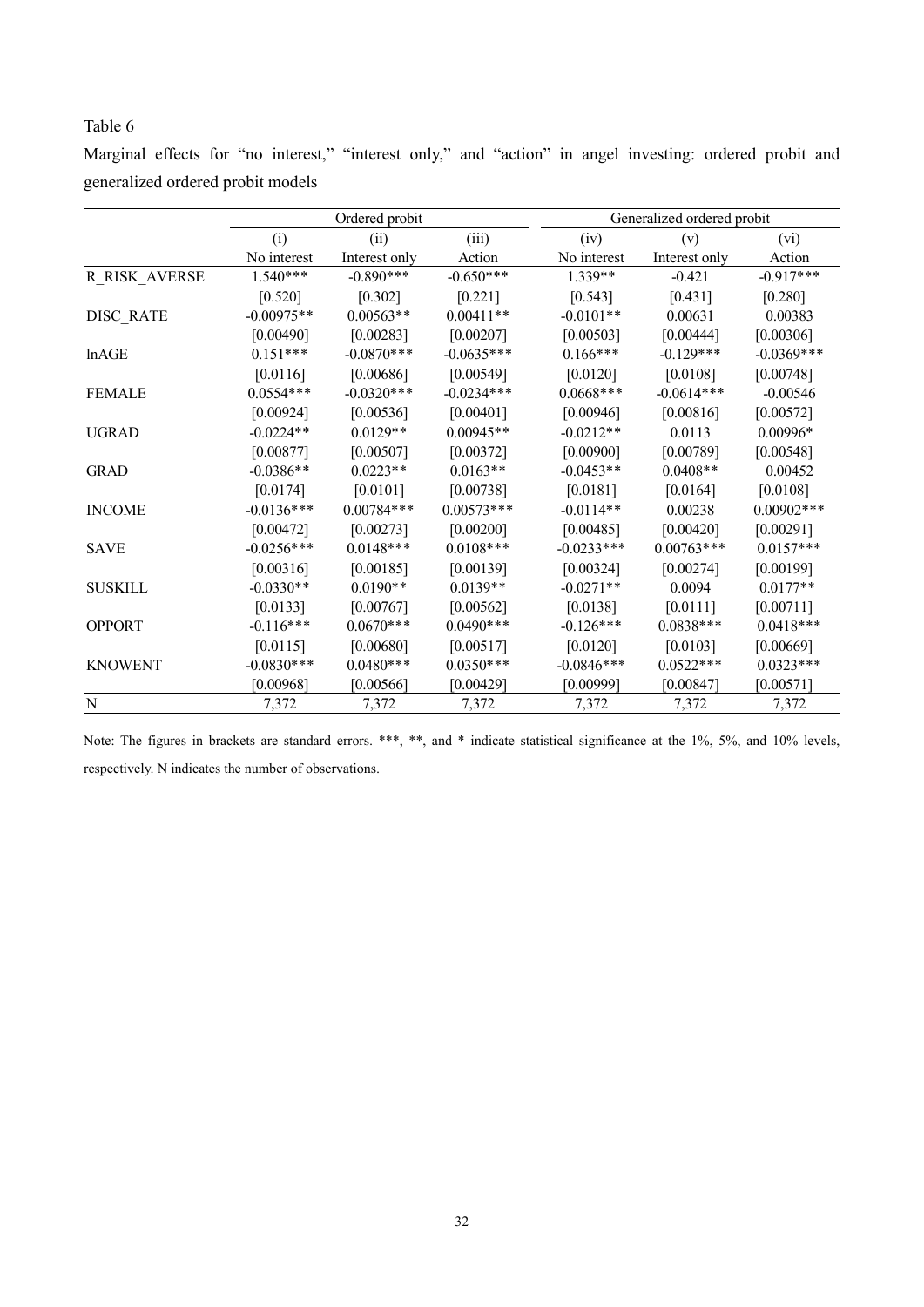| Estimation results for angel investment action and interest by entrepreneurial experience: ordered probit and |  |  |  |
|---------------------------------------------------------------------------------------------------------------|--|--|--|
| generalized ordered probit models                                                                             |  |  |  |

|                   |             | Ordered probit | Generalized ordered probit |               |             |               |  |  |
|-------------------|-------------|----------------|----------------------------|---------------|-------------|---------------|--|--|
|                   | (i)         | (ii)           | (iii)                      | (iv)          | (v)         | (vi)          |  |  |
| Entre. experience | No          | Yes            |                            | No            |             | Yes           |  |  |
|                   |             |                | No interest                | Interest only | No interest | Interest only |  |  |
| R RISK AVERSE     | $-5.330*$   | $-8.114*$      | $-4.942*$                  | $-8.920**$    | $-10.14*$   | $-5.19$       |  |  |
|                   | [2.721]     | [4.774]        | [2.791]                    | [3.522]       | [5.690]     | [5.407]       |  |  |
| DISC RATE         | 0.0167      | $0.205***$     | 0.0224                     | $-0.00264$    | $0.220***$  | $0.217***$    |  |  |
|                   | [0.0234]    | [0.0630]       | [0.0241]                   | [0.0361]      | [0.0688]    | [0.0786]      |  |  |
| lnAGE             | $-0.680***$ | $-0.960***$    | $-0.774***$                | $-0.265***$   | $-0.775***$ | $-1.257***$   |  |  |
|                   | [0.0562]    | [0.167]        | [0.0583]                   | [0.0853]      | [0.183]     | [0.204]       |  |  |
| <b>FEMALE</b>     | $-0.251***$ | $-0.0804$      | $-0.300***$                | $-0.0557$     | $-0.169$    | 0.0938        |  |  |
|                   | [0.0437]    | [0.131]        | [0.0450]                   | [0.0652]      | [0.137]     | [0.152]       |  |  |
| <b>UGRAD</b>      | $0.0998**$  | $0.210*$       | $0.0937**$                 | $0.110*$      | $0.205*$    | $0.257*$      |  |  |
|                   | [0.0418]    | [0.114]        | [0.0431]                   | [0.0632]      | [0.121]     | [0.140]       |  |  |
| <b>GRAD</b>       | $0.137*$    | $0.615***$     | $0.166*$                   | 0.0107        | $0.680***$  | $0.627**$     |  |  |
|                   | [0.0831]    | [0.231]        | [0.0864]                   | [0.126]       | [0.260]     | [0.276]       |  |  |
| <b>INCOME</b>     | $0.0592***$ | 0.0284         | $0.0526**$                 | $0.0973***$   | 0.021       | 0.0382        |  |  |
|                   | [0.0225]    | [0.0636]       | [0.0233]                   | [0.0340]      | [0.0675]    | [0.0762]      |  |  |
| <b>SAVE</b>       | $0.113***$  | $0.109***$     | $0.108***$                 | $0.145***$    | 0.0716      | $0.185***$    |  |  |
|                   | [0.0152]    | [0.0410]       | [0.0157]                   | [0.0223]      | [0.0437]    | [0.0528]      |  |  |
| <b>SUSKILL</b>    | $-0.0481$   | 0.0627         | $-0.082$                   | $-0.00121$    | 0.116       | 0.00341       |  |  |
|                   | [0.0776]    | [0.111]        | [0.0807]                   | [0.1000]      | [0.117]     | [0.135]       |  |  |
| <b>OPPORT</b>     | $0.563***$  | $0.259**$      | $0.636***$                 | $0.413***$    | $0.237**$   | $0.294**$     |  |  |
|                   | [0.0595]    | [0.113]        | [0.0627]                   | [0.0836]      | [0.120]     | [0.136]       |  |  |
| <b>KNOWENT</b>    | $0.318***$  | $0.492***$     | $0.323***$                 | $0.306***$    | $0.558***$  | $0.384***$    |  |  |
|                   | [0.0476]    | [0.113]        | [0.0495]                   | [0.0671]      | [0.119]     | [0.139]       |  |  |
| $\alpha_1$        | $-0.547**$  | $-2.125***$    |                            |               |             |               |  |  |
|                   | [0.215]     | [0.711]        |                            |               |             |               |  |  |
| $\alpha_2$        | 0.236       | $-1.473**$     |                            |               |             |               |  |  |
|                   | [0.216]     | [0.708]        |                            |               |             |               |  |  |
| $\alpha_i$        |             |                | $0.974***$                 | $-2.204***$   | $1.652**$   | $2.047**$     |  |  |
|                   |             |                | [0.222]                    | [0.340]       | [0.785]     | [0.856]       |  |  |
| N                 | 6,784       | 588            | 6784                       |               | 588         |               |  |  |
| Log likelihood    | $-3267.4$   | $-462.1$       | $-3196.3$                  |               | $-450.7$    |               |  |  |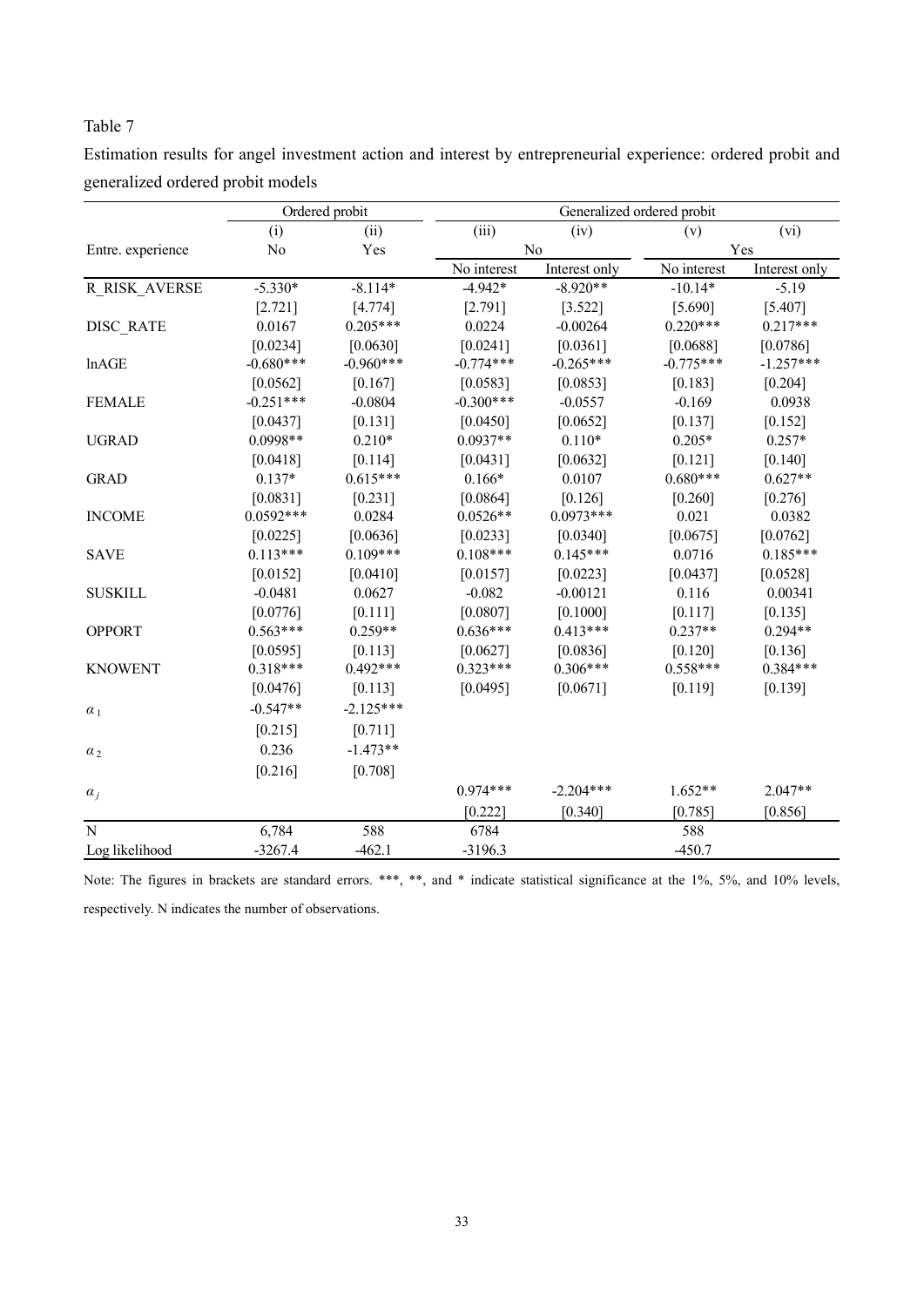| Marginal effects for "no interest," "interest only," and "action" in angel investing by entrepreneurial experience: |  |  |
|---------------------------------------------------------------------------------------------------------------------|--|--|
| generalized ordered probit models                                                                                   |  |  |

|                   | Generalized ordered probit |               |              |              |               |             |  |
|-------------------|----------------------------|---------------|--------------|--------------|---------------|-------------|--|
|                   | (i)                        | (ii)          | (iii)        | (iv)         | (v)           | (vi)        |  |
| Entre. experience |                            | No            |              |              | Yes           |             |  |
|                   | No interest                | Interest only | Action       | No interest  | Interest only | Action      |  |
| R RISK AVERSE     | $1.055*$                   | $-0.316$      | $-0.740**$   | $3.185*$     | $-2.091$      | $-1.093$    |  |
|                   | [0.596]                    | $[0.462]$     | $[0.292]$    | [1.777]      | [1.588]       | [1.139]     |  |
| DISC RATE         | $-0.00479$                 | 0.00501       | $-0.000219$  | $-0.0691***$ | 0.0232        | $0.0458***$ |  |
|                   | [0.00515]                  | [0.00462]     | [0.00300]    | [0.0211]     | [0.0189]      | [0.0163]    |  |
| lnAGE             | $0.165***$                 | $-0.143***$   | $-0.0220***$ | $0.243***$   | 0.0215        | $-0.265***$ |  |
|                   | [0.0123]                   | [0.0112]      | [0.00716]    | [0.0551]     | [0.0457]      | [0.0399]    |  |
| <b>FEMALE</b>     | $0.0640***$                | $-0.0594***$  | $-0.00462$   | 0.0532       | $-0.0729**$   | 0.0197      |  |
|                   | [0.00957]                  | [0.00834]     | [0.00542]    | [0.0429]     | [0.0304]      | [0.0320]    |  |
| <b>UGRAD</b>      | $-0.0200**$                | 0.0108        | $0.00916*$   | $-0.0644*$   | 0.0102        | $0.0542*$   |  |
|                   | [0.00919]                  | [0.00807]     | [0.00524]    | [0.0379]     | [0.0316]      | [0.0296]    |  |
| <b>GRAD</b>       | $-0.0355*$                 | $0.0346**$    | 0.000889     | $-0.213***$  | 0.0813        | $0.132**$   |  |
|                   | [0.0184]                   | [0.0168]      | [0.0105]     | [0.0802]     | [0.0705]      | [0.0577]    |  |
| <b>INCOME</b>     | $-0.0112**$                | 0.00315       | $0.00807***$ | $-0.00659$   | $-0.00146$    | 0.00805     |  |
|                   | [0.00496]                  | [0.00435]     | [0.00283]    | [0.0212]     | [0.0167]      | [0.0160]    |  |
| <b>SAVE</b>       | $-0.0231***$               | $0.0111***$   | $0.0120***$  | $-0.0225*$   | $-0.0165$     | $0.0390***$ |  |
|                   | [0.00334]                  | [0.00283]     | [0.00190]    | [0.0136]     | [0.0119]      | [0.0110]    |  |
| <b>SUSKILL</b>    | 0.0175                     | $-0.0174$     | $-0.0001$    | $-0.0364$    | 0.0357        | 0.000719    |  |
|                   | [0.0172]                   | [0.0140]      | [0.00829]    | [0.0368]     | [0.0298]      | [0.0285]    |  |
| <b>OPPORT</b>     | $-0.136***$                | $0.102***$    | $0.0342***$  | $-0.0745**$  | 0.0126        | $0.0619**$  |  |
|                   | [0.0132]                   | [0.0117]      | [0.00704]    | [0.0374]     | [0.0304]      | [0.0285]    |  |
| <b>KNOWENT</b>    | $-0.0689***$               | $0.0435***$   | $0.0254***$  | $-0.175***$  | $0.0945***$   | $0.0808***$ |  |
|                   | [0.0105]                   | [0.00909]     | [0.00564]    | [0.0355]     | [0.0300]      | [0.0289]    |  |
| N                 | 6,784                      |               |              | 588          |               |             |  |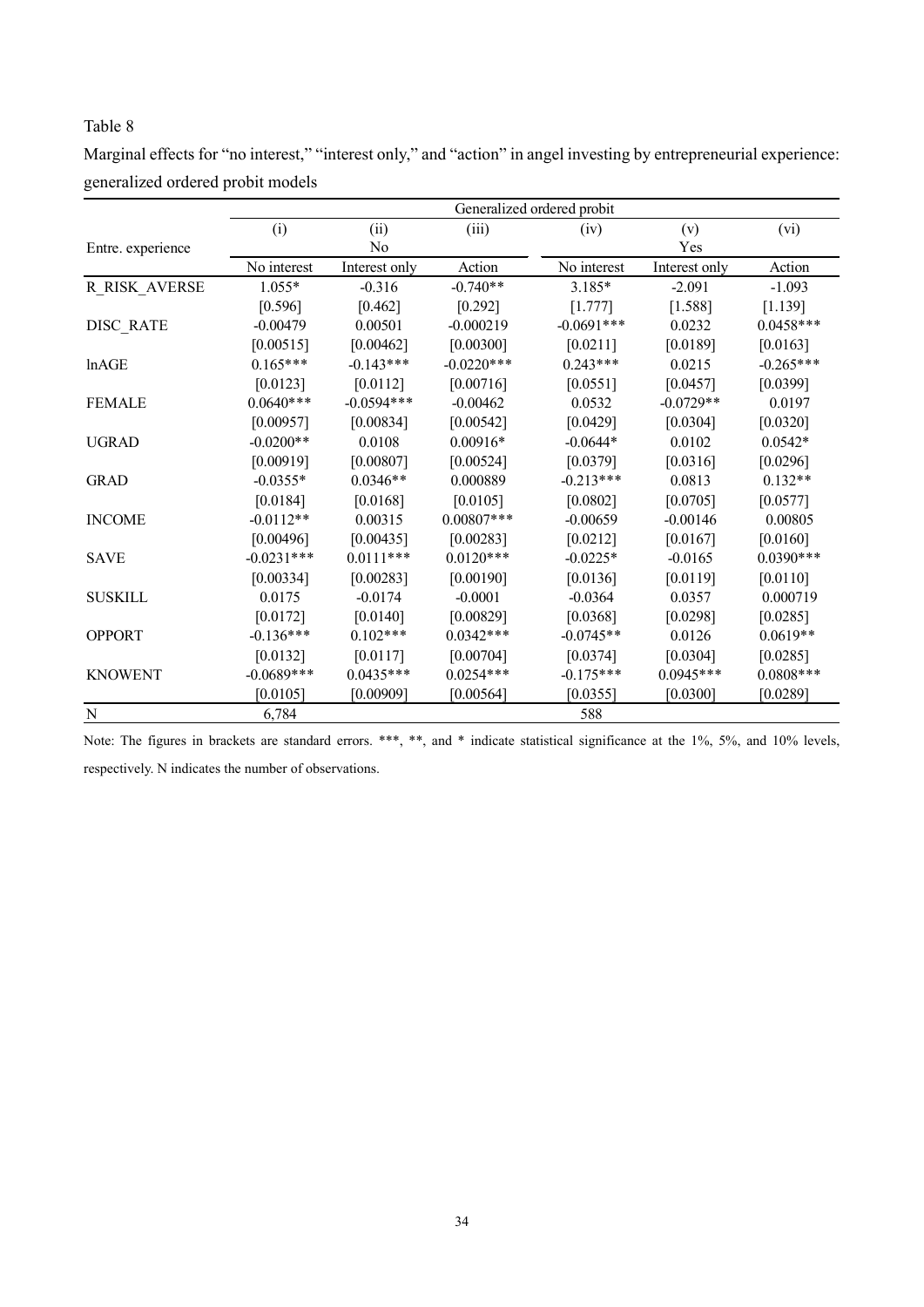|                      | Conditional logit |             |               | Nested logit |  |  |
|----------------------|-------------------|-------------|---------------|--------------|--|--|
|                      | (i)               | (ii)        | (iii)         | (iv)         |  |  |
|                      | Interest only     | Action      | Interest only | Action       |  |  |
| R RISK AVERSE        | $-4.000$          | $-16.50***$ | $-2.35$       | $-19.16**$   |  |  |
|                      | [5.298]           | [5.335]     | [6.458]       | [7.616]      |  |  |
| <b>DISC RATE</b>     | 0.0712            | $0.112*$    | 0.061         | 0.134        |  |  |
|                      | [0.0458]          | [0.0658]    | [0.0552]      | [0.0962]     |  |  |
| lnAGE                | $-1.453***$       | $-1.089***$ | $-1.516***$   | $-0.920**$   |  |  |
|                      | [0.112]           | [0.171]     | [0.169]       | [0.374]      |  |  |
| <b>FEMALE</b>        | $-0.718***$       | $-0.166$    | $-0.822***$   | 0.0818       |  |  |
|                      | [0.0905]          | [0.129]     | [0.204]       | [0.449]      |  |  |
| <b>UGRAD</b>         | 0.128             | $0.291**$   | 0.0931        | $0.382*$     |  |  |
|                      | [0.0837]          | [0.120]     | [0.114]       | [0.227]      |  |  |
| <b>GRAD</b>          | $0.416***$        | 0.241       | $0.431**$     | 0.231        |  |  |
|                      | [0.157]           | [0.228]     | [0.180]       | [0.312]      |  |  |
| <b>INCOME</b>        | 0.0649            | $0.173***$  | 0.0587        | $0.199**$    |  |  |
|                      | [0.0455]          | [0.0656]    | [0.0530]      | [0.0941]     |  |  |
| <b>SAVE</b>          | $0.0853***$       | $0.383***$  | 0.0299        | $0.500**$    |  |  |
|                      | [0.0311]          | [0.0448]    | [0.100]       | [0.207]      |  |  |
| <b>SUSKILL</b>       | 0.0176            | $0.394**$   | $-0.0757$     | 0.564        |  |  |
|                      | [0.127]           | [0.158]     | [0.226]       | [0.381]      |  |  |
| <b>OPPORT</b>        | $0.956***$        | 0.986***    | $0.990***$    | $0.908***$   |  |  |
|                      | [0.107]           | [0.147]     | [0.149]       | [0.283]      |  |  |
| <b>KNOWENT</b>       | $0.570***$        | $0.860***$  | $0.501***$    | $1.015***$   |  |  |
|                      | [0.0904]          | [0.125]     | [0.165]       | $[0.331]$    |  |  |
| stage2 tau           |                   |             | 1.622         |              |  |  |
|                      |                   |             | [1.093]       |              |  |  |
| Constant             | 2.608***          | $-2.286***$ | $3.023***$    | $-4.689$     |  |  |
|                      | [0.418]           | [0.678]     | [0.814]       | [4.127]      |  |  |
| N                    | 22,116            |             | 22,116        |              |  |  |
| N. of respondents    | 7,372             |             | 7,372         |              |  |  |
| Log likelihood       | $-3701.2$         |             | $-3701$       |              |  |  |
| Degree of freedom    | 22                |             | 22            |              |  |  |
| LR test for IIA      |                   |             | 0.332         |              |  |  |
| p-value for IIA test |                   |             | 0.564         |              |  |  |

Estimation results for angel investment action and interest: conditional logit and nested logit models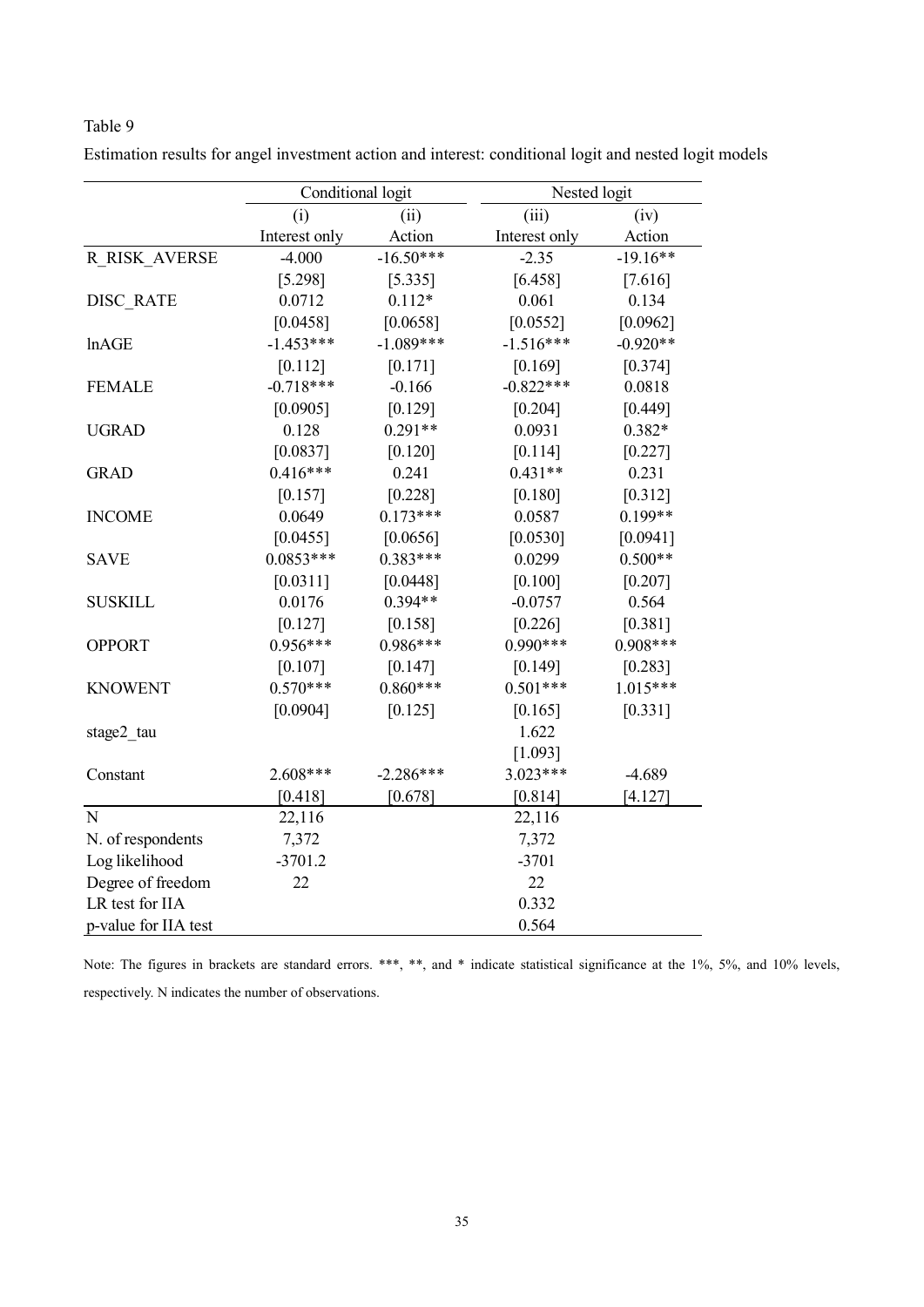| Table A1                 |
|--------------------------|
| Definitions of variables |

| Variable                   | Symbol              | Definition                                                               |
|----------------------------|---------------------|--------------------------------------------------------------------------|
| Angel investing            | Action              | 1 if the individual has, in the past three years, personally provided    |
|                            |                     | funds for a new business started by someone else, and 0 otherwise.       |
|                            | Interest only       | 1 if the individual has an interest in angel investing (investment to    |
|                            |                     | an entrepreneur or a new venture) and $Action = 0$ , and 0 otherwise.    |
| Absolute risk aversion     | <b>A_RISK_AVERS</b> | See Eq. (3).                                                             |
| Relative risk aversion     | R RISK AVERS        | Multiple of A RISK AVERSE and INCOME.                                    |
| Discount rate              | DISC RATE           | See Eq. (4).                                                             |
| Income                     | <b>INCOME</b>       | Logarithm of the median of the range of the individual's annual          |
|                            |                     | income. The range is $(1) < 1$ million JPY, $(2)$ 1–3 million JPY, $(3)$ |
|                            |                     | 3–5 million JPY, (4) 5–10 million JPY, (5) 10–20 million JPY, (6)        |
|                            |                     | 20–50 million JPY, and (7) 50 million JPY+.                              |
| Savings                    | <b>SAVE</b>         | Logarithm of the median of the range of the individual's savings.        |
|                            |                     | The range is $(1)$ < 1 million JPY, $(2)$ 1–3 million JPY, $(3)$ 3–5     |
|                            |                     | million JPY, (4) 5-10 million JPY, (5) 10-20 million JPY, (6) 20-50      |
|                            |                     | million JPY, and $(7)$ 50 million JPY+.                                  |
| Age                        | lnAGE               | Logarithm of individual's age (in years) at the survey.                  |
| Female                     | <b>FEMALE</b>       | 1 if the individual is female; and 0 if the individual is male.          |
| Under graduation           | <b>UGRAD</b>        | 1 if the individual has post-secondary experience (undergraduate         |
|                            |                     | education); and 0 otherwise.                                             |
| Graduation                 | <b>GRAD</b>         | 1 if the individual has graduate experience (graduate education);        |
|                            |                     | and 0 otherwise.                                                         |
| Entrepreneurial attitudes  | <b>SUSKILL</b>      | 1 if the individual has the knowledge, skill, and experience             |
|                            |                     | required for starting a business; and 0 otherwise.                       |
|                            | <b>OPPORT</b>       | 1 if in the next six months, there will be viable opportunities for      |
|                            |                     | starting a business in the area where the individual lives; and 0        |
|                            |                     | otherwise.                                                               |
|                            | <b>KNOWENT</b>      | 1 if the individual personally knows someone who started a               |
|                            |                     | business in the past two years; and 0 otherwise.                         |
| Entrepreneurial experience | <b>ENTRE</b>        | 1 If the individual has entrepreneurial experience; and 0 otherwise.     |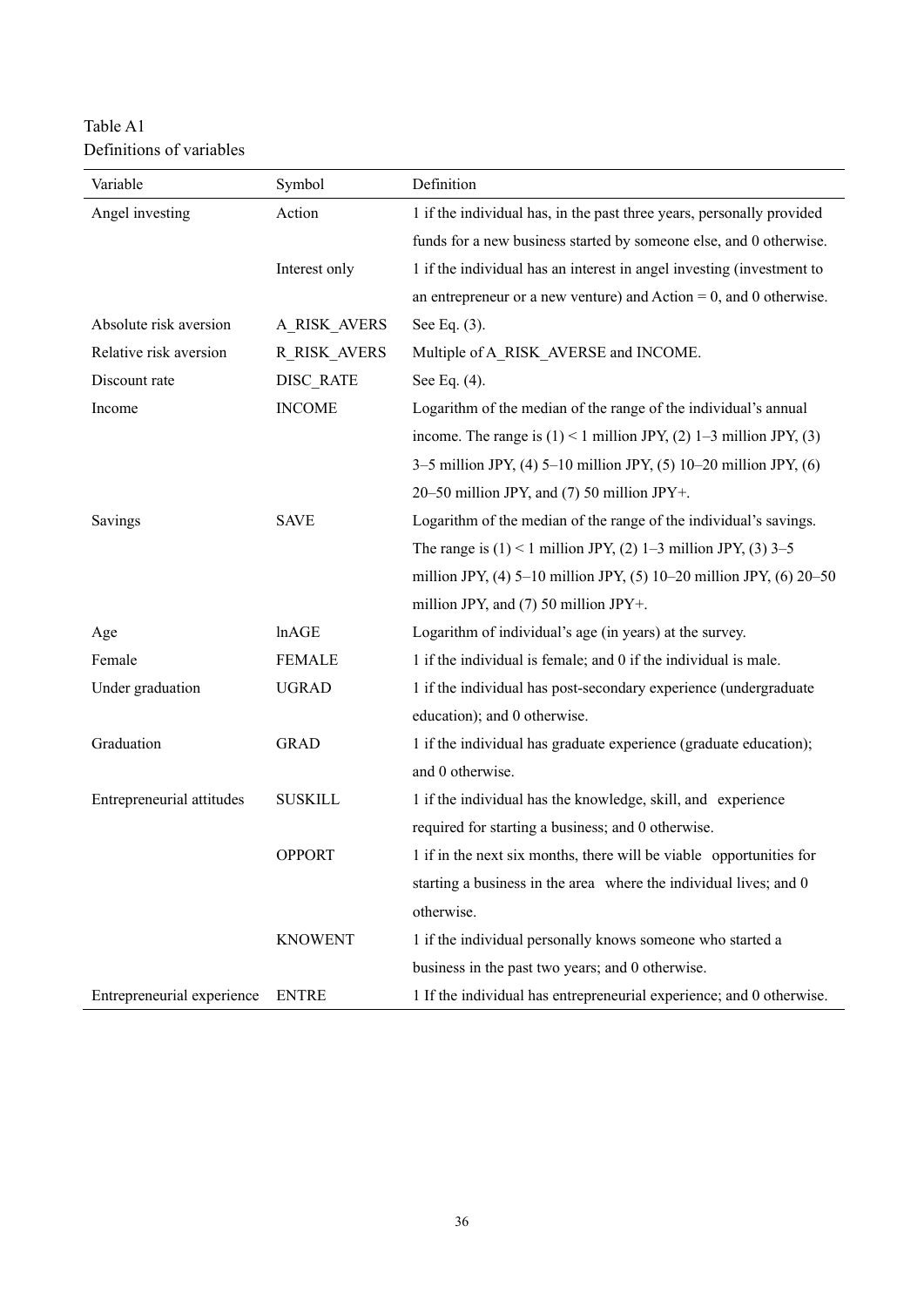|                                           |                                                               | $r_1$           | r <sub>2</sub>  | $r_3$            | $r_4$           |
|-------------------------------------------|---------------------------------------------------------------|-----------------|-----------------|------------------|-----------------|
| Choice conditions                         | Timings $(A \text{ or } B)$                                   | 0 or 7 days     | 90 or 97 days   | $0$ or $90$ days | 90 or 180 days  |
|                                           | Amount for A                                                  | 1 million JPY   | 1 million JPY   | 1 million JPY    | 1 million JPY   |
|                                           | Alternative imputed<br>interest rate (discount<br>rate) for B | $-2\%$ to 300\% | $-2\%$ to 300\% | $-2\%$ to 300\%  | $-2\%$ to 300\% |
| Descriptive statistics<br>(discount rate) | Mean $(\% )$                                                  | 73.30           | 82.97           | 88.66            | 94.06           |
|                                           | <b>SD</b>                                                     | 95.09           | 98.27           | 98.07            | 98.77           |

# Table A2 Four options and results for the discount rate question

Note: The number of observations is 7,372. SD indicates standard deviation.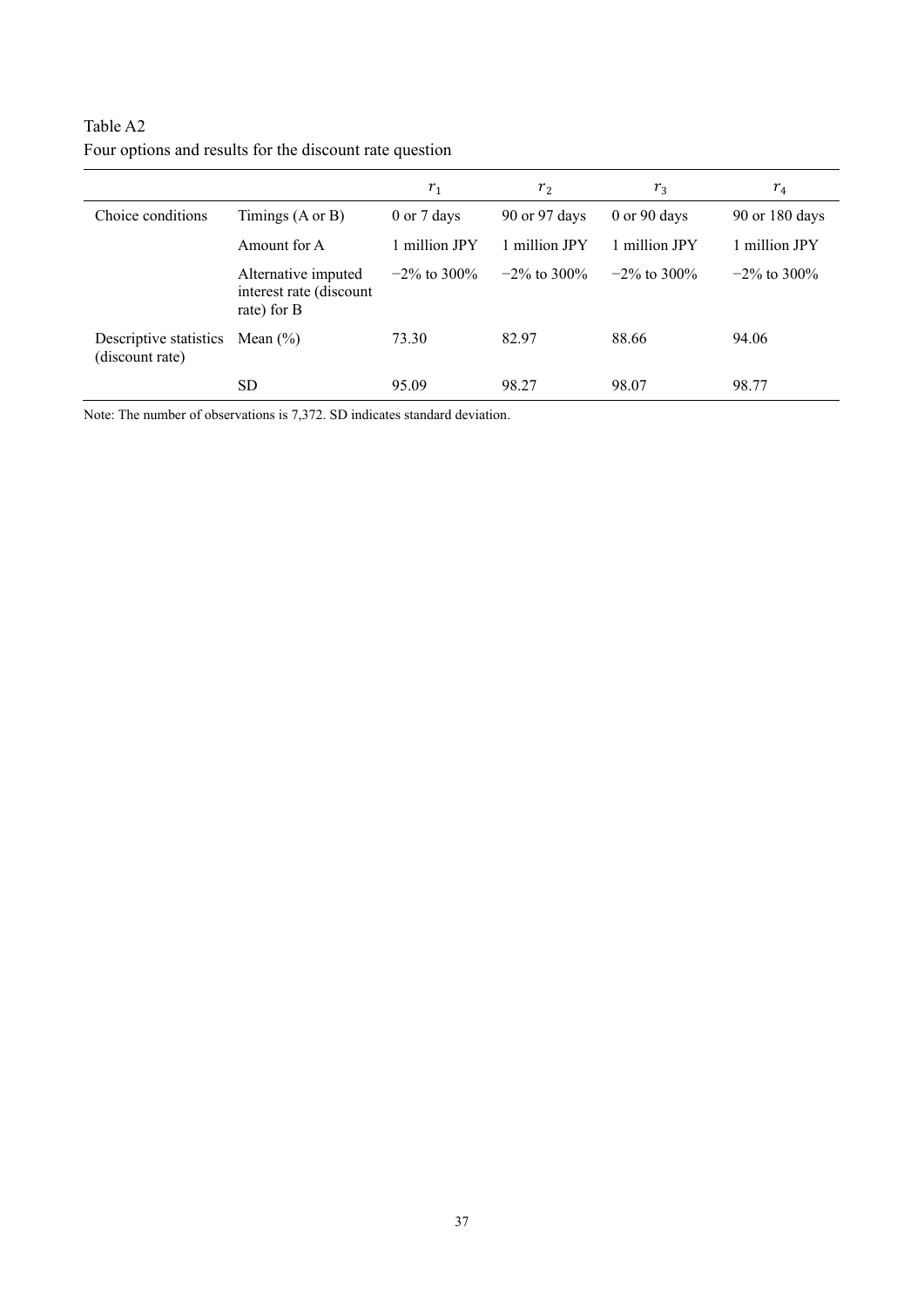Estimation results for (general) investment action and interest: ordered probit and generalized ordered probit models.

|                      |             | Ordered probit | Generalized ordered probit |             |               |             |               |
|----------------------|-------------|----------------|----------------------------|-------------|---------------|-------------|---------------|
|                      | (i)         | (ii)           | (iii)                      | (iv)        | (v)           | (vi)        | (vii)         |
|                      |             |                |                            | No interest | Interest only | No interest | Interest only |
| A_RISK_AVERSE        | $-49.18***$ |                | $-26.33$                   | $-53.39***$ | $-43.53***$   |             |               |
|                      | [13.44]     |                | $[71.40]$                  | $[14.47]$   | [14.25]       |             |               |
| <b>R_RISK_AVERSE</b> |             | $-8.638***$    | $-4.087$                   |             |               | $-9.538***$ | $-7.703***$   |
|                      |             | [2.377]        | [12.56]                    |             |               | [2.562]     | [2.499]       |
| DISC RATE            | 0.00326     | 0.00318        | 0.00323                    | $-0.00831$  | 0.0212        | $-0.00847$  | 0.0212        |
|                      | [0.0179]    | [0.0179]       | [0.0179]                   | [0.0187]    | [0.0191]      | [0.0187]    | [0.0191]      |
| lnAGE                | $-0.0248$   | $-0.0253$      | $-0.025$                   | $-0.316***$ | $0.321***$    | $-0.317***$ | $0.321***$    |
|                      | [0.0429]    | [0.0429]       | [0.0429]                   | [0.0447]    | [0.0457]      | [0.0447]    | [0.0457]      |
| <b>FEMALE</b>        | $-0.241***$ | $-0.242***$    | $-0.241***$                | $-0.235***$ | $-0.270***$   | $-0.235***$ | $-0.270***$   |
|                      | [0.0332]    | [0.0332]       | [0.0332]                   | [0.0346]    | [0.0349]      | [0.0346]    | [0.0349]      |
| <b>UGRAD</b>         | $0.254***$  | $0.253***$     | $0.254***$                 | $0.259***$  | $0.256***$    | $0.259***$  | $0.255***$    |
|                      | [0.0314]    | [0.0314]       | [0.0315]                   | [0.0325]    | [0.0326]      | [0.0325]    | [0.0326]      |
| <b>GRAD</b>          | $0.331***$  | $0.331***$     | $0.331***$                 | $0.316***$  | $0.361***$    | $0.315***$  | $0.361***$    |
|                      | [0.0726]    | [0.0726]       | [0.0726]                   | [0.0773]    | [0.0755]      | [0.0773]    | [0.0755]      |
| <b>INCOME</b>        | $0.0566***$ | $0.0703***$    | $0.0630**$                 | $0.0650***$ | $0.0671***$   | $0.0802***$ | $0.0791***$   |
|                      | [0.0169]    | [0.0172]       | [0.0260]                   | [0.0176]    | [0.0178]      | [0.0179]    | [0.0181]      |
| <b>SAVE</b>          | $0.283***$  | $0.283***$     | $0.283***$                 | $0.260***$  | $0.296***$    | $0.259***$  | $0.297***$    |
|                      | [0.0115]    | [0.0115]       | [0.0115]                   | [0.0119]    | $[0.0120]$    | [0.0119]    | [0.0120]      |
| <b>SUSKILL</b>       | 0.0768      | 0.0768         | 0.0768                     | $-0.00917$  | $0.122**$     | $-0.00923$  | $0.122**$     |
|                      | [0.0572]    | [0.0573]       | [0.0573]                   | [0.0607]    | [0.0591]      | [0.0607]    | [0.0591]      |
| <b>OPPORT</b>        | $0.281***$  | $0.281***$     | $0.281***$                 | $0.367***$  | $0.261***$    | $0.366***$  | $0.260***$    |
|                      | [0.0510]    | [0.0510]       | [0.0510]                   | [0.0546]    | [0.0529]      | [0.0546]    | [0.0529]      |
| <b>KNOWENT</b>       | $0.178***$  | $0.178***$     | $0.178***$                 | $0.240***$  | $0.143***$    | $0.240***$  | $0.143***$    |
|                      | [0.0395]    | [0.0395]       | [0.0395]                   | [0.0417]    | [0.0415]      | [0.0417]    | [0.0414]      |
| $\alpha_1$           | 1.660***    | $1.737***$     | $1.695***$                 |             |               |             |               |
|                      | [0.174]     | [0.173]        | [0.206]                    |             |               |             |               |
| $\alpha_2$           | $2.021***$  | $2.097***$     | $2.056***$                 |             |               |             |               |
|                      | [0.175]     | [0.173]        | [0.206]                    |             |               |             |               |
| $a_j$                |             |                |                            | $-0.485***$ | $-3.487***$   | $-0.567***$ | $-3.555***$   |
|                      |             |                |                            | [0.183]     | [0.192]       | $[0.181]$   | [0.190]       |
| $\mathbf N$          | 7,372       | 7,372          | 7,372                      | 7,372       |               | 7,372       |               |
| Log likelihood       | $-6521$     | $-6521.1$      | $-6521$                    | $-6169.0$   |               | $-6168.8$   |               |
| Degree of freedom    | 13          | 13             | 14                         | 24          |               | 24          |               |
| LR test (chi2)       |             |                |                            | 704.1       |               | 704.5       |               |
| LR test (p-value)    |             |                |                            | 0.000       |               | 0.000       |               |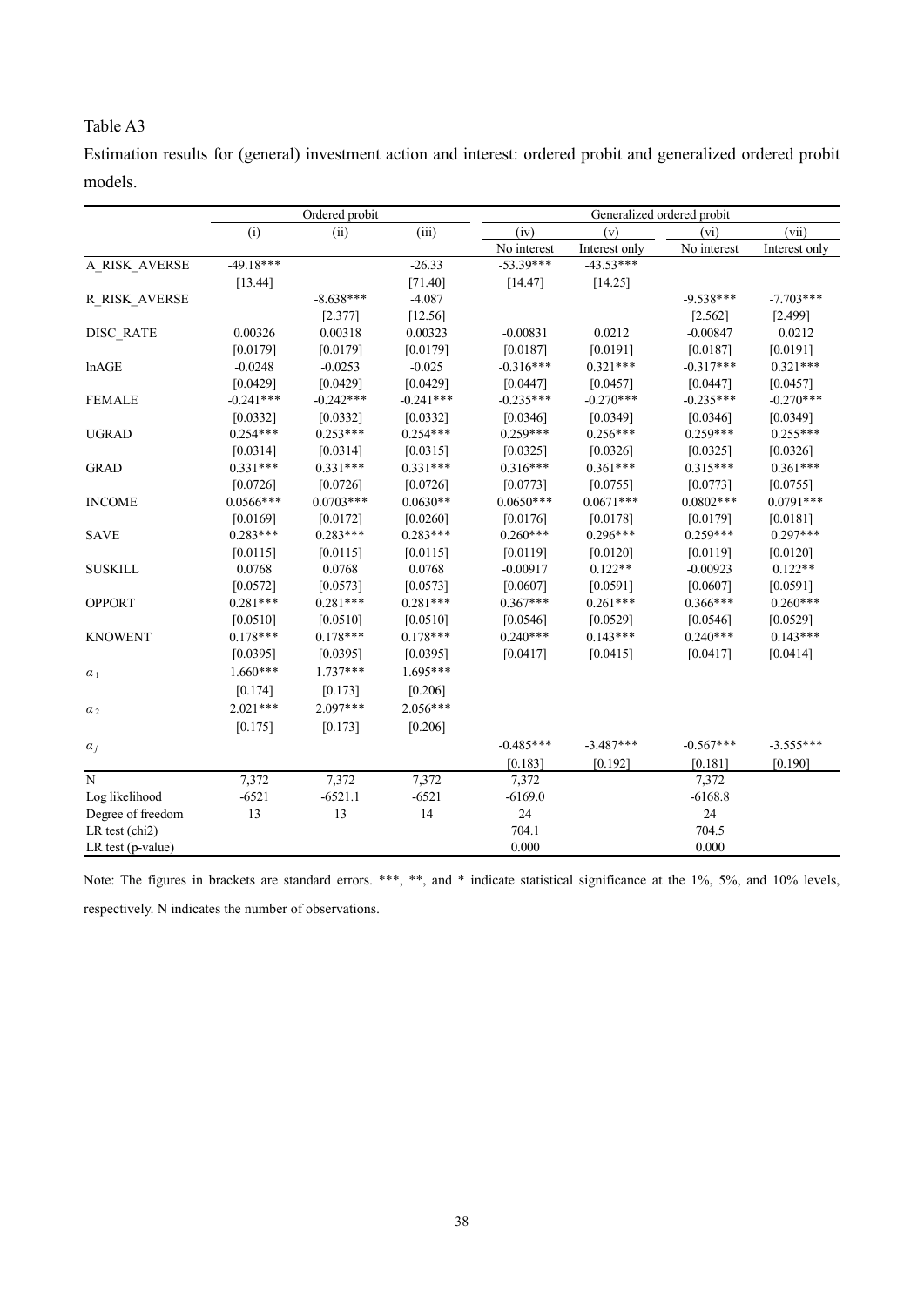|                      | Ordered probit |               |              |              | Generalized ordered probit |                   |  |  |
|----------------------|----------------|---------------|--------------|--------------|----------------------------|-------------------|--|--|
|                      | (i)            | (ii)          | (iii)        | (iv)         | (v)                        | (v <sub>i</sub> ) |  |  |
|                      | No interest    | Interest only | Action       | No interest  | Interest only              | Action            |  |  |
| <b>R_RISK_AVERSE</b> | $2.968***$     | $-0.0435**$   | $-2.924***$  | $3.323***$   | $-0.81$                    | $-2.513***$       |  |  |
|                      | $[0.815]$      | [0.0171]      | $[0.803]$    | [0.891]      | [0.592]                    | [0.814]           |  |  |
| DISC_RATE            | $-0.00109$     | 0.000016      | 0.00108      | 0.00295      | $-0.00987***$              | 0.00692           |  |  |
|                      | [0.00616]      | [0.0000904]   | [0.00607]    | [0.00652]    | [0.00382]                  | [0.00622]         |  |  |
| lnAGE                | 0.00868        | $-0.000127$   | $-0.00856$   | $0.110***$   | $-0.215***$                | $0.105***$        |  |  |
|                      | [0.0147]       | [0.000220]    | [0.0145]     | [0.0154]     | [0.00930]                  | [0.0148]          |  |  |
| <b>FEMALE</b>        | $0.0830***$    | $-0.00122***$ | $-0.0818***$ | $0.0819***$  | 0.00626                    | $-0.0881***$      |  |  |
|                      | [0.0113]       | [0.000359]    | [0.0111]     | [0.0119]     | [0.00675]                  | [0.0113]          |  |  |
| <b>UGRAD</b>         | $-0.0869$ ***  | $0.00127***$  | $0.0857***$  | $-0.0901***$ | 0.00694                    | $0.0832***$       |  |  |
|                      | [0.0107]       | [0.000370]    | [0.0105]     | [0.0112]     | [0.00534]                  | [0.0105]          |  |  |
| <b>GRAD</b>          | $-0.114***$    | $0.00167***$  | $0.112***$   | $-0.110***$  | $-0.00792$                 | $0.118***$        |  |  |
|                      | [0.0249]       | [0.000581]    | [0.0245]     | [0.0269]     | [0.0150]                   | [0.0245]          |  |  |
| <b>INCOME</b>        | $-0.0241***$   | $0.000354***$ | $0.0238***$  | $-0.0279***$ | 0.00215                    | $0.0258***$       |  |  |
|                      | [0.00588]      | [0.000129]    | [0.00579]    | [0.00623]    | [0.00352]                  | [0.00588]         |  |  |
| <b>SAVE</b>          | $-0.0971***$   | $0.00142***$  | $0.0957***$  | $-0.0904***$ | $-0.00634***$              | $0.0967***$       |  |  |
|                      | [0.00351]      | [0.000381]    | [0.00346]    | [0.00377]    | [0.00193]                  | [0.00345]         |  |  |
| <b>SUSKILL</b>       | $-0.0264$      | 0.000387      | 0.026        | 0.00322      | $-0.0430***$               | $0.0398**$        |  |  |
|                      | [0.0197]       | [0.000309]    | [0.0194]     | $[0.0211]$   | [0.0109]                   | [0.0193]          |  |  |
| <b>OPPORT</b>        | $-0.0964***$   | $0.00141***$  | $0.0950***$  | $-0.127***$  | $0.0425***$                | $0.0850***$       |  |  |
|                      | [0.0174]       | [0.000458]    | [0.0172]     | [0.0189]     | [0.0115]                   | [0.0172]          |  |  |
| <b>KNOWENT</b>       | $-0.0612***$   | $0.000898***$ | $0.0603***$  | $-0.0837***$ | $0.0369***$                | $0.0468***$       |  |  |
|                      | [0.0135]       | [0.000310]    | [0.0133]     | [0.0145]     | [0.00883]                  | [0.0135]          |  |  |
| $\mathbf N$          | 7,372          | 7,372         | 7,372        | 7,372        | 7,372                      | 7,372             |  |  |

Table A4 Marginal effects for "no interest," "interest only," and "action" in (general) investing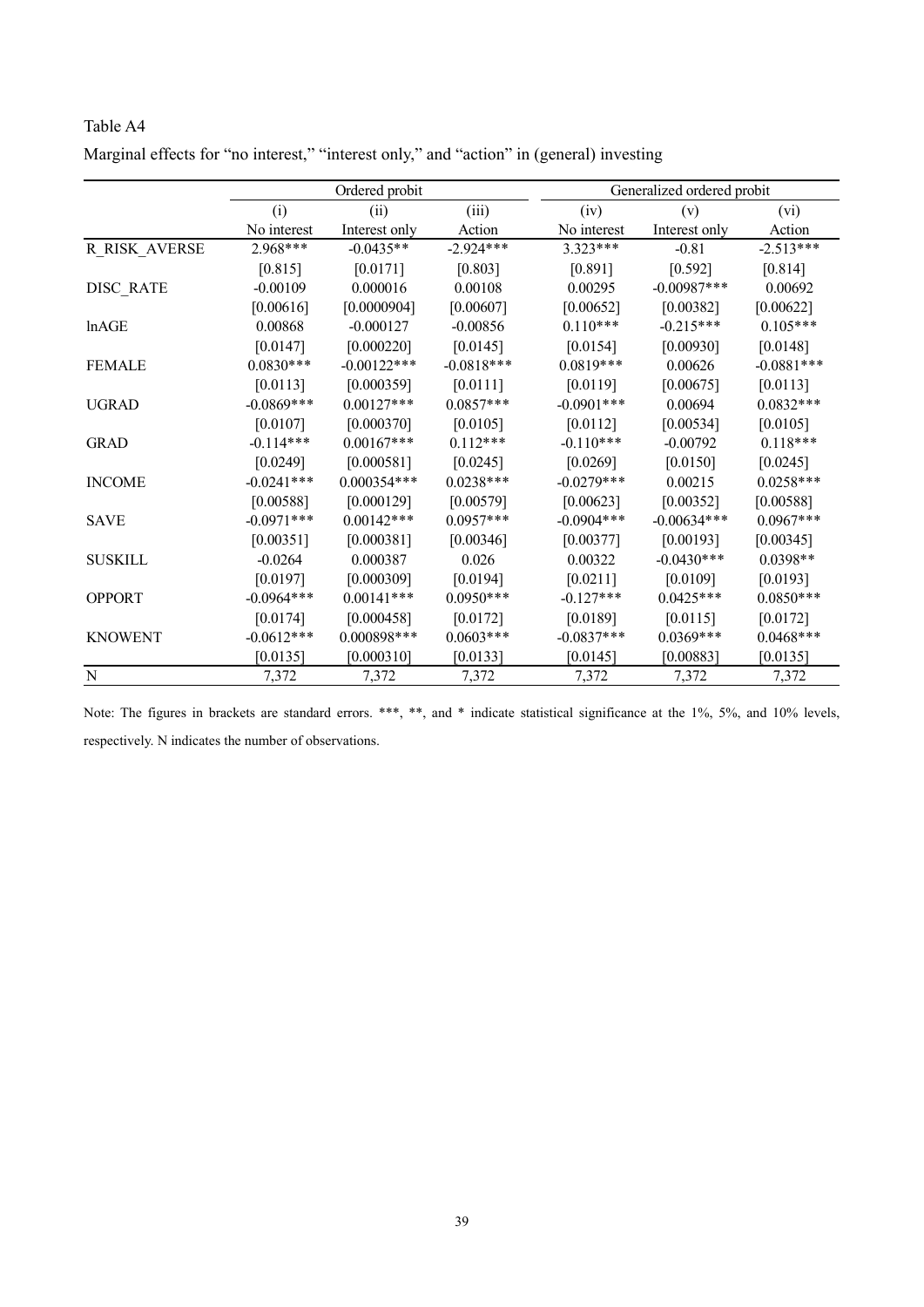|                      | Conditional logit |             | Nested logit  |             |
|----------------------|-------------------|-------------|---------------|-------------|
|                      | (i)               | (ii)        | (iii)         | (iv)        |
|                      | Interest only     | Action      | Interest only | Action      |
| R RISK AVERSE        | $-12.19*$         | $-17.38***$ | $-16.15***$   | $-16.37***$ |
|                      | [7.019]           | [4.944]     | [4.775]       | $[4.742]$   |
| <b>DISC RATE</b>     | $-0.0259$         | 0.0154      | $-0.00501$    | $-0.00153$  |
|                      | [0.0478]          | [0.0343]    | [0.0316]      | [0.0314]    |
| lnAGE                | $-1.962***$       | $0.198**$   | $-0.620***$   | $-0.476***$ |
|                      | [0.113]           | [0.0870]    | [0.236]       | $[0.141]$   |
| <b>FEMALE</b>        | 0.0625            | $-0.432***$ | $-0.297***$   | $-0.340***$ |
|                      | [0.0867]          | [0.0645]    | [0.0984]      | [0.0621]    |
| <b>UGRAD</b>         | $0.274***$        | $0.489***$  | $0.401***$    | $0.418***$  |
|                      | [0.0856]          | [0.0598]    | [0.0608]      | [0.0564]    |
| <b>GRAD</b>          | $0.342*$          | $0.653***$  | $0.522***$    | $0.541***$  |
|                      | [0.202]           | $[0.141]$   | [0.137]       | [0.135]     |
| <b>INCOME</b>        | $0.135***$        | $0.158***$  | $0.121***$    | $0.124***$  |
|                      | [0.0463]          | [0.0334]    | [0.0303]      | [0.0310]    |
| <b>SAVE</b>          | $0.0699**$        | $0.507***$  | $0.402***$    | $0.430***$  |
|                      | [0.0345]          | [0.0219]    | [0.0574]      | [0.0237]    |
| <b>SUSKILL</b>       | $-0.491***$       | 0.114       | $-0.0353$     | 0.000487    |
|                      | [0.171]           | [0.109]     | [0.125]       | [0.104]     |
| <b>OPPORT</b>        | $0.505***$        | $0.571***$  | $0.530***$    | $0.540***$  |
|                      | $[0.131]$         | $[0.101]$   | [0.0948]      | [0.0941]    |
| <b>KNOWENT</b>       | $0.449***$        | $0.346***$  | $0.373***$    | $0.373***$  |
|                      | [0.0989]          | [0.0785]    | [0.0713]      | [0.0711]    |
| stage2_tau           |                   |             | 0.0612        |             |
|                      |                   |             | [0.146]       |             |
| Constant             | 4.693***          | $-4.626***$ | $-0.482$      | $-1.11$     |
|                      | [0.420]           | [0.368]     | [0.931]       | [0.683]     |
| ${\bf N}$            | 22,116            |             | 22,116        |             |
| N. of respondents    | 7,372             |             | 7,372         |             |
| Log likelihood       | $-6195.6$         |             | $-6181$       |             |
| Degree of freedom    | 22                |             | 22            |             |
| LR test for IIA      |                   |             | 29.17         |             |
| p-value for IIA test |                   |             | 0.000         |             |

Estimation results for (general) investment action and interest: conditional logit and nested logit models.

Table A5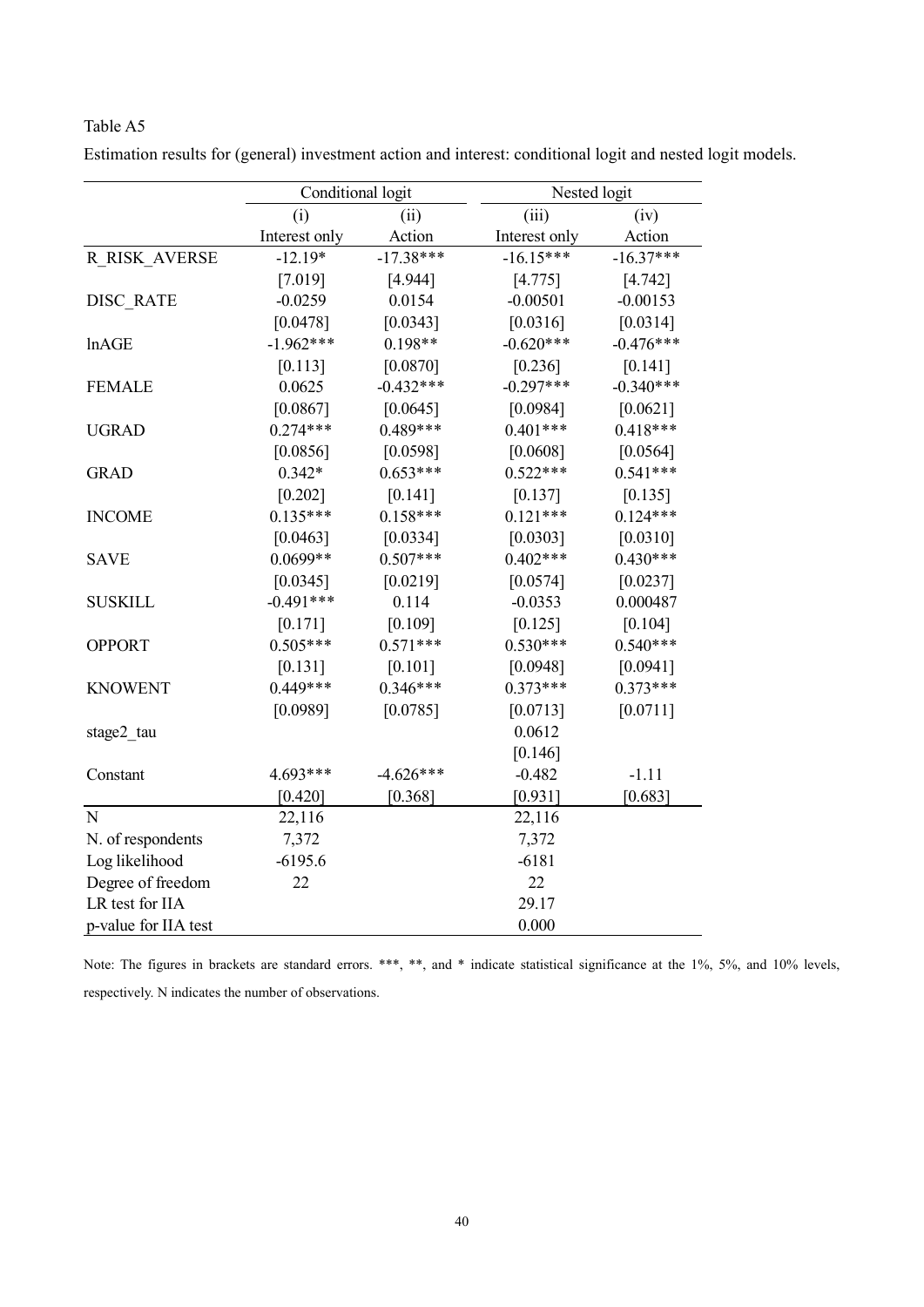Estimation results for angel investment action and interest of (general) investors: ordered probit and generalized ordered probit models.

|                   |             | Ordered probit |             |             | Generalized ordered probit |             |               |  |
|-------------------|-------------|----------------|-------------|-------------|----------------------------|-------------|---------------|--|
|                   | (i)         | (ii)           | (iii)       | (iv)        | (v)                        | (vi)        | (vii)         |  |
|                   |             |                |             | No interest | Interest only              | No interest | Interest only |  |
| A_RISK_AVERSE     | $-30.00*$   |                | $-76.73$    | $-22.22$    | $-52.77**$                 |             |               |  |
|                   | [17.32]     |                | [99.09]     | [18.45]     | [21.55]                    |             |               |  |
| R_RISK_AVERSE     |             | $-4.541$       | 7.67        |             |                            | $-2.972$    | $-8.443**$    |  |
|                   |             | [2.808]        | [16.03]     |             |                            | [3.006]     | [3.416]       |  |
| DISC RATE         | $0.0654**$  | $0.0653**$     | $0.0657**$  | $0.0793**$  | 0.0429                     | $0.0795**$  | 0.0413        |  |
|                   | [0.0300]    | [0.0300]       | [0.0300]    | [0.0317]    | [0.0375]                   | [0.0316]    | [0.0375]      |  |
| lnAGE             | $-0.749***$ | $-0.749***$    | $-0.749***$ | $-0.813***$ | $-0.603***$                | $-0.813***$ | $-0.601***$   |  |
|                   | [0.0780]    | [0.0780]       | [0.0780]    | [0.0833]    | [0.0964]                   | [0.0833]    | [0.0964]      |  |
| <b>FEMALE</b>     | $-0.072$    | $-0.0728$      | $-0.0714$   | $-0.156**$  | $0.129*$                   | $-0.157**$  | $0.128*$      |  |
|                   | [0.0586]    | [0.0586]       | [0.0586]    | [0.0614]    | [0.0720]                   | [0.0614]    | [0.0721]      |  |
| <b>UGRAD</b>      | 0.0521      | 0.052          | 0.0522      | 0.0579      | 0.0217                     | 0.0574      | 0.0225        |  |
|                   | [0.0533]    | [0.0533]       | [0.0533]    | [0.0559]    | [0.0668]                   | [0.0559]    | [0.0668]      |  |
| <b>GRAD</b>       | 0.0895      | 0.0894         | 0.0889      | 0.162       | $-0.0726$                  | 0.161       | $-0.0702$     |  |
|                   | [0.0966]    | [0.0966]       | [0.0966]    | [0.104]     | [0.126]                    | [0.104]     | [0.126]       |  |
| <b>INCOME</b>     | 0.0346      | 0.0412         | 0.0237      | 0.0258      | 0.041                      | 0.0305      | 0.0516        |  |
|                   | [0.0289]    | [0.0290]       | [0.0367]    | [0.0303]    | [0.0354]                   | [0.0304]    | [0.0355]      |  |
| <b>SAVE</b>       | $0.0365*$   | $0.0366*$      | $0.0365*$   | $0.0341*$   | $0.0496**$                 | $0.0346*$   | $0.0489**$    |  |
|                   | [0.0191]    | [0.0191]       | [0.0191]    | [0.0201]    | [0.0238]                   | [0.0201]    | [0.0238]      |  |
| <b>SUSKILL</b>    | $0.206***$  | $0.206***$     | $0.205***$  | $0.208***$  | $0.199**$                  | $0.208***$  | $0.200**$     |  |
|                   | [0.0726]    | [0.0726]       | [0.0726]    | [0.0771]    | [0.0849]                   | [0.0771]    | [0.0849]      |  |
| <b>OPPORT</b>     | $0.409***$  | $0.409***$     | $0.411***$  | $0.452***$  | $0.358***$                 | $0.453***$  | $0.356***$    |  |
|                   | [0.0674]    | [0.0674]       | [0.0675]    | [0.0722]    | [0.0795]                   | [0.0722]    | [0.0796]      |  |
| <b>KNOWENT</b>    | $0.383***$  | $0.383***$     | $0.383***$  | $0.394***$  | $0.369***$                 | $0.394***$  | $0.369***$    |  |
|                   | [0.0585]    | [0.0585]       | [0.0585]    | [0.0621]    | [0.0703]                   | [0.0621]    | [0.0703]      |  |
| $\alpha_1$        | $-1.703***$ | $-1.657***$    | $-1.771***$ |             |                            |             |               |  |
|                   | [0.329]     | $[0.327]$      | [0.359]     |             |                            |             |               |  |
| $\alpha_2$        | $-1.090***$ | $-1.044***$    | $-1.158***$ |             |                            |             |               |  |
|                   | [0.329]     | $[0.327]$      | [0.358]     |             |                            |             |               |  |
| $\alpha_i$        |             |                |             | $2.019***$  | 0.434                      | $1.983***$  | 0.362         |  |
|                   |             |                |             | [0.350]     | [0.404]                    | [0.348]     | [0.402]       |  |
| ${\bf N}$         | 3,112       | 3,112          | 3,112       | 3,112       |                            | 3,112       |               |  |
| Log likelihood    | $-2228.4$   | $-2228.5$      | $-2228.2$   | $-2193.6$   |                            | $-2193.5$   |               |  |
| Degree of freedom | 13          | 13             | 14          | 24          |                            | 24          |               |  |
| LR test (chi2)    |             |                |             | 69.5        |                            | 70.05       |               |  |
| LR test (p-value) |             |                |             | 0.000       |                            | 0.000       |               |  |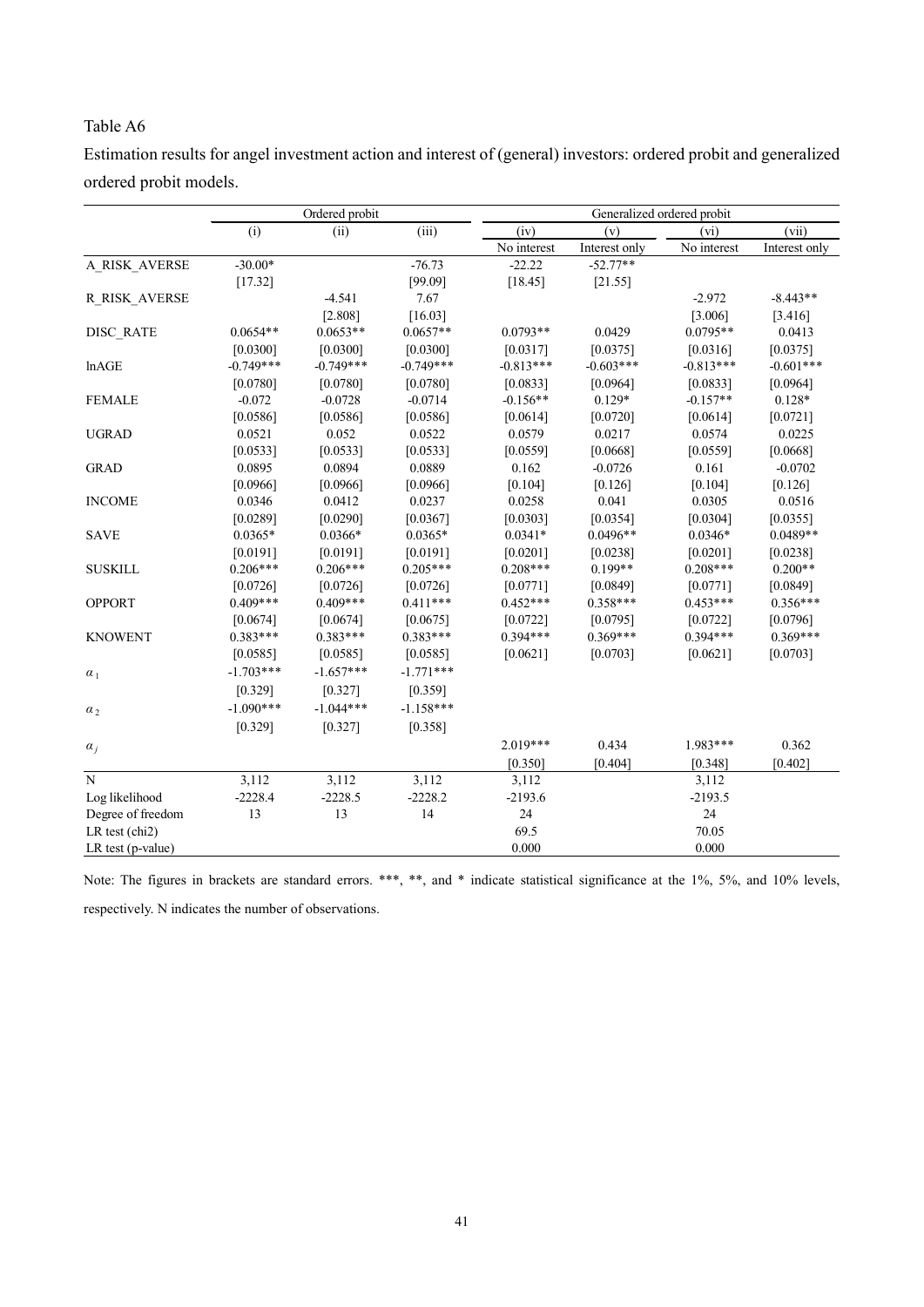|                | Ordered probit |               |             |              | Generalized ordered probit |             |  |  |
|----------------|----------------|---------------|-------------|--------------|----------------------------|-------------|--|--|
|                | (i)            | (ii)          | (iii)       | (iv)         | (v)                        | (vi)        |  |  |
|                | No interest    | Interest only | Action      | No interest  | Interest only              | Action      |  |  |
| R_RISK_AVERSE  | 1.356          | $-0.524$      | $-0.831$    | 0.874        | 0.728                      | $-1.602**$  |  |  |
|                | [0.838]        | [0.325]       | [0.514]     | [0.883]      | [0.705]                    | [0.647]     |  |  |
| DISC RATE      | $-0.0195**$    | $0.00753**$   | $0.0119**$  | $-0.0234**$  | $0.0155**$                 | 0.00784     |  |  |
|                | [0.00894]      | [0.00347]     | [0.00549]   | [0.00928]    | [0.00779]                  | [0.00711]   |  |  |
| lnAGE          | $0.223***$     | $-0.0864***$  | $-0.137***$ | $0.239***$   | $-0.125***$                | $-0.114***$ |  |  |
|                | [0.0225]       | [0.00911]     | [0.0145]    | [0.0235]     | [0.0204]                   | [0.0183]    |  |  |
| <b>FEMALE</b>  | 0.0217         | $-0.0084$     | $-0.0133$   | $0.0463**$   | $-0.0705***$               | $0.0243*$   |  |  |
|                | [0.0175]       | [0.00676]     | [0.0107]    | [0.0180]     | [0.0142]                   | [0.0137]    |  |  |
| <b>UGRAD</b>   | $-0.0155$      | 0.006         | 0.00952     | $-0.0169$    | 0.0126                     | 0.00428     |  |  |
|                | [0.0159]       | [0.00615]     | [0.00976]   | [0.0164]     | [0.0135]                   | [0.0127]    |  |  |
| <b>GRAD</b>    | $-0.0267$      | 0.0103        | 0.0164      | $-0.0472$    | $0.0605**$                 | $-0.0133$   |  |  |
|                | [0.0288]       | [0.0111]      | [0.0177]    | [0.0304]     | [0.0283]                   | [0.0239]    |  |  |
| <b>INCOME</b>  | $-0.0123$      | 0.00476       | 0.00755     | $-0.00897$   | $-0.000815$                | 0.00979     |  |  |
|                | [0.00864]      | [0.00334]     | [0.00531]   | [0.00893]    | [0.00709]                  | [0.00673]   |  |  |
| <b>SAVE</b>    | $-0.0109*$     | $0.00422*$    | $0.00669*$  | $-0.0102*$   | 0.000896                   | $0.00928**$ |  |  |
|                | [0.00570]      | [0.00221]     | [0.00350]   | [0.00589]    | [0.00478]                  | [0.00451]   |  |  |
| <b>SUSKILL</b> | $-0.0615***$   | $0.0238***$   | $0.0377***$ | $-0.0612***$ | 0.0234                     | $0.0379**$  |  |  |
|                | [0.0216]       | [0.00840]     | [0.0133]    | [0.0226]     | [0.0175]                   | [0.0161]    |  |  |
| <b>OPPORT</b>  | $-0.122***$    | $0.0472***$   | $0.0749***$ | $-0.133***$  | $0.0657***$                | $0.0675***$ |  |  |
|                | [0.0198]       | [0.00790]     | [0.0123]    | [0.0208]     | [0.0168]                   | [0.0150]    |  |  |
| <b>KNOWENT</b> | $-0.114***$    | $0.0442***$   | $0.0701***$ | $-0.116***$  | $0.0457***$                | $0.0701***$ |  |  |
|                | [0.0172]       | [0.00682]     | [0.0108]    | [0.0179]     | [0.0145]                   | [0.0133]    |  |  |
| ${\bf N}$      | 3,112          | 3,112         | 3,112       | 3,112        | 3,112                      | 3,112       |  |  |

| Marginal effects for "no interest," "interest only," and "action" in angel investing of (general) investors |  |  |  |
|-------------------------------------------------------------------------------------------------------------|--|--|--|
|-------------------------------------------------------------------------------------------------------------|--|--|--|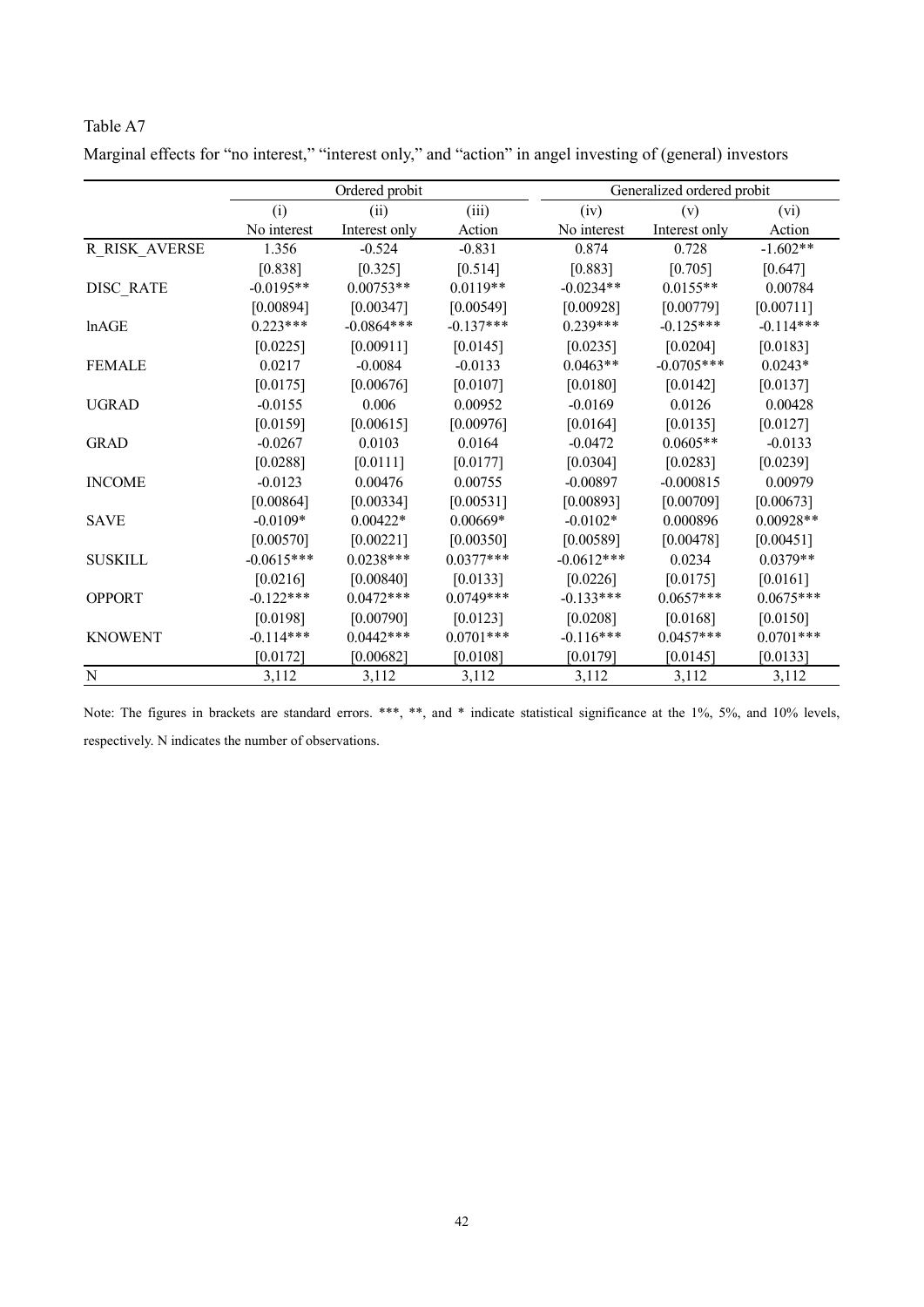|                   | Ordered probit |             |             | Generalized ordered probit |             |               |  |
|-------------------|----------------|-------------|-------------|----------------------------|-------------|---------------|--|
|                   | (i)            | (ii)        | (iii)       | (iv)                       | (v)         | (vi)          |  |
| Entre. experience | No             | Yes         | No          |                            | Yes         |               |  |
|                   |                |             | No interest | Interest only              | No interest | Interest only |  |
| R RISK AVERSE     | $-3.728$       | $-3.221$    | $-2.592$    | $-9.710**$                 | $-3.822$    | $-1.712$      |  |
|                   | [3.408]        | [5.328]     | [3.566]     | [4.595]                    | [6.305]     | [5.912]       |  |
| DISC RATE         | 0.0314         | $0.267***$  | 0.0517      | $-0.014$                   | $0.268***$  | $0.307***$    |  |
|                   | [0.0326]       | [0.0813]    | [0.0342]    | [0.0424]                   | [0.0921]    | [0.0945]      |  |
| <b>lnAGE</b>      | $-0.723***$    | $-1.019***$ | $-0.814***$ | $-0.496***$                | $-0.781***$ | $-1.274***$   |  |
|                   | [0.0854]       | [0.204]     | [0.0904]    | [0.108]                    | [0.231]     | [0.245]       |  |
| <b>FEMALE</b>     | $-0.0701$      | $-0.0542$   | $-0.147**$  | $0.141*$                   | $-0.159$    | 0.0855        |  |
|                   | [0.0632]       | [0.160]     | [0.0660]    | [0.0795]                   | [0.172]     | [0.177]       |  |
| <b>UGRAD</b>      | 0.0682         | 0.104       | 0.073       | 0.0368                     | 0.0514      | 0.206         |  |
|                   | [0.0583]       | [0.140]     | [0.0609]    | [0.0750]                   | [0.153]     | [0.164]       |  |
| <b>GRAD</b>       | 0.0791         | 0.406       | 0.141       | $-0.08$                    | 0.469       | 0.433         |  |
|                   | [0.106]        | [0.254]     | [0.113]     | [0.145]                    | [0.286]     | [0.297]       |  |
| <b>INCOME</b>     | 0.0419         | 0.00752     | 0.0341      | 0.0528                     | 0.0109      | $-0.00279$    |  |
|                   | [0.0317]       | [0.0777]    | [0.0331]    | [0.0401]                   | [0.0842]    | [0.0893]      |  |
| <b>SAVE</b>       | 0.022          | $0.0961*$   | 0.0241      | 0.0259                     | 0.0797      | $0.119*$      |  |
|                   | [0.0208]       | [0.0533]    | [0.0217]    | [0.0263]                   | [0.0580]    | [0.0638]      |  |
| <b>SUSKILL</b>    | 0.113          | $-0.0168$   | 0.121       | 0.0823                     | 0.0506      | $-0.0809$     |  |
|                   | [0.0979]       | [0.136]     | [0.103]     | [0.117]                    | [0.146]     | [0.156]       |  |
| <b>OPPORT</b>     | $0.401***$     | $0.334**$   | $0.474***$  | $0.304***$                 | $0.286*$    | $0.388**$     |  |
|                   | [0.0792]       | [0.138]     | [0.0846]    | [0.0977]                   | [0.151]     | [0.159]       |  |
| <b>KNOWENT</b>    | $0.308***$     | $0.558***$  | $0.303***$  | $0.327***$                 | $0.665***$  | $0.443***$    |  |
|                   | [0.0657]       | [0.137]     | [0.0696]    | [0.0807]                   | [0.148]     | [0.158]       |  |
| $\alpha_1$        | $-1.625***$    | $-2.749***$ |             |                            |             |               |  |
|                   | [0.357]        | [0.863]     |             |                            |             |               |  |
| $\alpha_2$        | $-0.992***$    | $-2.193**$  |             |                            |             |               |  |
|                   | [0.357]        | [0.861]     |             |                            |             |               |  |
| $\alpha_j$        |                |             | $2.017***$  | 0.0654                     | 1.892*      | 3.046***      |  |
|                   |                |             | [0.377]     | [0.451]                    | [0.986]     | [1.005]       |  |
| N                 | 2,741          | 371         | 2741        |                            | 371         |               |  |
| Log likelihood    | $-1886.9$      | $-321.7$    | $-1847.2$   |                            | $-315.1$    |               |  |

Estimation results for angel investment action and interest of (general) investors by entrepreneurial experience: ordered probit and generalized ordered probit models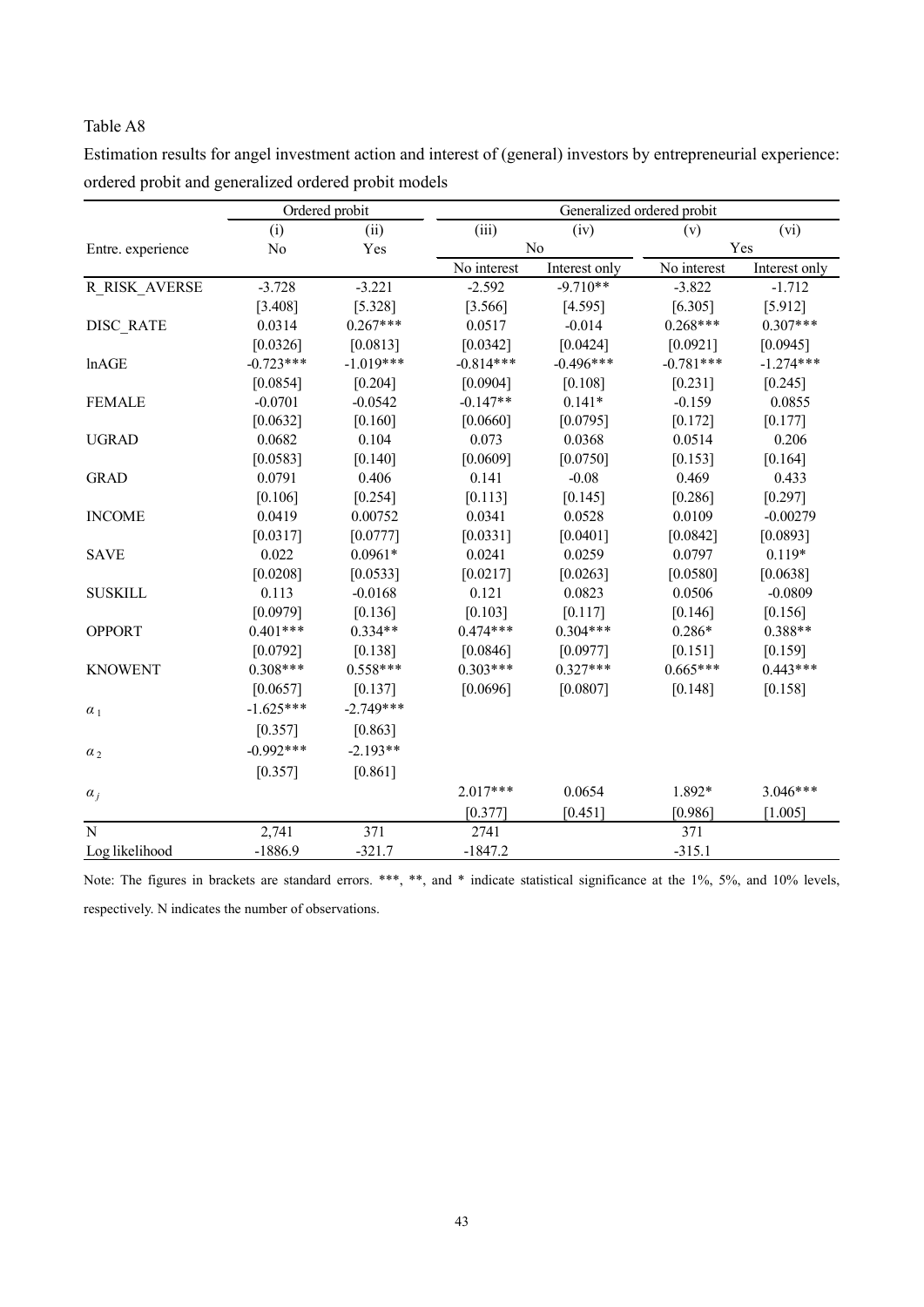Marginal effects for "no interest," "interest only," and "action" in angel investing of (general) investors by entrepreneurial experience

|                      | Generalized ordered probit |                |              |              |               |             |  |  |
|----------------------|----------------------------|----------------|--------------|--------------|---------------|-------------|--|--|
|                      | (i)                        | (ii)           | (iii)        | (iv)         | (v)           | (vi)        |  |  |
| Entre. experience    |                            | N <sub>0</sub> |              | Yes          |               |             |  |  |
|                      | No interest                | Interest only  | Action       | No interest  | Interest only | Action      |  |  |
| <b>R_RISK_AVERSE</b> | 0.745                      | 0.923          | $-1.668**$   | 1.262        | $-0.795$      | $-0.467$    |  |  |
|                      | [1.024]                    | $[0.877]$      | $[0.787]$    | [2.082]      | [1.856]       | [1.615]     |  |  |
| DISC RATE            | $-0.0148$                  | $0.0172**$     | $-0.0024$    | $-0.0885***$ | 0.00486       | $0.0837***$ |  |  |
|                      | [0.00980]                  | [0.00838]      | [0.00728]    | [0.0296]     | [0.0263]      | [0.0249]    |  |  |
| lnAGE                | $0.234***$                 | $-0.149***$    | $-0.0851***$ | $0.258***$   | 0.0896        | $-0.348***$ |  |  |
|                      | [0.0251]                   | [0.0217]       | [0.0186]     | [0.0726]     | [0.0628]      | [0.0579]    |  |  |
| <b>FEMALE</b>        | $0.0422**$                 | $-0.0664***$   | $0.0242*$    | 0.0526       | $-0.0759*$    | 0.0233      |  |  |
|                      | [0.0189]                   | [0.0150]       | [0.0136]     | [0.0565]     | [0.0394]      | [0.0484]    |  |  |
| <b>UGRAD</b>         | $-0.021$                   | 0.0147         | 0.00633      | $-0.017$     | $-0.0392$     | 0.0562      |  |  |
|                      | [0.0175]                   | [0.0144]       | [0.0129]     | [0.0504]     | [0.0425]      | [0.0445]    |  |  |
| <b>GRAD</b>          | $-0.0406$                  | $0.0544*$      | $-0.0137$    | $-0.155*$    | 0.0365        | 0.118       |  |  |
|                      | [0.0324]                   | [0.0306]       | [0.0249]     | [0.0931]     | [0.0844]      | [0.0803]    |  |  |
| <b>INCOME</b>        | $-0.00978$                 | 0.00072        | 0.00906      | $-0.00359$   | 0.00435       | $-0.000762$ |  |  |
|                      | [0.00950]                  | [0.00764]      | [0.00689]    | [0.0278]     | [0.0224]      | [0.0244]    |  |  |
| <b>SAVE</b>          | $-0.00692$                 | 0.00247        | 0.00445      | $-0.0263$    | $-0.00618$    | $0.0325*$   |  |  |
|                      | [0.00623]                  | [0.00503]      | [0.00451]    | [0.0190]     | [0.0170]      | [0.0173]    |  |  |
| <b>SUSKILL</b>       | $-0.0349$                  | 0.0207         | 0.0141       | $-0.0167$    | 0.0388        | $-0.0221$   |  |  |
|                      | [0.0296]                   | [0.0232]       | [0.0201]     | [0.0482]     | [0.0385]      | [0.0426]    |  |  |
| <b>OPPORT</b>        | $-0.136***$                | $0.0840***$    | $0.0523***$  | $-0.0945*$   | $-0.0114$     | $0.106**$   |  |  |
|                      | [0.0239]                   | [0.0202]       | [0.0168]     | [0.0492]     | [0.0401]      | [0.0420]    |  |  |
| <b>KNOWENT</b>       | $-0.0870***$               | $0.0309*$      | $0.0561***$  | $-0.220***$  | $0.0985***$   | $0.121***$  |  |  |
|                      | [0.0198]                   | [0.0162]       | [0.0139]     | [0.0450]     | [0.0378]      | [0.0419]    |  |  |
| ${\bf N}$            | 2,741                      | 2,741          | 2,741        | 371          | 371           | 371         |  |  |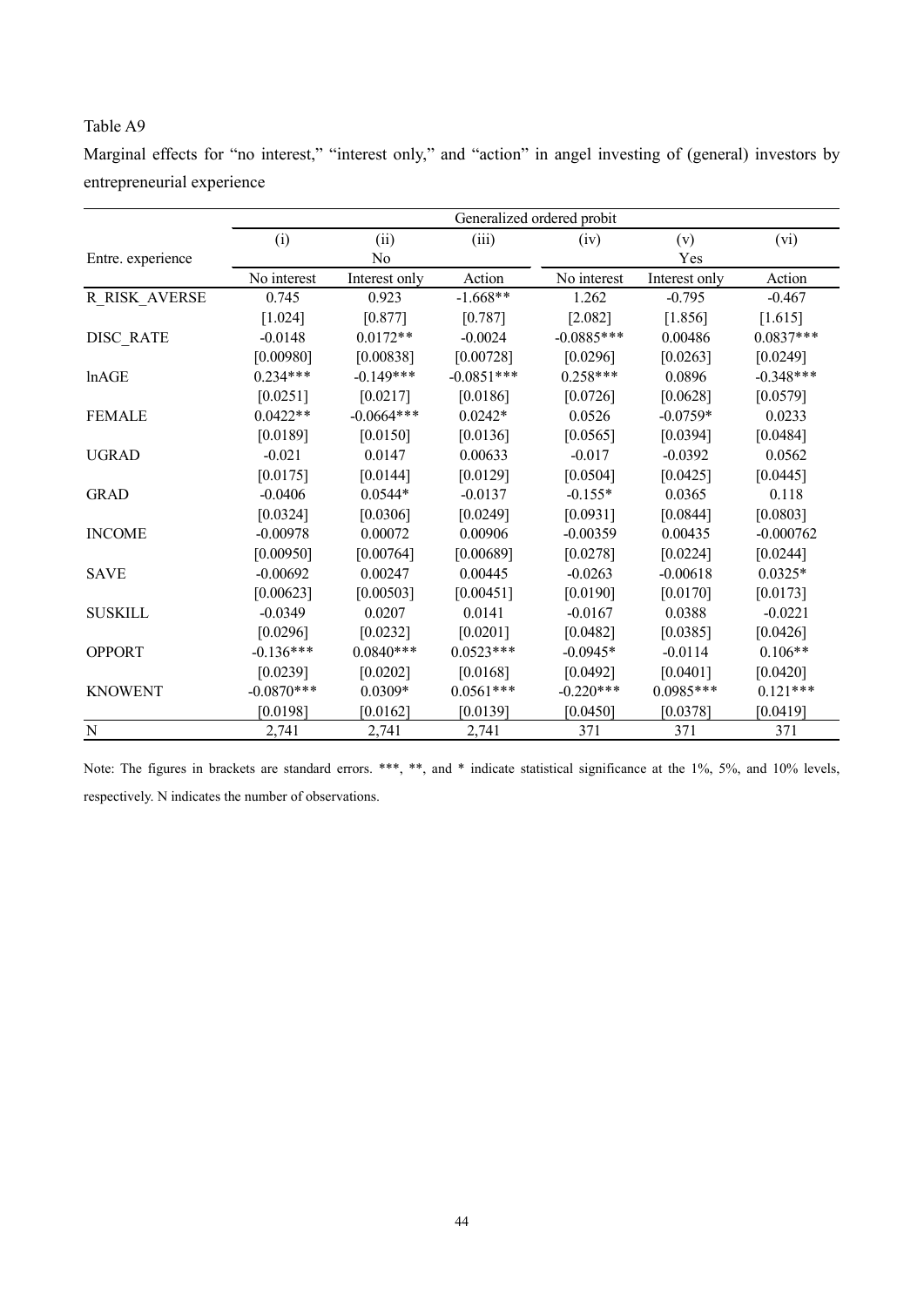| Estimation results for angel investment action and interest of (general) investors: conditional logit and nested |  |  |  |  |  |
|------------------------------------------------------------------------------------------------------------------|--|--|--|--|--|
| logit models.                                                                                                    |  |  |  |  |  |

|                      | Conditional logit |             | Nested logit  |             |  |  |
|----------------------|-------------------|-------------|---------------|-------------|--|--|
|                      | (i)               | (ii)        | (iii)         | (iv)        |  |  |
|                      | Interest only     | Action      | Interest only | Action      |  |  |
| R RISK AVERSE        | 2.472             | $-11.54**$  | 7.656         | $-17.41*$   |  |  |
|                      | [6.761]           | [5.843]     | [10.89]       | $[10.07]$   |  |  |
| <b>DISC RATE</b>     | $0.138**$         | $0.126*$    | 0.131         | 0.137       |  |  |
|                      | [0.0656]          | [0.0711]    | [0.114]       | [0.135]     |  |  |
| lnAGE                | $-1.340***$       | $-1.461***$ | $-1.210***$   | $-1.634***$ |  |  |
|                      | $[0.171]$         | [0.186]     | [0.346]       | $[0.425]$   |  |  |
| <b>FEMALE</b>        | $-0.657***$       | 0.129       | $-1.386$      | 0.893       |  |  |
|                      | [0.140]           | [0.137]     | [0.906]       | [0.944]     |  |  |
| <b>UGRAD</b>         | 0.15              | 0.0469      | 0.226         | $-0.0386$   |  |  |
|                      | [0.120]           | [0.128]     | [0.226]       | [0.255]     |  |  |
| <b>GRAD</b>          | $0.514**$         | $-0.00993$  | 0.892         | $-0.537$    |  |  |
|                      | [0.200]           | [0.240]     | [0.547]       | [0.767]     |  |  |
| <b>INCOME</b>        | 0.0458            | 0.0838      | 0.0164        | 0.116       |  |  |
|                      | [0.0660]          | [0.0696]    | [0.123]       | [0.138]     |  |  |
| <b>SAVE</b>          | $-0.0151$         | $0.124***$  | $-0.149$      | 0.292       |  |  |
|                      | [0.0429]          | [0.0470]    | [0.182]       | [0.225]     |  |  |
| <b>SUSKILL</b>       | 0.185             | $0.442***$  | $-0.0929$     | 0.756       |  |  |
|                      | [0.161]           | [0.162]     | [0.476]       | [0.524]     |  |  |
| <b>OPPORT</b>        | $0.704***$        | $0.802***$  | $0.767**$     | $0.717*$    |  |  |
|                      | [0.146]           | [0.153]     | [0.326]       | [0.387]     |  |  |
| <b>KNOWENT</b>       | $0.520***$        | $0.818***$  | 0.221         | $1.156**$   |  |  |
|                      | [0.128]           | [0.132]     | [0.447]       | [0.499]     |  |  |
| stage2 tau           |                   |             | 2.975         |             |  |  |
|                      |                   |             | [2.578]       |             |  |  |
| Constant             | $3.201***$        | 2.186***    | 2.703*        | $-0.237$    |  |  |
|                      | [0.711]           | [0.771]     | [1.473]       | [3.350]     |  |  |
| N                    | 9,336             |             | 9,336         |             |  |  |
| N. of respondents    | 3,112             |             | 3,112         |             |  |  |
| Log likelihood       | $-2190.3$         |             | $-2190.1$     |             |  |  |
| Degree of freedom    | 22                |             | 22            |             |  |  |
| LR test for IIA      |                   |             | 0.538         |             |  |  |
| p-value for IIA test |                   |             | 0.463         |             |  |  |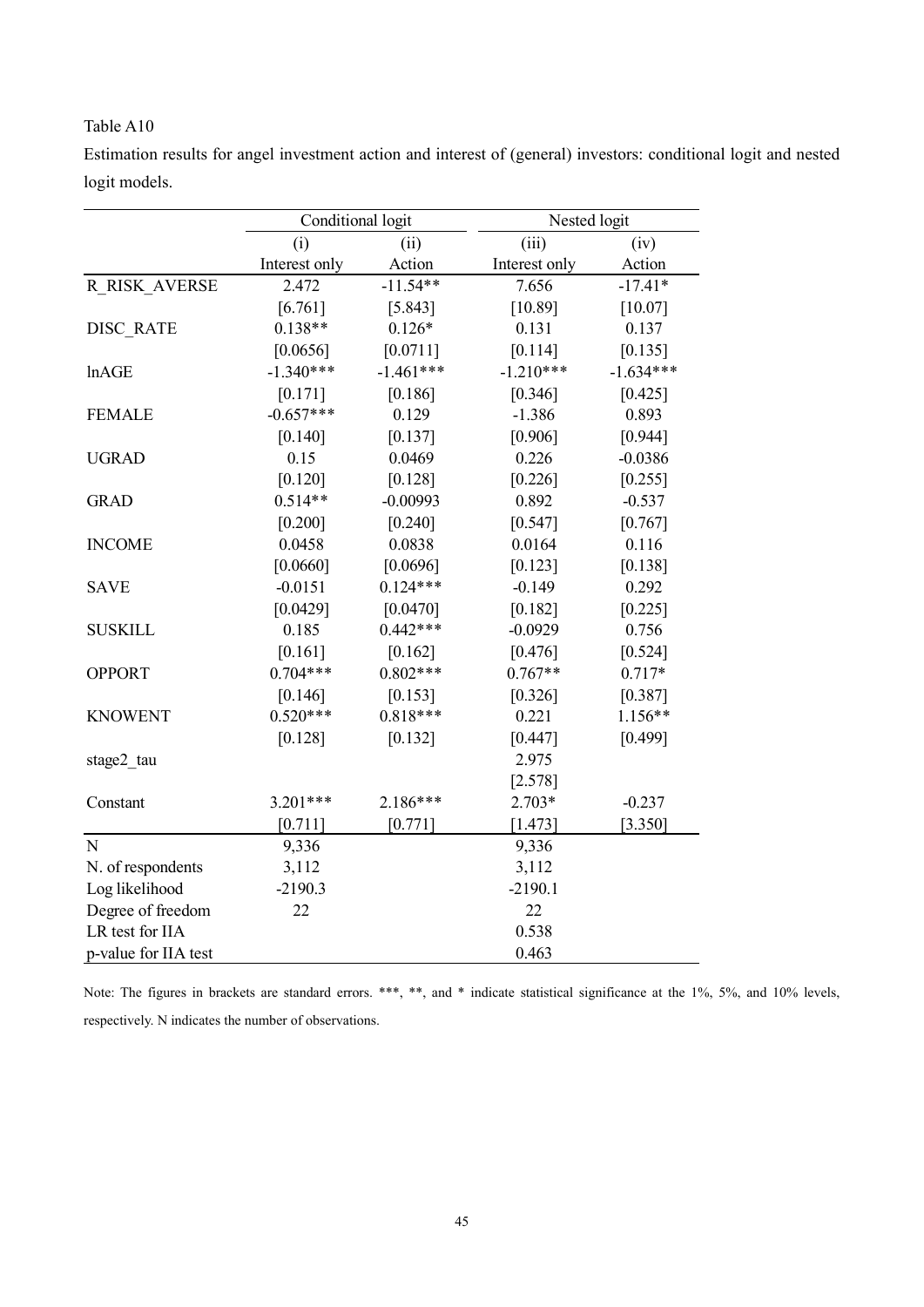

Fig1.

Means of absolute and relative risk aversion by angel investing.